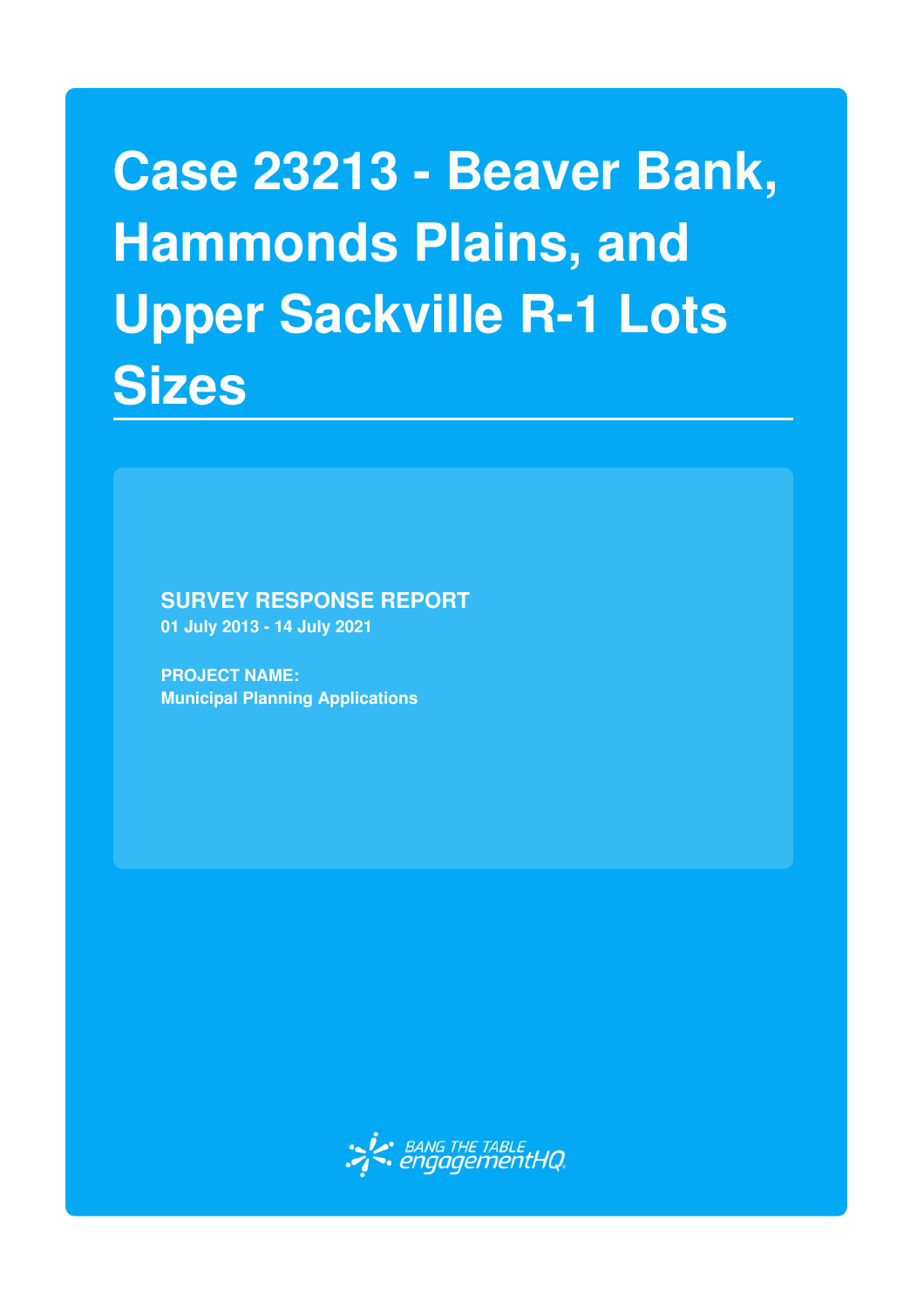## SURVEY QUESTIONS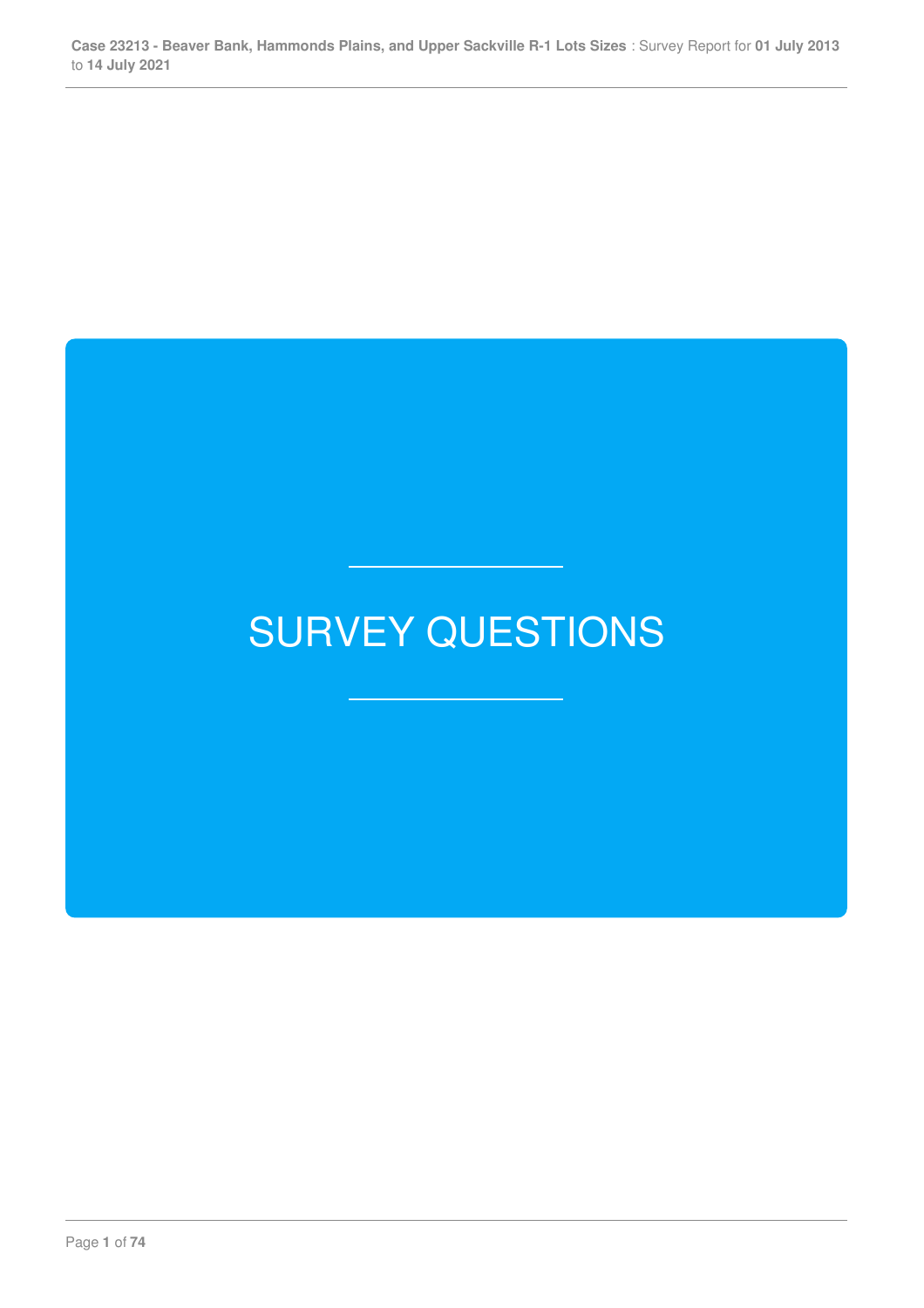### **Q1 What benefits do you think allowing smaller Municipally serviced R-1 Zoned lots could bring to Beaver Bank?**

| Anonymous<br>6/17/2021 02:58 PM | options for growth of sidewalks within<br>the community. sidewalk is needed<br>from meadow to rosley. The public<br>transit stops here as well as kids are<br>expected to walk on that road to get<br>on a school bus.                                                                                                                    |  |
|---------------------------------|-------------------------------------------------------------------------------------------------------------------------------------------------------------------------------------------------------------------------------------------------------------------------------------------------------------------------------------------|--|
| Anonymous<br>6/17/2021 04:27 PM | Nothing, more traffic and major<br>issues if there is ever an emergency<br>in the area such as a forest fire<br>where residents need to be<br>evacuated                                                                                                                                                                                   |  |
| Anonymous<br>6/17/2021 04:33 PM | No benefits there are other<br>locations with better road acess and<br>amenities where theese homes can<br>be built. Beaver bank road is way to<br>conjested now as it is there needs<br>to be more ways in and out.                                                                                                                      |  |
| Anonymous                       | No benefits                                                                                                                                                                                                                                                                                                                               |  |
| 6/17/2021 05:34 PM              |                                                                                                                                                                                                                                                                                                                                           |  |
| Anonymous<br>6/17/2021 05:41 PM | No benefits                                                                                                                                                                                                                                                                                                                               |  |
| Anonymous<br>6/17/2021 07:08 PM | The benefit would be fitting 3 houses<br>where 2 houses would have fit<br>before.                                                                                                                                                                                                                                                         |  |
| Anonymous<br>6/17/2021 08:04 PM | The only benefit to allowing this to<br>happen is profit to the developer. In<br>the end all you're going to do is take<br>away from what people have moved<br>out here to get and that is space. If<br>People wanted to live in the city<br>atmosphere they would have bought<br>in the city. Please do not allow this to<br>go through. |  |
| Anonymous                       | None                                                                                                                                                                                                                                                                                                                                      |  |
| 6/17/2021 08:48 PM              |                                                                                                                                                                                                                                                                                                                                           |  |
| Anonymous                       | Affordable housing is needed - but                                                                                                                                                                                                                                                                                                        |  |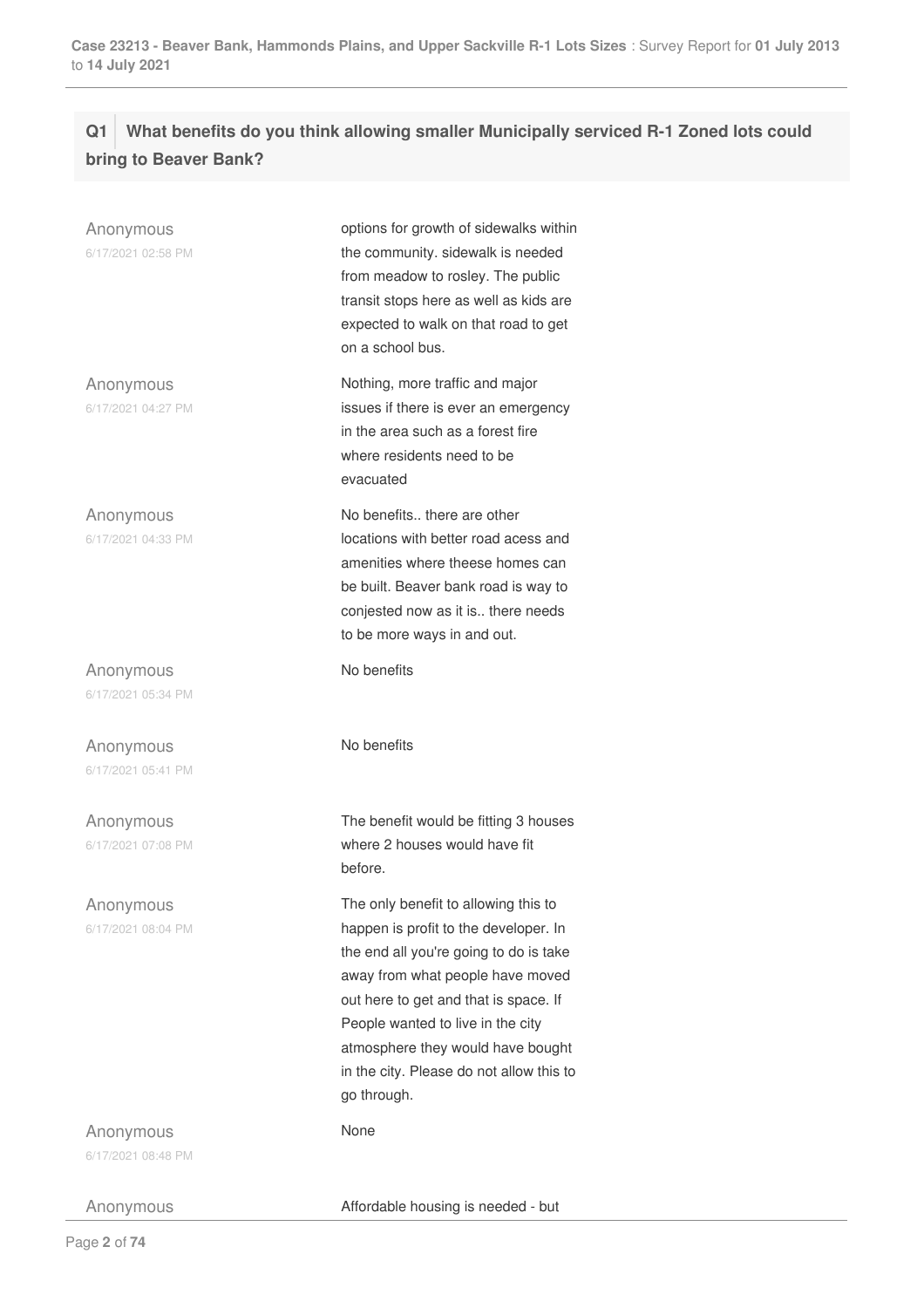| / I≒ JUIY ∠U∠ I                 |                                        |  |
|---------------------------------|----------------------------------------|--|
| 6/17/2021 09:09 PM              | there is no promise of Affordable,     |  |
|                                 | only smaller lots.                     |  |
| Anonymous                       | hxotzotxoyx                            |  |
| 6/17/2021 09:15 PM              |                                        |  |
|                                 |                                        |  |
| Anonymous                       | None                                   |  |
| 6/17/2021 09:20 PM              |                                        |  |
|                                 | There are no benefits.                 |  |
| Anonymous<br>6/17/2021 09:57 PM |                                        |  |
|                                 |                                        |  |
| Anonymous                       | There are no benefits for the          |  |
| 6/17/2021 09:57 PM              | community. The developer is the only   |  |
|                                 | one who gains as they can develop      |  |
|                                 | more homes in the same space.          |  |
|                                 | There are traffic concerns but since   |  |
|                                 | our city only looks at each            |  |
|                                 | development in isolation and           |  |
|                                 | assesses the impact on the traffic, it |  |
|                                 | will never be an accurate              |  |
|                                 | assessment. They need to consider      |  |
|                                 | the impact of ALL the projects being   |  |
|                                 | put forward for development            |  |
|                                 | combined plus the current situation    |  |
|                                 | but that never happens.                |  |
| Anonymous                       | I can see the advantage to the         |  |
| 6/17/2021 10:05 PM              | developers to make more money but      |  |
|                                 | it seems a disservice to the           |  |
|                                 | community                              |  |
| Anonymous                       | More population to help schools        |  |
| 6/17/2021 10:10 PM              |                                        |  |
|                                 |                                        |  |
| Anonymous                       | Negative - no benefits                 |  |
| 6/18/2021 05:16 AM              |                                        |  |
| Anonymous                       | None. Traffic congestion and more      |  |
| 6/18/2021 05:38 AM              | people parked on the street because    |  |
|                                 | their property isn't big enough. It    |  |
|                                 | already happens and the lot sizes      |  |
|                                 | are still larger                       |  |
| Anonymous                       | Nothing besides the builder making a   |  |
| 6/18/2021 09:41 AM              | larger profit.                         |  |
|                                 |                                        |  |
| Anonymous                       | Building our community                 |  |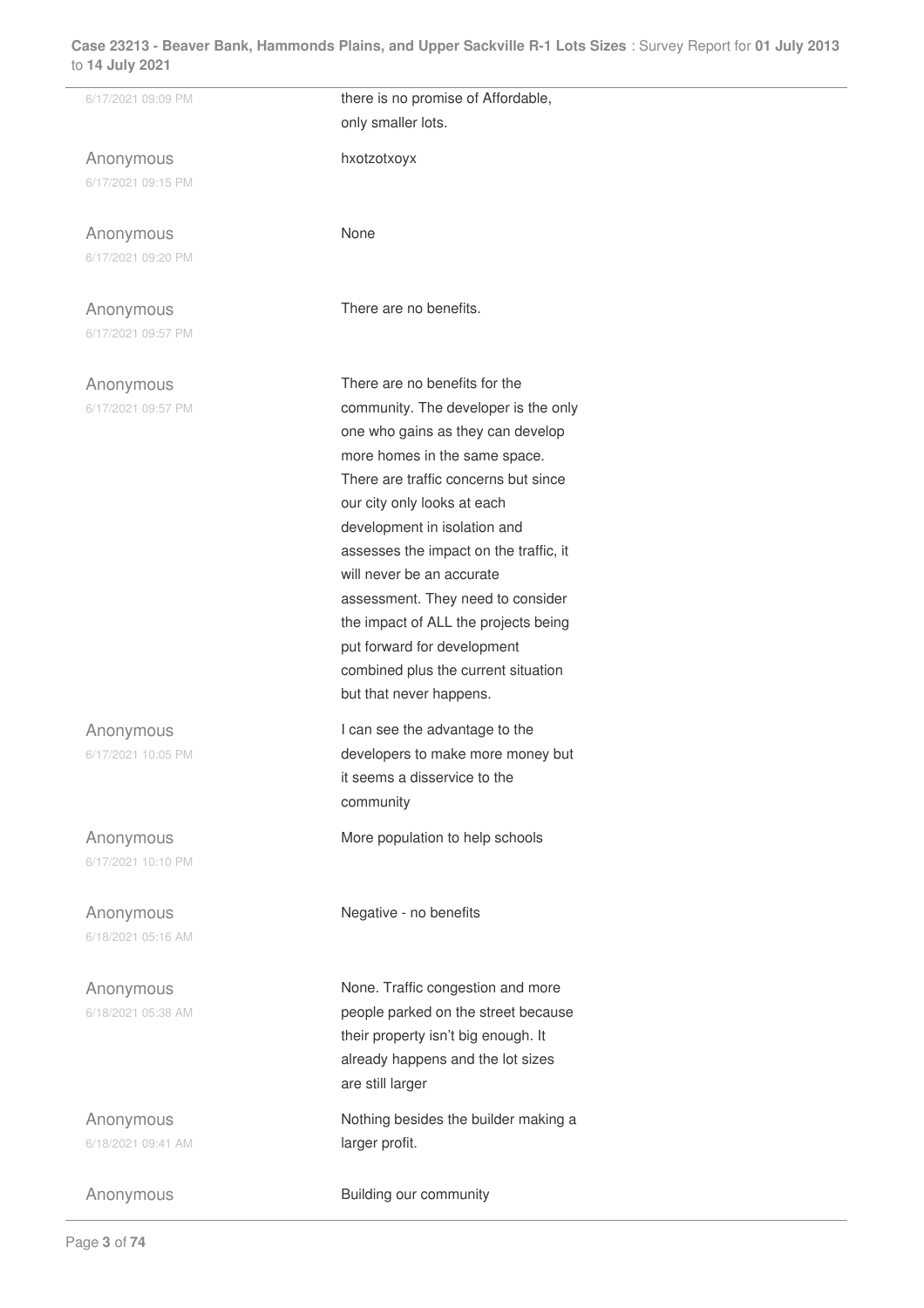6/18/2021 10:44 AM

Anonymous 6/18/2021 02:36 PM

Anonymous 6/18/2021 08:55 PM

Anonymous 6/18/2021 08:59 PM

Anonymous 6/18/2021 09:32 PM

Anonymous 6/18/2021 09:56 PM

Anonymous 6/18/2021 10:45 PM

Anonymous 6/18/2021 11:19 PM

Anonymous 6/19/2021 12:23 AM

Anonymous 6/19/2021 07:16 AM

Anonymous 6/19/2021 08:30 AM

Anonymous 6/19/2021 08:43 AM

Anonymous 6/19/2021 08:52 AM None

I don't really feel there are any benefits. I moved to Beaver Bank to avoid claustrophobic neighborhoods.

More affordable housing

Absolutely no benefits.

I don't think they would bring any benefit

I personally don't feel it would bring benefits unless there is more ways to get in and out of beaver bank. And more efforts put into fixing up our schools as with the development of more properties there will be more people driving on the roads and children in the schools.

None

None.

I hate it! Beaver Bank's motto is people together with nature. Small lot sizes don't leave room for nature. It will change our community for the worse.

It will bring no value.

IT WILL NOT BRING ANY BENEFITS

None. This is a community of people who appreciate having larger lots and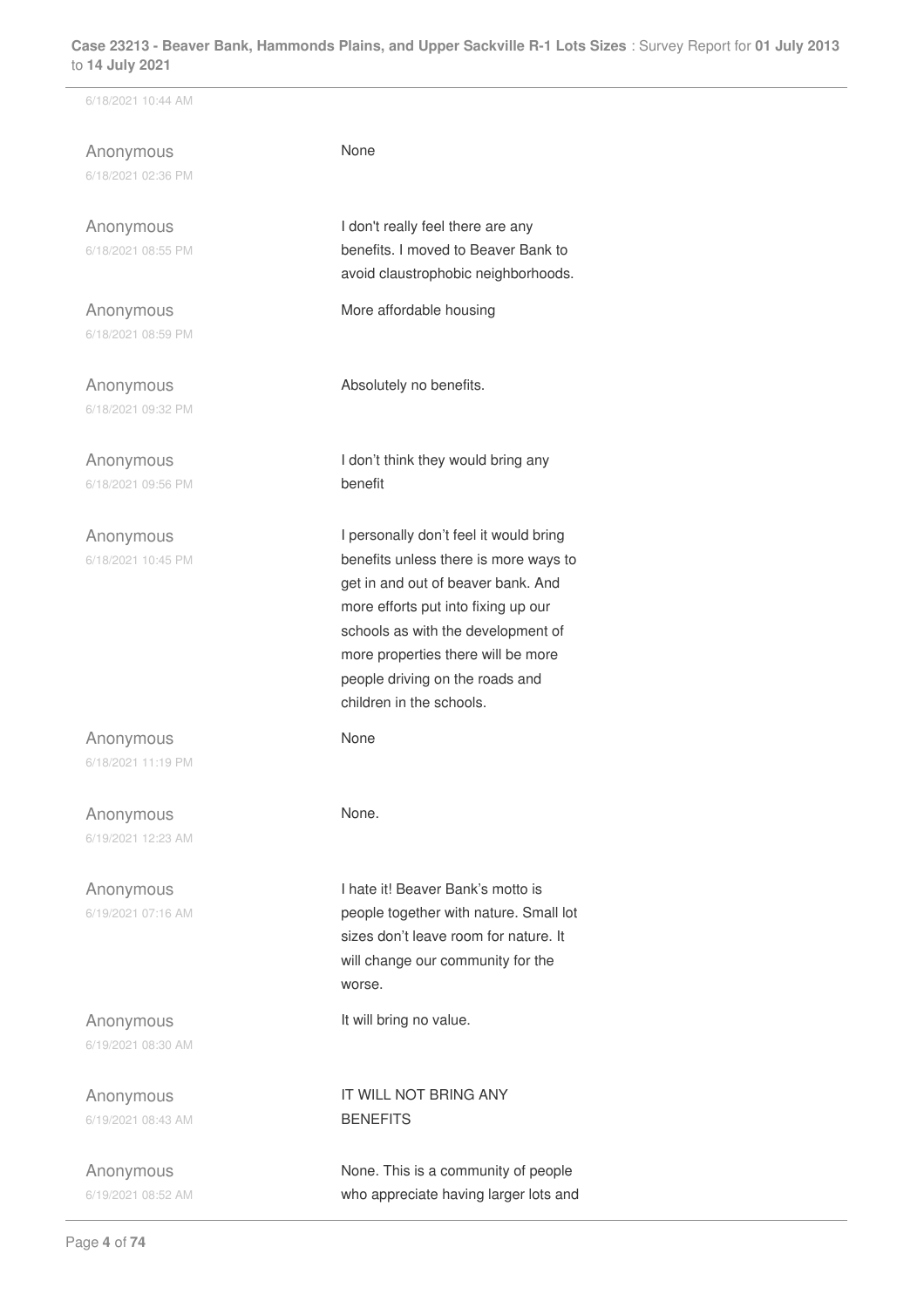living in a semi rural suburb type setting. Reducing lot sizes will make the new subdivision more inner city in design. Anonymous 6/19/2021 09:02 AM I would like to think lots would be more affordable Anonymous 6/19/2021 09:33 AM I would hope that if this goes forward the municipality would use the additional tax base to invest in the community's infrastructure. Particularly on the creation of an additional road for entering and exiting. Currently (regardless of what information is in the traffic study) if something happens on Beaverbank road and you live past Galloway Dr. you are pretty much stuck until it clears. Anonymous 6/19/2021 09:47 AM There are no positive benefits to this change. Anonymous 6/19/2021 09:47 AM None Anonymous 6/19/2021 10:10 AM More traffic to the already stressed Beaver Bank road. There are no benefits to the residents, only for the Developers. \$\$\$\$\$\$ Anonymous 6/19/2021 10:13 AM None Anonymous 6/19/2021 10:18 AM None...making lots smaller just means adding more lots Anonymous 6/19/2021 10:30 AM None it should not be allowed Anonymous 6/19/2021 10:35 AM None Anonymous 6/19/2021 10:36 AM Allow smaller units to be built that could keep seniors in their community.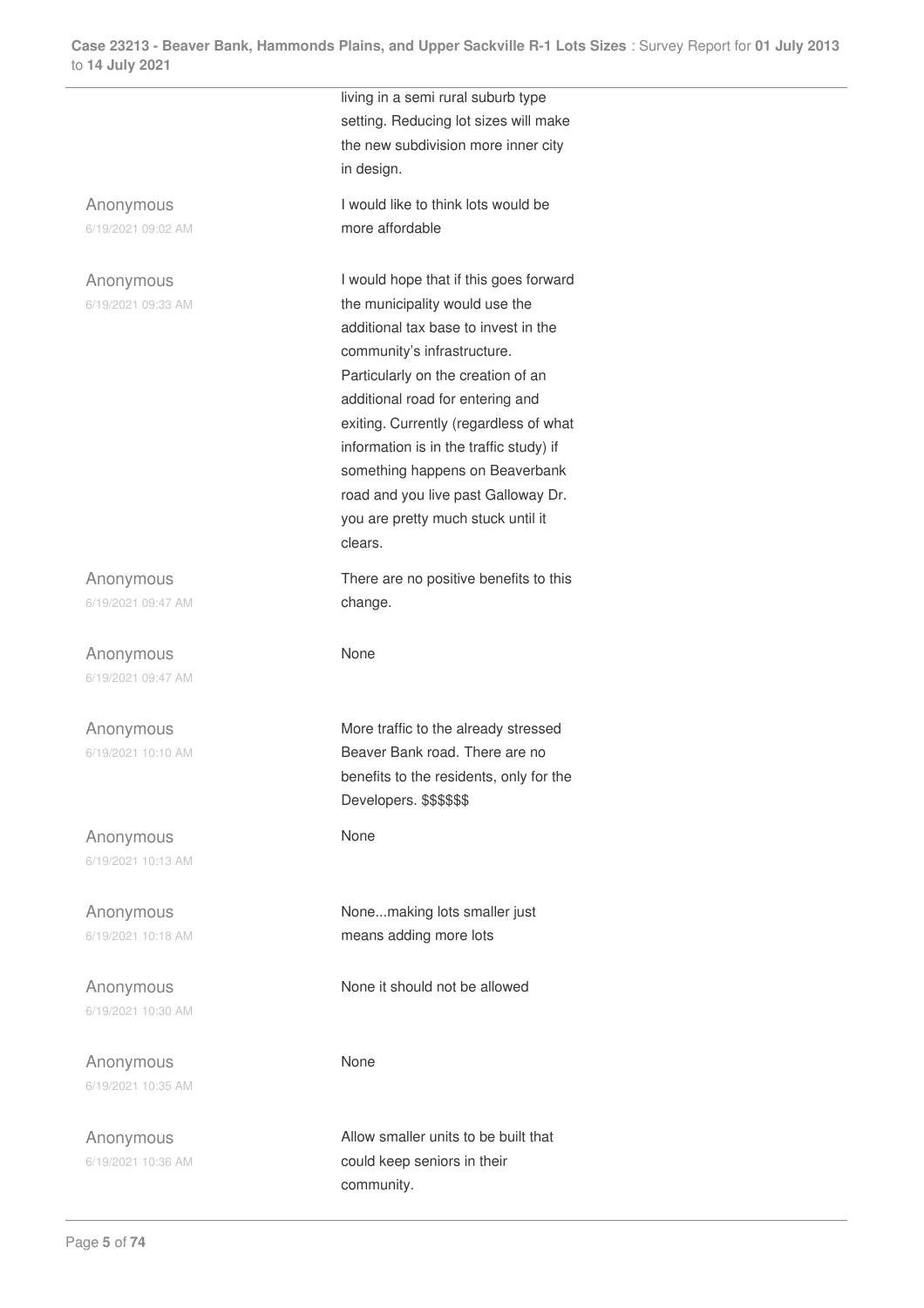| Anonymous<br>6/19/2021 10:47 AM | I do not see any.                                                                                                                                                    |
|---------------------------------|----------------------------------------------------------------------------------------------------------------------------------------------------------------------|
| Anonymous<br>6/19/2021 10:53 AM | Absolutely none. Low income<br>earners or retirees still couldn't afford<br>that housing. The developer gets<br>richer and stresses the infrastructure<br>even more. |
| Anonymous<br>6/19/2021 10:58 AM | None                                                                                                                                                                 |
| Anonymous<br>6/19/2021 10:59 AM | No benefit                                                                                                                                                           |
| Anonymous<br>6/19/2021 11:02 AM | No benefit. Just jamming more<br>people into smaller spaces.                                                                                                         |
| Anonymous<br>6/19/2021 11:08 AM | None                                                                                                                                                                 |
| Anonymous<br>6/19/2021 11:24 AM | Other than more houses which I do<br>not feel is a benefit to these area<br>(although some may feel this is a<br>benefit).                                           |
| Anonymous<br>6/19/2021 11:25 AM | Other than adding more housing,<br>nothing.                                                                                                                          |
| Anonymous<br>6/19/2021 11:57 AM | None. Everyone lives ontop of<br>eschother already.                                                                                                                  |
| Anonymous<br>6/19/2021 12:23 PM | None                                                                                                                                                                 |
| Anonymous<br>6/19/2021 12:45 PM | No benefits. I am against this<br>proposal for several reasons.                                                                                                      |
| Anonymous<br>6/19/2021 01:17 PM | None. We don't have the public<br>infrastructure to support it                                                                                                       |
| Anonymous<br>6/19/2021 01:23 PM | None                                                                                                                                                                 |
| Anonymous<br>6/19/2021 01:29 PM | This would be a terrible change to<br>Beaver Bank. No benefits, will create                                                                                          |

÷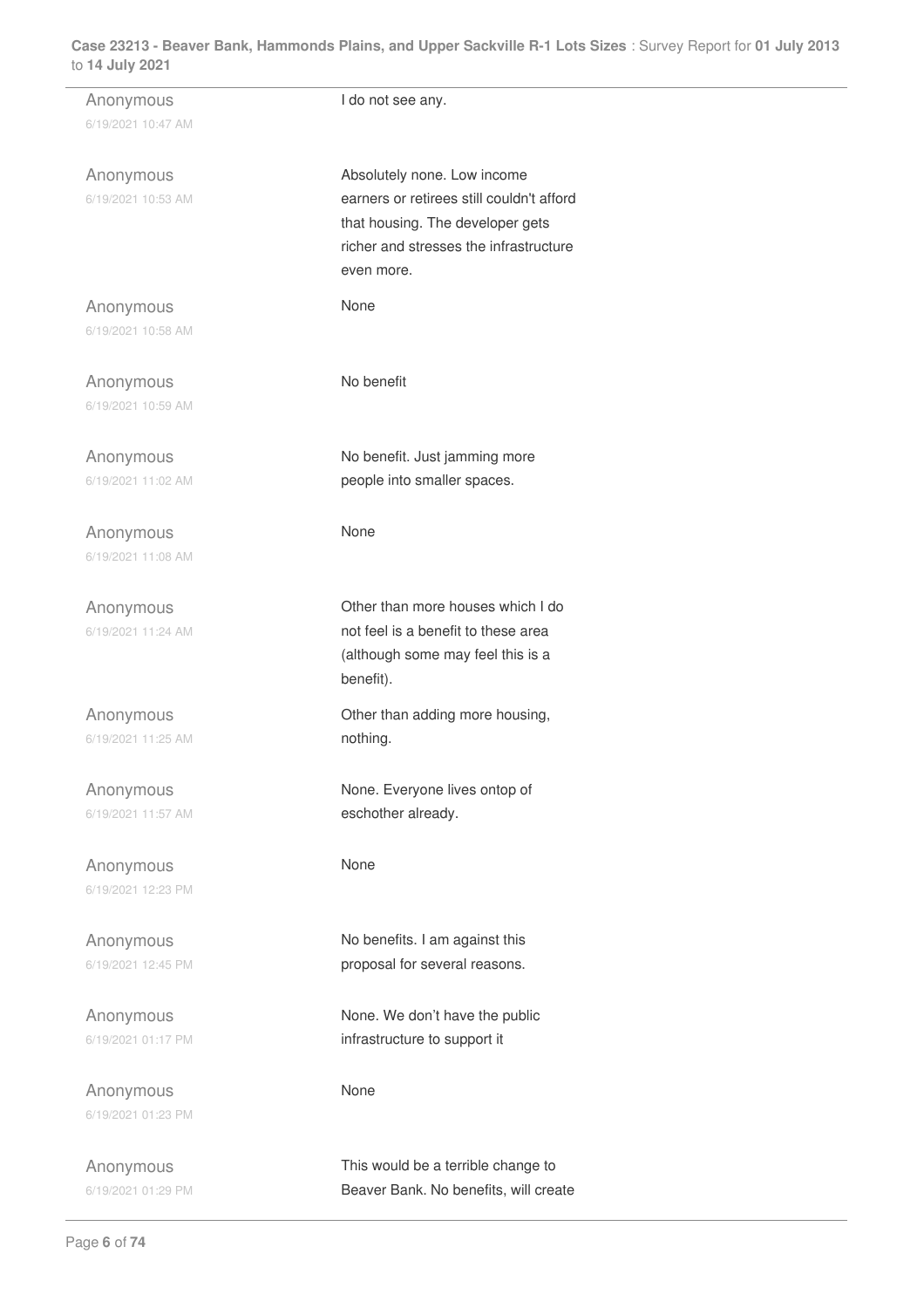|                                 | high density. Street frontage should<br>not be reduced.                                                                                                                                                          |
|---------------------------------|------------------------------------------------------------------------------------------------------------------------------------------------------------------------------------------------------------------|
| Anonymous<br>6/19/2021 01:38 PM | None.                                                                                                                                                                                                            |
| Anonymous<br>6/19/2021 01:41 PM | None                                                                                                                                                                                                             |
| Anonymous<br>6/19/2021 02:01 PM | I don't think there would be any<br>benefits.                                                                                                                                                                    |
| Anonymous<br>6/19/2021 02:08 PM | Affordable housing                                                                                                                                                                                               |
| Anonymous<br>6/19/2021 02:09 PM | None                                                                                                                                                                                                             |
| Anonymous<br>6/19/2021 02:12 PM | None                                                                                                                                                                                                             |
| Anonymous<br>6/19/2021 02:20 PM | None.                                                                                                                                                                                                            |
| Anonymous<br>6/19/2021 02:22 PM | Very little. If any                                                                                                                                                                                              |
| Anonymous<br>6/19/2021 02:31 PM | None                                                                                                                                                                                                             |
| Anonymous<br>6/19/2021 02:51 PM | None. There is too much traffic as it<br>is. Beaver Bank needs improvements<br>to infrastructure before considering a<br>project of this magnitude. Traffic in<br>and out of beaver bank is bad<br>enough as is. |
| Anonymous<br>6/19/2021 02:58 PM | No benefits.                                                                                                                                                                                                     |
| Anonymous<br>6/19/2021 03:02 PM | No benefits at all!!                                                                                                                                                                                             |
| Anonymous<br>6/19/2021 03:11 PM | This has no benefits except for more<br>houses crammed in, when there is no<br>main road that can handle all this                                                                                                |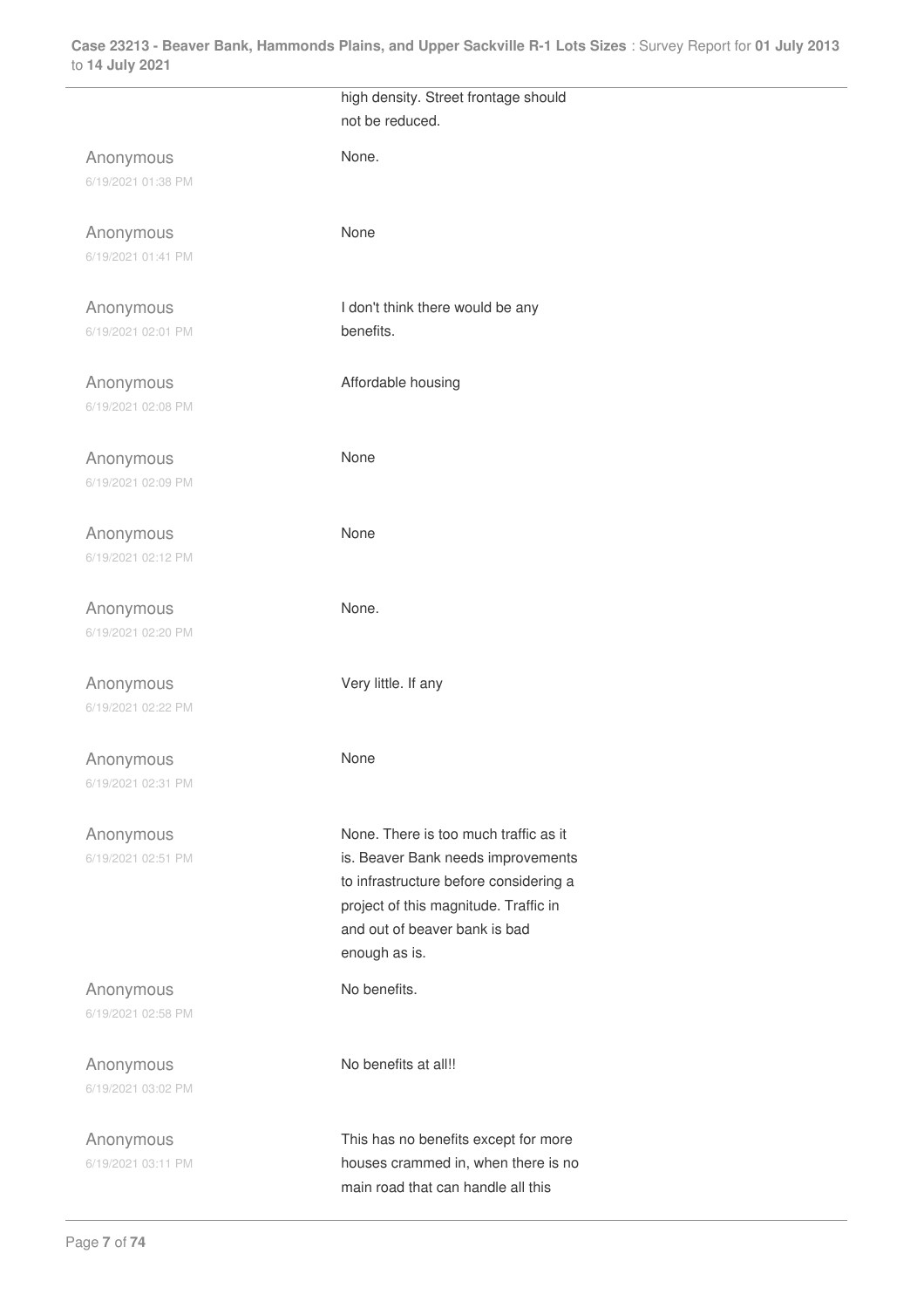|                                 | traffic in Beaver Bank.                                                                                                                                                                                                                                 |
|---------------------------------|---------------------------------------------------------------------------------------------------------------------------------------------------------------------------------------------------------------------------------------------------------|
| Anonymous<br>6/19/2021 03:24 PM | There are none. The smaller lot sizes<br>would allow more people. Per this<br>area, there are no solutions or<br>positives by this change. School<br>sizes, stores, traffic volumes, lights.<br>This does make geographical sense<br>per the city plan. |
| Anonymous                       | None                                                                                                                                                                                                                                                    |
| 6/19/2021 03:39 PM              |                                                                                                                                                                                                                                                         |
| Anonymous                       | None                                                                                                                                                                                                                                                    |
| 6/19/2021 04:12 PM              |                                                                                                                                                                                                                                                         |
|                                 | There is no benefit.                                                                                                                                                                                                                                    |
| Anonymous<br>6/19/2021 04:32 PM |                                                                                                                                                                                                                                                         |
|                                 |                                                                                                                                                                                                                                                         |
| Anonymous                       | Lower cost of housing, maybe, but                                                                                                                                                                                                                       |
| 6/19/2021 04:34 PM              | unlikely.                                                                                                                                                                                                                                               |
| Anonymous                       | None                                                                                                                                                                                                                                                    |
| 6/19/2021 04:51 PM              |                                                                                                                                                                                                                                                         |
| Anonymous                       | None                                                                                                                                                                                                                                                    |
| 6/19/2021 04:52 PM              |                                                                                                                                                                                                                                                         |
| Anonymous                       | None                                                                                                                                                                                                                                                    |
| 6/19/2021 05:05 PM              |                                                                                                                                                                                                                                                         |
|                                 |                                                                                                                                                                                                                                                         |
| Anonymous<br>6/19/2021 05:14 PM | More housing which hrm needs<br>however most people moved to                                                                                                                                                                                            |
|                                 | beaverbank to have space.                                                                                                                                                                                                                               |
| Anonymous                       | no benefits at all. only make traffic                                                                                                                                                                                                                   |
| 6/19/2021 05:21 PM              | even worse                                                                                                                                                                                                                                              |
|                                 | I see no benefit in reducing the lot                                                                                                                                                                                                                    |
| Anonymous<br>6/19/2021 05:40 PM | size for the Beaverbank community.                                                                                                                                                                                                                      |
|                                 |                                                                                                                                                                                                                                                         |
| Anonymous                       | None                                                                                                                                                                                                                                                    |
| 6/19/2021 06:09 PM              |                                                                                                                                                                                                                                                         |
| Anonymous                       | None, it will cause the roads to be                                                                                                                                                                                                                     |
| 6/19/2021 06:59 PM              | more busy and school to be over                                                                                                                                                                                                                         |
|                                 | crowded                                                                                                                                                                                                                                                 |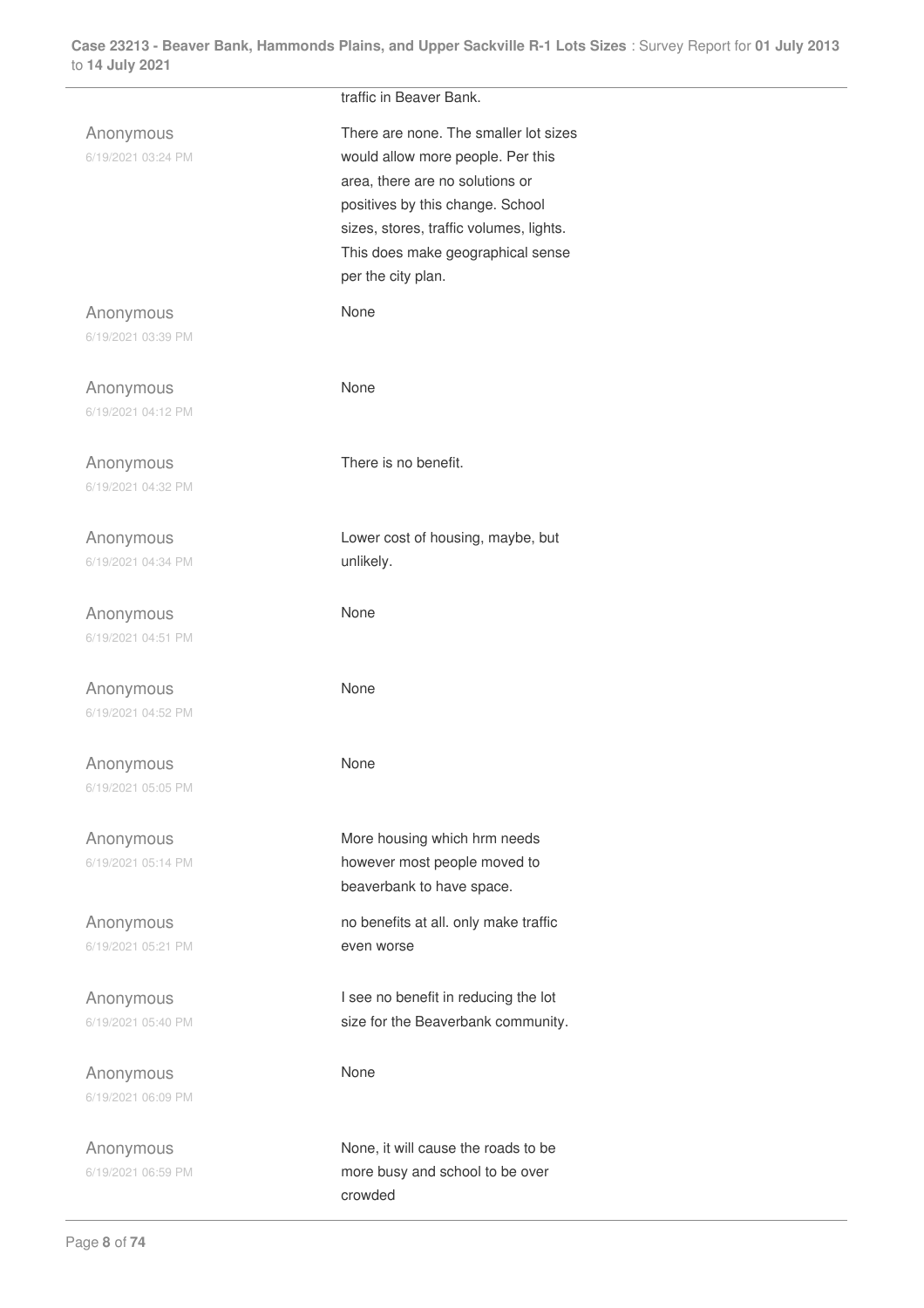| ו ∡ט∠ y uu y ∠ט                 |                                                                                                                                                                               |  |
|---------------------------------|-------------------------------------------------------------------------------------------------------------------------------------------------------------------------------|--|
| Anonymous<br>6/19/2021 07:00 PM | I don't see any benefits. More traffic<br>and noise. Lots should be bigger to<br>reduce number of housing units and<br>schools unable to support the<br>overcrowding          |  |
| Anonymous<br>6/19/2021 07:56 PM | None                                                                                                                                                                          |  |
| Anonymous<br>6/19/2021 08:03 PM | None. It will just be a group of tall,<br>beige houses that do not fit into our<br>community aesthetic at all.                                                                |  |
| Anonymous<br>6/19/2021 08:24 PM | None for the community, only more<br>money for greedy developers.                                                                                                             |  |
| Anonymous<br>6/19/2021 08:24 PM | We dont need more cramped<br>housing lots in our area                                                                                                                         |  |
| Anonymous<br>6/19/2021 08:32 PM | None. The benefits would go solely<br>to the developer                                                                                                                        |  |
| Anonymous<br>6/19/2021 08:36 PM | No benefits. People like moving here<br>for the larger lot sizes.                                                                                                             |  |
| Anonymous<br>6/19/2021 08:44 PM | None                                                                                                                                                                          |  |
| Anonymous<br>6/19/2021 08:54 PM | None                                                                                                                                                                          |  |
| Anonymous<br>6/19/2021 09:45 PM | Pissed off                                                                                                                                                                    |  |
| Anonymous<br>6/19/2021 11:09 PM | None it would cause overcrowding                                                                                                                                              |  |
| Anonymous<br>6/19/2021 11:14 PM | None!                                                                                                                                                                         |  |
| Anonymous<br>6/19/2021 11:26 PM | There are no benefits theres not<br>enough roadways in and out of<br>Beaver bank to accommodate the<br>traffic problems adding this much<br>more to a community thats already |  |

pushed to capacity.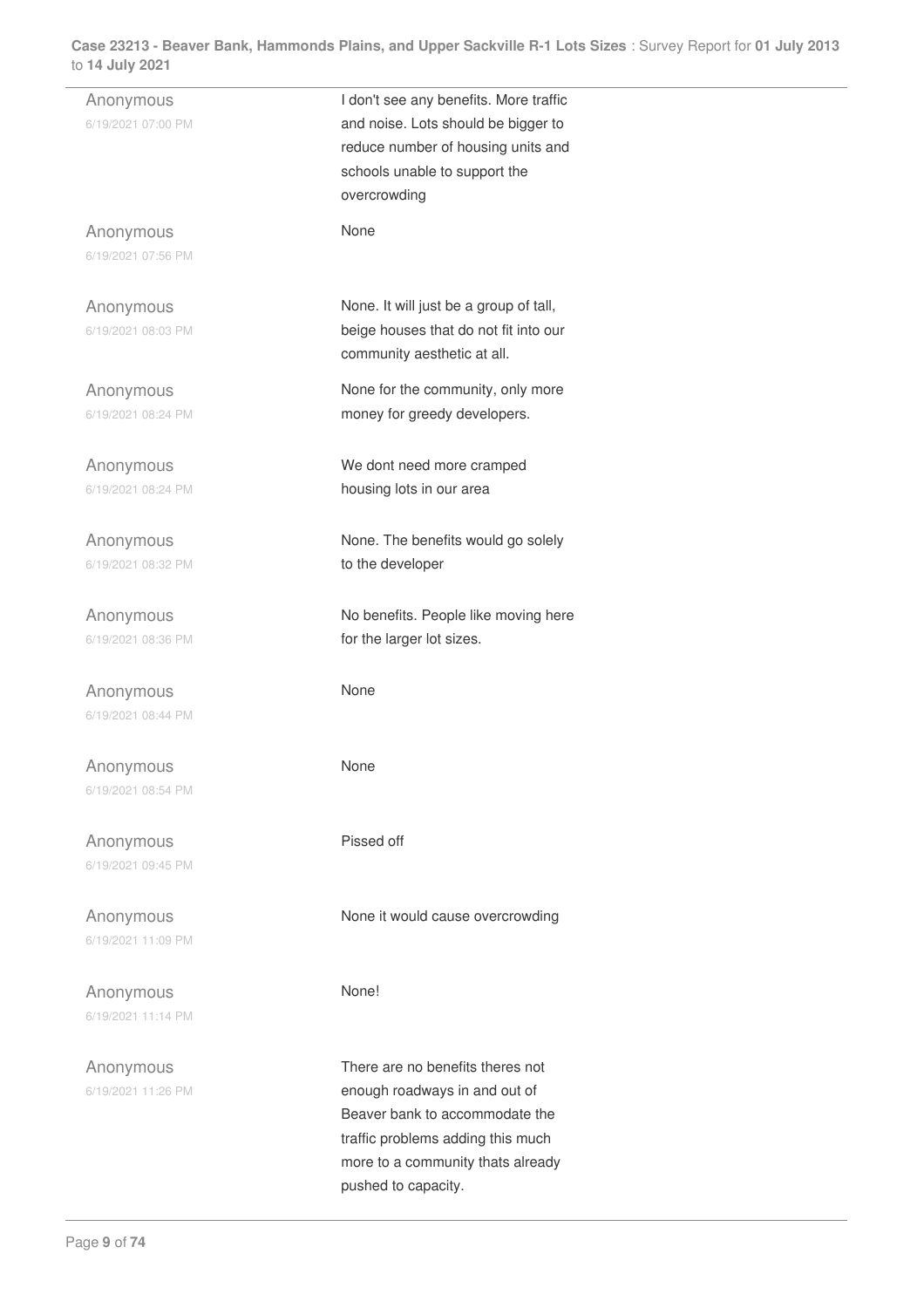| Anonymous          | There are no benefits.                |
|--------------------|---------------------------------------|
| 6/20/2021 07:32 AM |                                       |
|                    |                                       |
|                    |                                       |
| Anonymous          | none                                  |
| 6/20/2021 09:33 AM |                                       |
|                    |                                       |
|                    |                                       |
| Anonymous          | More people leaving in the area       |
| 6/20/2021 09:53 AM | increasing tax base. Which should     |
|                    | allow for more tax money put back in  |
|                    | our area                              |
|                    |                                       |
| Anonymous          | Hopefully more affordable housing     |
| 6/20/2021 10:02 AM |                                       |
|                    |                                       |
|                    |                                       |
| Anonymous          | Nothing to Beaver Bank except more    |
| 6/20/2021 08:32 PM | traffic and perhaps "unsavoury"       |
|                    | people. To Clayton                    |
|                    | Developmentsmoney = greed.            |
|                    | Why can't our community remain as     |
|                    | peaceful and as beautiful as it has   |
|                    |                                       |
|                    | been since we've been here -<br>yrs   |
|                    | ago???                                |
|                    | Too much traffic                      |
| Anonymous          |                                       |
| 6/20/2021 09:45 PM |                                       |
|                    |                                       |
| Anonymous          | None                                  |
| 6/20/2021 09:56 PM |                                       |
|                    |                                       |
|                    |                                       |
| Anonymous          | None                                  |
| 6/20/2021 10:15 PM |                                       |
|                    |                                       |
| Anonymous          | None                                  |
|                    |                                       |
| 6/21/2021 04:47 AM |                                       |
|                    |                                       |
| Anonymous          | I don't see any benefits. The idea of |
| 6/21/2021 09:43 AM | affordable housing is misplaced here  |
|                    | with only one access road into our    |
|                    |                                       |
|                    | community                             |
| Anonymous          | Absolutely None! The reason that      |
| 6/21/2021 10:37 AM | people choose to live off the         |
|                    |                                       |
|                    | peninsula is so that they can have    |
|                    | more land, privacy, quiet, etc. This  |
|                    | will allow a greedy developer to pour |
|                    | houses in just like in the city.      |
|                    |                                       |
|                    | I don't believe there is a benefit to |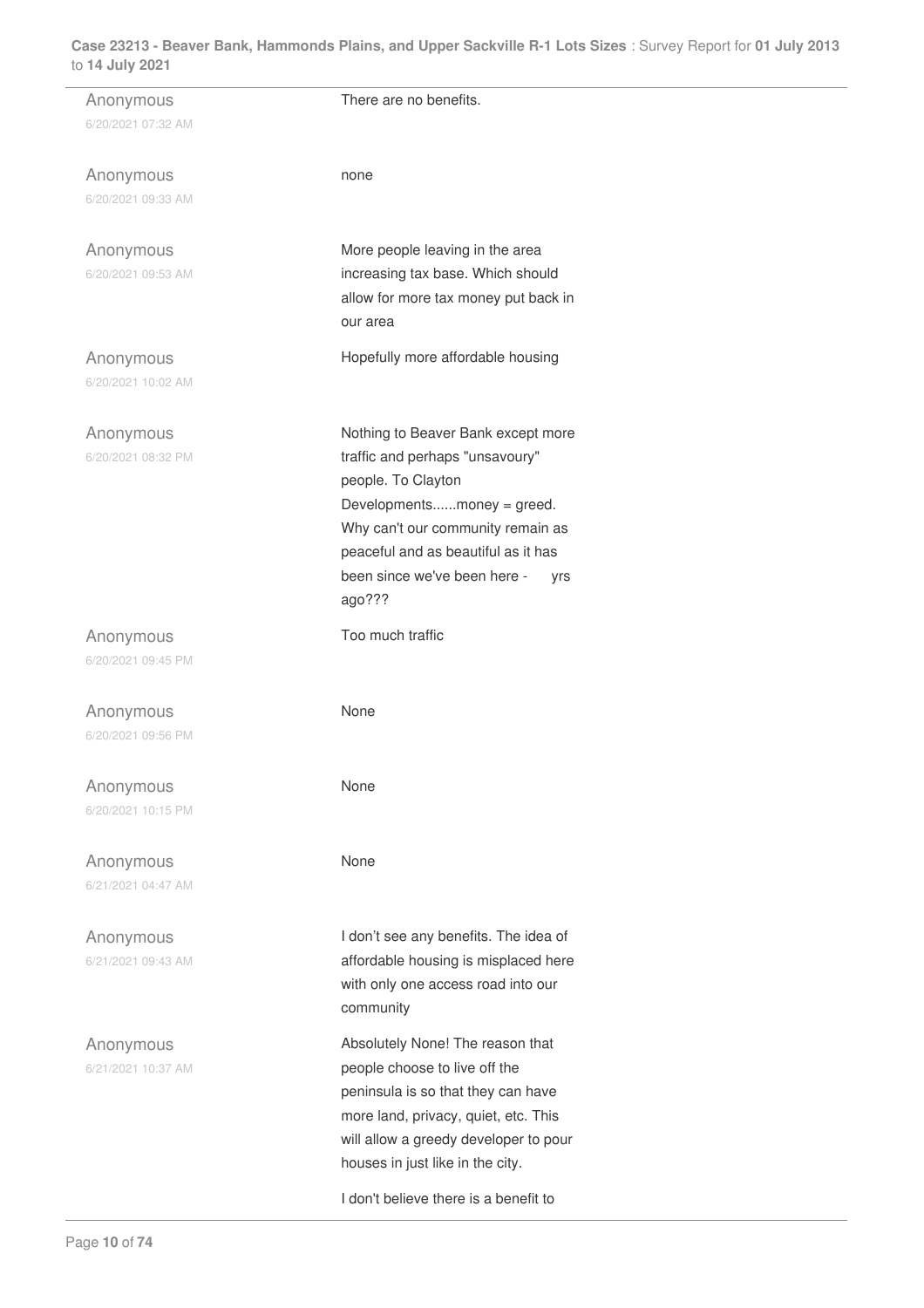| 6/21/2021 02:06 PM              | our community in allowing smaller lot<br>sizes                                                                                                                                                                                                                                              |  |
|---------------------------------|---------------------------------------------------------------------------------------------------------------------------------------------------------------------------------------------------------------------------------------------------------------------------------------------|--|
| Anonymous<br>6/21/2021 03:30 PM | There is no benefit for those of us<br>that are living in these slots now.<br>Only to developers that want to come<br>in and buy existing lots so that they<br>can cram additional housing in well<br>established neighborhoods.                                                            |  |
| Anonymous<br>6/21/2021 03:57 PM | NONE to implement this proposal<br>is nothing more that allowing Clayton<br>Developments Ltd to maximize their<br>capital return on land subdivision at<br>the expense of the permanent<br>residents. The existing Land Use By-<br>law is a minimum allowance that<br>should be maintained. |  |
| Anonymous<br>6/21/2021 03:59 PM | None do not want to be rezoned                                                                                                                                                                                                                                                              |  |
| Anonymous<br>6/21/2021 04:44 PM | No benefits to current home owners.<br>This only benefits developers to<br>capitalize on profits                                                                                                                                                                                            |  |
| Anonymous<br>6/21/2021 08:09 PM | None                                                                                                                                                                                                                                                                                        |  |
| Anonymous<br>6/21/2021 10:43 PM | There are no benefits that I can see<br>to benefit the home owner, only the<br>land developer.                                                                                                                                                                                              |  |
| Anonymous<br>6/22/2021 12:22 AM | None unless it's granted to allow<br>Beaved Bank. You need 100 feet in<br>North Beaver Bank which is far less<br>densely populated.                                                                                                                                                         |  |
| Anonymous<br>6/22/2021 05:30 AM | None                                                                                                                                                                                                                                                                                        |  |
| Anonymous<br>6/22/2021 07:25 AM | None                                                                                                                                                                                                                                                                                        |  |
| Anonymous<br>6/22/2021 11:11 AM | None, Beaver Bank, specifically<br>Trinity Lane area, is a quiet<br>neighbourhood that offers residents<br>the ability to enjoy a larger property<br>at a lower price point than<br>surrounding developments such as                                                                        |  |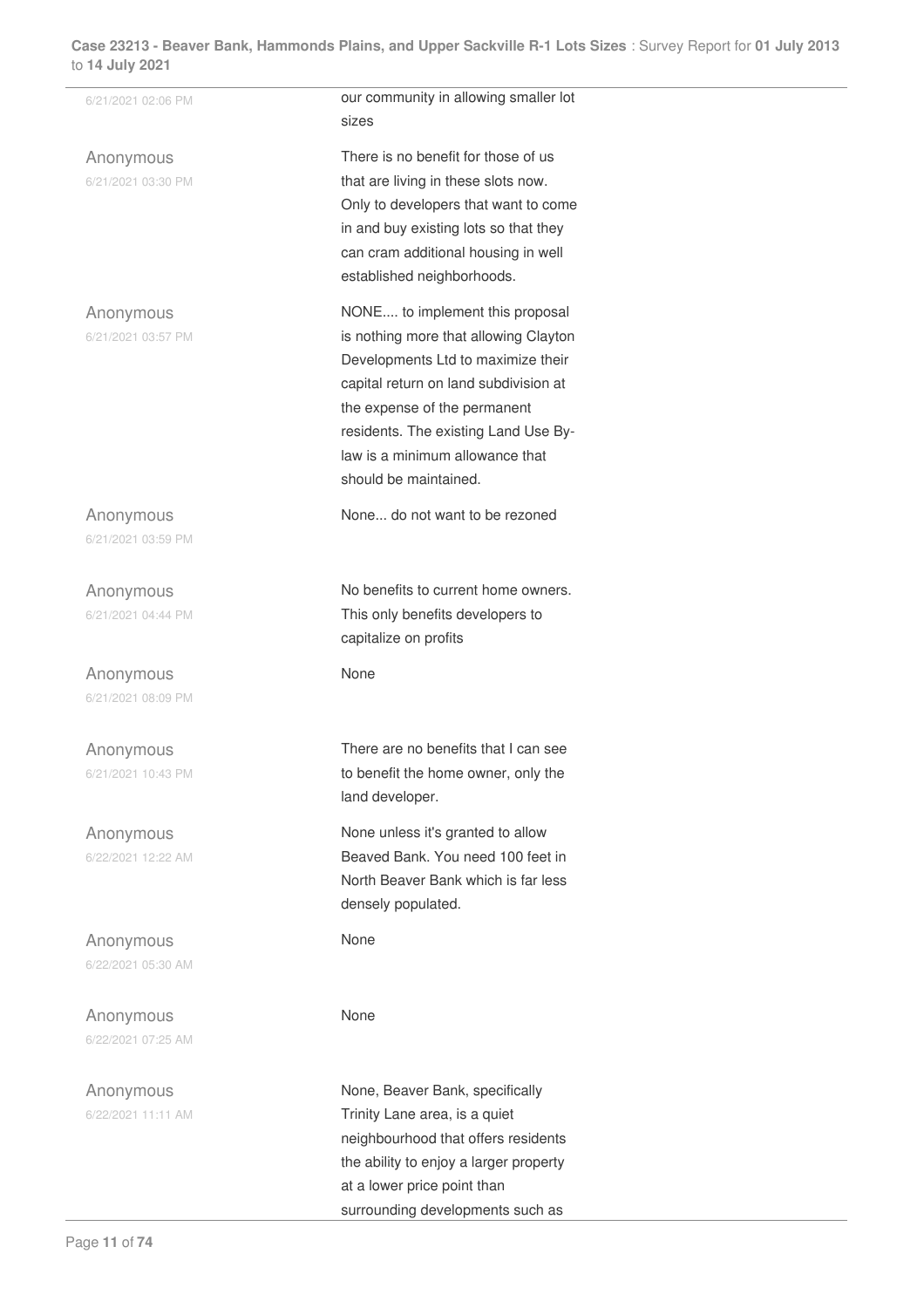|                    | Monarch Estates or Lost Creek         |
|--------------------|---------------------------------------|
|                    | Estates. I specifically choose this   |
|                    | area for that reason.                 |
|                    |                                       |
| Anonymous          | nothing                               |
| 6/22/2021 11:40 AM |                                       |
|                    |                                       |
|                    |                                       |
| Anonymous          | none                                  |
| 6/22/2021 12:49 PM |                                       |
|                    |                                       |
| Anonymous          | can't think of any                    |
| 6/22/2021 01:59 PM |                                       |
|                    |                                       |
|                    |                                       |
| Anonymous          | None at all.                          |
| 6/22/2021 02:19 PM |                                       |
|                    |                                       |
| Anonymous          | More affordable development. More     |
| 6/22/2021 03:44 PM | flexibility for residents.            |
|                    |                                       |
|                    |                                       |
| Anonymous          | none                                  |
| 6/22/2021 03:49 PM |                                       |
|                    |                                       |
| Anonymous          | Nothing, they would change our        |
|                    |                                       |
| 6/22/2021 07:42 PM | community to the worse. Will make     |
|                    | our rural homes and properties small  |
|                    | crowded city lots.                    |
| Anonymous          | No benefits what so ever              |
|                    |                                       |
| 6/22/2021 07:43 PM |                                       |
|                    |                                       |
| Anonymous          | I personally don't see any benefit    |
| 6/22/2021 09:22 PM | with this plan.                       |
|                    |                                       |
| Anonymous          | We all aspire to the Canadian dream,  |
| 6/23/2021 11:05 AM | a nice house, garage, picket fence,   |
|                    | back yard, patio, etc. But I disagree |
|                    |                                       |
|                    | with 40 foot frontages. We have       |
|                    | thousands of square kms of            |
|                    | undeveloped lands in HRM which        |
|                    | could be used to give a reasonable    |
|                    | lot size. 40 foot is hardly even a    |
|                    | respectable size for a mobile home    |
|                    | lot. I notice there is there is 292-  |
|                    | hectare along First and Second lakes  |
|                    |                                       |
|                    | in Lower Sackville, of prime          |
|                    | subdivision land, taken out of        |
|                    | development. And then there is        |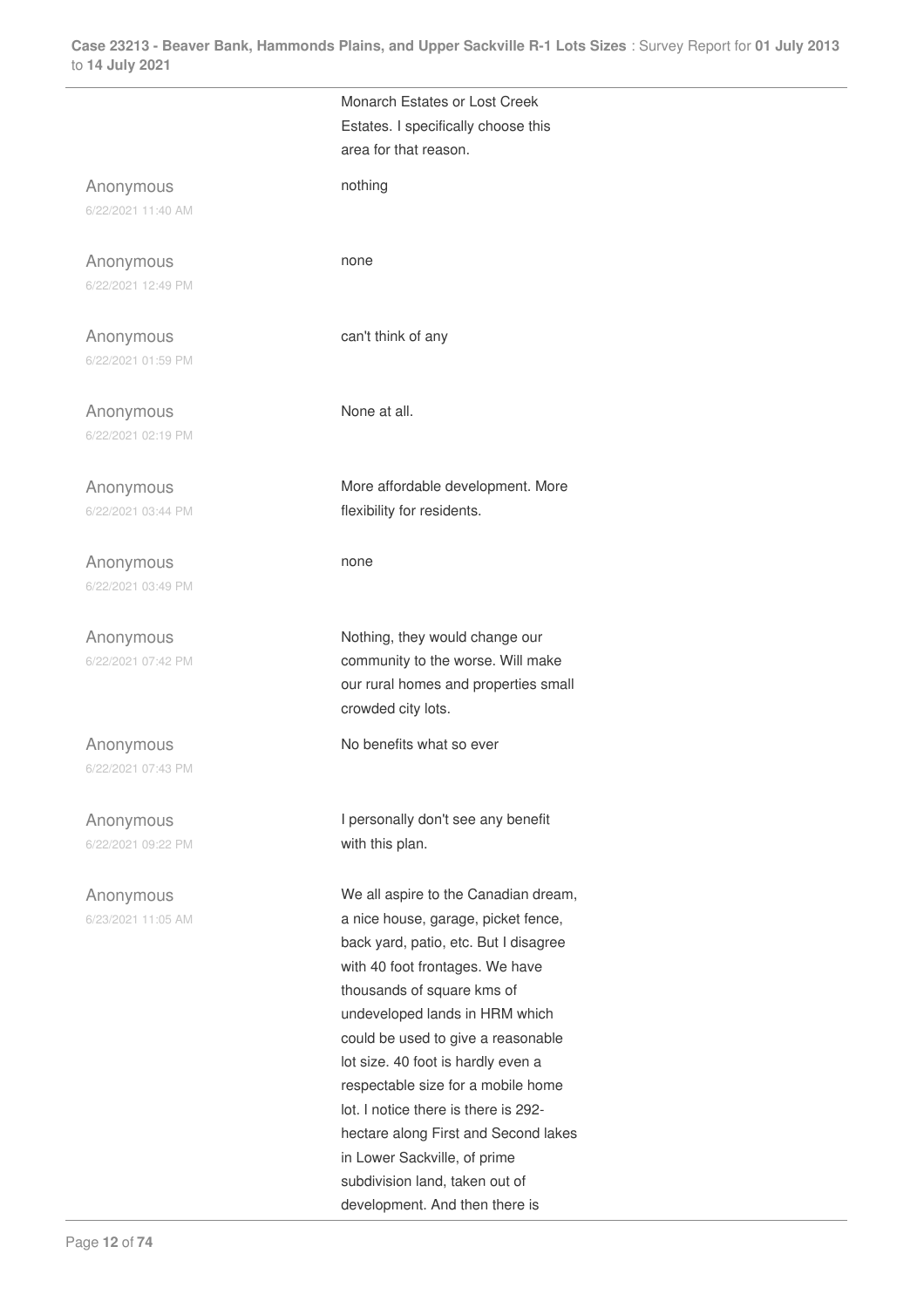Hemlock Ravine, Located off the Bedford Highway, again, no development allowed. And there was the Blue Mountain-Birch Cove Lakes 4,300 acres of Crown land as protected wilderness area. No housing to go in there. In fact this is particularly outrageous, there were developers who had done work to start their development, and if the report by Judge Heather Robertson had been adhered to, the city would have kept 2/3 and the developer would have kept 1/3. Council even vetoed that idea. There are dozens of set-asides in HRM, parks, trails, wilderness areas, no housing allowed. When you restrict supply you raise the cost. I notice there are large blocks of woodland both east and south of this proposal. There is plenty of land available so lots could be a reasonable size. 60 foot frontage is minimal. Coun-cil was asking for a minimum of 30 metres road frontage in West Jeddore a few years ago: - "This spring,(2016) lot owners in West Jeddore had their applications for a building permit rejected because their properties didn't have a minimum frontage of 30 metres along a public road. .... " CBC Another method of reducing cost is to loosen codes. There are probably dozens of building code requirements and lot development requirements that could be reviewed to see if the cost is worth the benefit. Are all houses required to have air exchange systems? Perhaps contractors could rough in channels for the duct work, and if future owners want the system they could put it in. Streets don't have to be paved to in the beginning, maybe later. Property taxes could be reduced. That would be a novel idea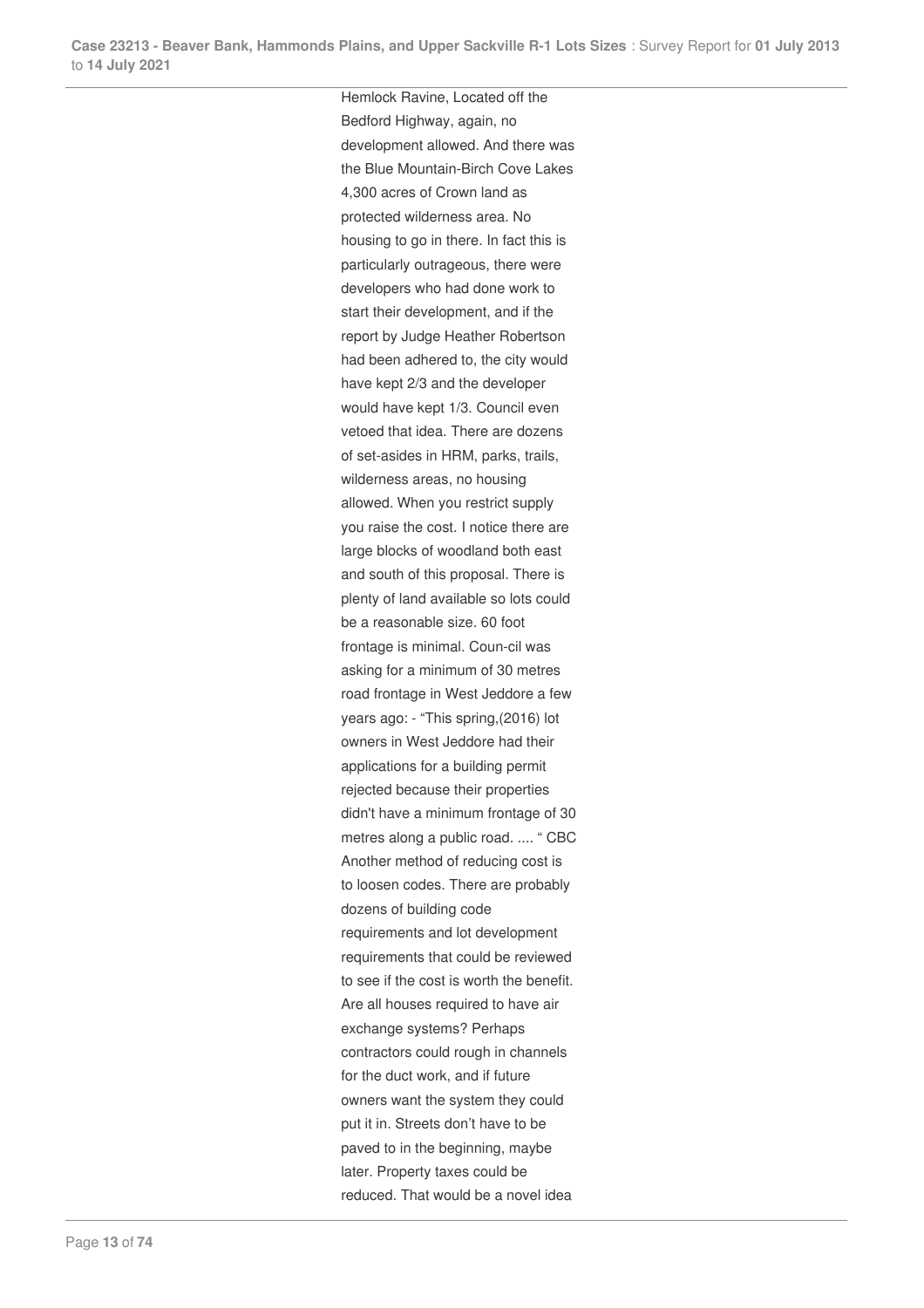#### Anonymous

6/23/2021 04:37 PM

#### Anonymous 6/23/2021 05:26 PM

Anonymous 6/23/2021 06:59 PM

Anonymous 6/23/2021 09:39 PM

Anonymous 6/24/2021 12:35 AM

Anonymous 6/24/2021 02:39 PM

Anonymous 6/24/2021 04:53 PM

Anonymous 6/24/2021 11:07 PM

#### for HRM Council.

Allowing for smaller municipal lots will provide no benefits for current or new residents in the Beaver Bank area. 40' wide lots with the current setback requirements from HRM will essentially create 16' spacing between residential homes. Turning the rural and nature filled area of Beaver Bank into a location such as Halifax/Spryfield. There are places where such size lots make sense (those looking for city living) but Beaver Bank is not the location for this. Our family as well as our neighboring families enjoy Beaver Bank for the quiet, tree filled atmosphere and that will absolutely not be able to exist should lots be allowed to be 40' in width with the biggest house possible situated on them.

None! Except more taxes for the city to waste.

I don't think there would be any tangible benefits

none, it would destroy our country settings

More people. More taxes

I would assume smaller lots would equal to lower prices of homes for buyers.

I don't believe there are any benefits to be had by reducing the lot size. When I moved to Beaver Bank 26 years ago, a big feature was the larger lot sizes and more rural atmosphere.

No benefits, only drawbacks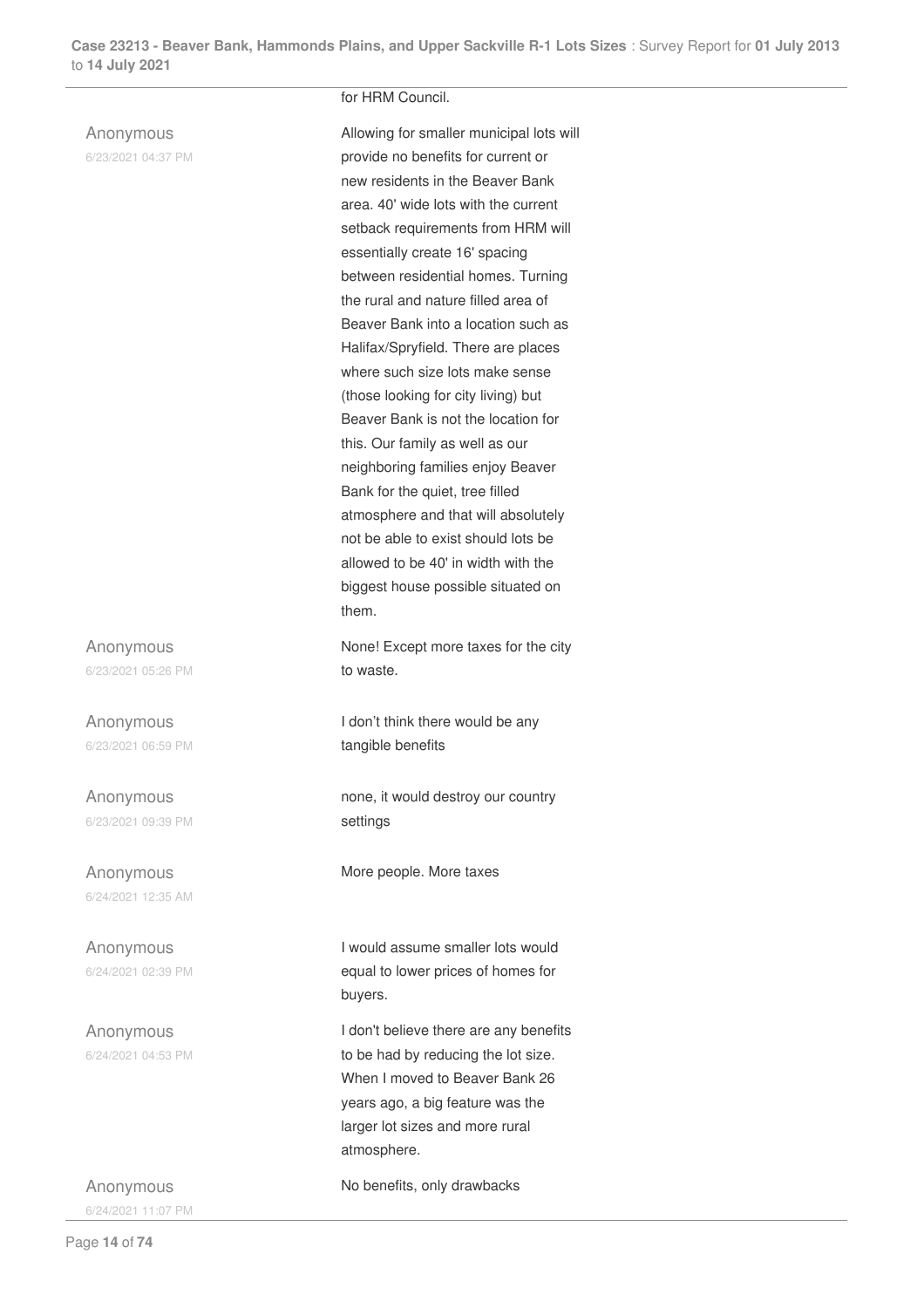| Anonymous<br>6/27/2021 11:01 AM | none                                                                                                                            |
|---------------------------------|---------------------------------------------------------------------------------------------------------------------------------|
| Anonymous<br>6/28/2021 12:56 PM | I honestly don't see any benefits.                                                                                              |
| Anonymous<br>6/29/2021 10:09 AM | None                                                                                                                            |
| Anonymous<br>6/29/2021 04:56 PM | Additional houses could bring<br>additional tax revenue to the area,<br>but that will be absorbed into HRM's<br>overall budget. |
| Anonymous<br>6/29/2021 09:25 PM | More affordable housing.                                                                                                        |
| Anonymous<br>6/30/2021 09:07 AM | none                                                                                                                            |
| Anonymous<br>7/01/2021 11:11 AM | There is No benefit but higher traffic<br>volume which the Beaver Bank Road<br>can not handle.                                  |
| Anonymous<br>7/02/2021 09:26 AM | more affordable housing                                                                                                         |
| Anonymous<br>7/02/2021 12:05 PM | The smaller lot size allows for more<br>parks and undisturbed land.                                                             |
| Anonymous<br>7/02/2021 07:11 PM | only more residents                                                                                                             |
| Anonymous<br>7/03/2021 07:50 PM | No benefit                                                                                                                      |
| Anonymous<br>7/03/2021 08:29 PM | I see no benefits !                                                                                                             |
| Anonymous<br>7/04/2021 10:19 AM | Lower housing costs and more green<br>space.                                                                                    |
| Anonymous<br>7/04/2021 06:10 PM | None that I can think of.                                                                                                       |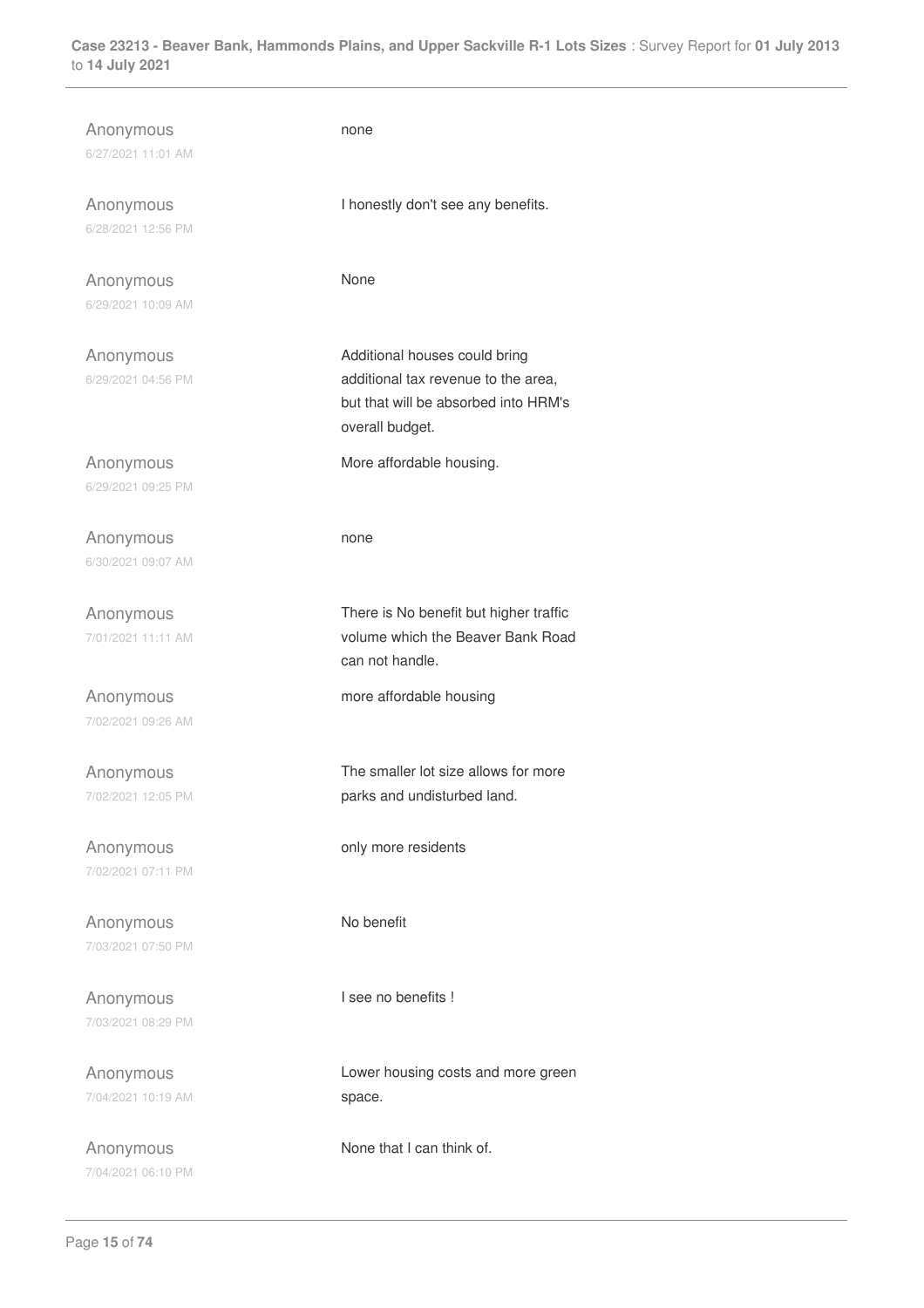| Anonymous          | More affordable houses for the         |
|--------------------|----------------------------------------|
| 7/07/2021 04:11 PM | people who live here. We are not in    |
|                    |                                        |
|                    | the middle of Halifax and need to      |
|                    | make sure we do not see \$500K plus    |
|                    | come out this far.                     |
|                    |                                        |
| Anonymous          | none                                   |
| 7/08/2021 10:04 AM |                                        |
|                    |                                        |
|                    |                                        |
| Anonymous          | none, it will create over crowding due |
| 7/08/2021 12:07 PM | to increased population. The           |
|                    |                                        |
|                    | infrastructure can't handle what i has |
|                    | now. This just greed                   |
|                    |                                        |
| Anonymous          | None.                                  |
| 7/08/2021 01:26 PM |                                        |
|                    |                                        |
|                    | I do not think it will be beneficial   |
| Anonymous          |                                        |
| 7/08/2021 03:00 PM |                                        |
|                    |                                        |
| Anonymous          | Don't see any benefit to squeezing     |
|                    |                                        |
| 7/08/2021 04:50 PM | homes in less space.                   |
|                    |                                        |
| Anonymous          | None                                   |
| 7/08/2021 06:49 PM |                                        |
|                    |                                        |
|                    |                                        |
| Anonymous          | None                                   |
| 7/08/2021 07:30 PM |                                        |
|                    |                                        |
|                    |                                        |
| Anonymous          | No benefits and crowding of new        |
| 7/08/2021 09:29 PM | dwellings.                             |
|                    |                                        |
|                    |                                        |
| Anonymous          | There are no benefits for the          |
| 7/08/2021 10:58 PM | community on the developers            |
|                    |                                        |
|                    | None                                   |
| Anonymous          |                                        |
| 7/08/2021 11:32 PM |                                        |
|                    |                                        |
| Anonymous          | None                                   |
| 7/08/2021 11:41 PM |                                        |
|                    |                                        |
|                    |                                        |
| Anonymous          | If I have to name a benefit maybe      |
| 7/09/2021 06:34 AM | there will be some stores open up      |
|                    | closer to upper beaver bank but I      |
|                    |                                        |
|                    | don't think the pros out weigh the     |
|                    | cons.                                  |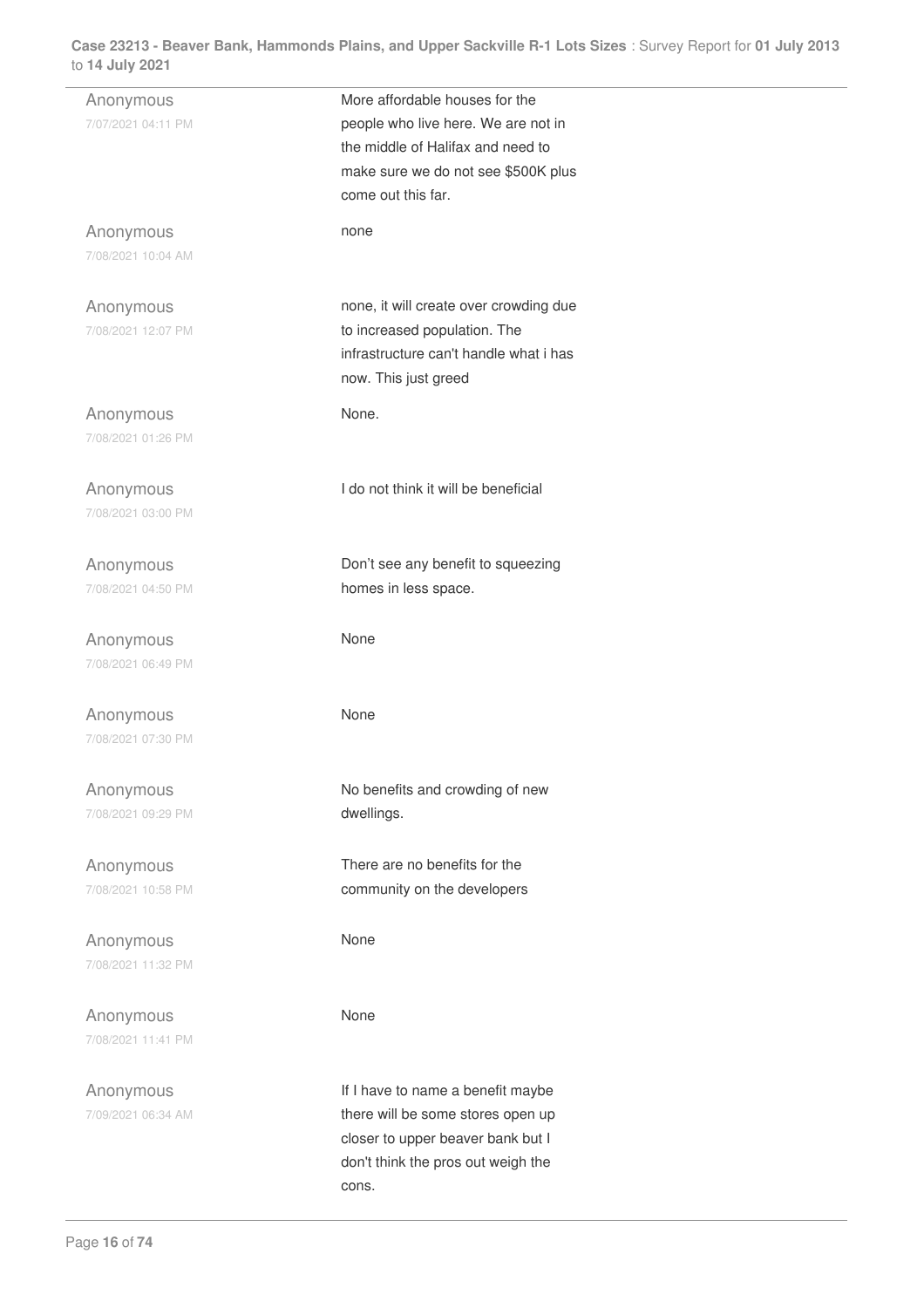| Anonymous          | None                                     |
|--------------------|------------------------------------------|
| 7/09/2021 06:37 AM |                                          |
|                    |                                          |
|                    |                                          |
| Anonymous          | Understand the desire to meet the        |
| 7/09/2021 07:42 AM | housing demand in HRM but not            |
|                    | appropriate in this case.                |
|                    |                                          |
| Anonymous          | No benefits                              |
|                    |                                          |
| 7/10/2021 08:37 PM |                                          |
|                    |                                          |
| Anonymous          | You could keep the price for all         |
|                    |                                          |
| 7/10/2021 08:54 PM | Services and have more lots to           |
|                    | service. Cash grab.                      |
|                    |                                          |
| Anonymous          | No benefit                               |
| 7/11/2021 02:22 PM |                                          |
|                    |                                          |
|                    |                                          |
| Anonymous          | None really. It's tight enough as it is. |
| 7/11/2021 03:14 PM |                                          |
|                    |                                          |
|                    |                                          |
| Anonymous          | None                                     |
|                    |                                          |
| 7/11/2021 04:39 PM |                                          |
|                    |                                          |
| Anonymous          | None.                                    |
|                    |                                          |
| 7/12/2021 06:46 AM |                                          |
|                    |                                          |
| Anonymous          | Greater density of homes but what        |
|                    |                                          |
| 7/12/2021 07:30 AM | are the benefits to this? None, other    |
|                    | than for the developer.                  |
|                    |                                          |
| Anonymous          | Nothing                                  |
| 7/12/2021 07:36 AM |                                          |
|                    |                                          |
|                    |                                          |
| Anonymous          | There are no benefits!!!                 |
| 7/12/2021 07:37 AM |                                          |
|                    |                                          |
|                    |                                          |
| Anonymous          | None, Beaver bank needs more             |
|                    |                                          |
| 7/12/2021 08:43 AM | infastructure to support more families   |
|                    | and traffic.                             |
|                    |                                          |
| Anonymous          | Absolutely none.                         |
| 7/12/2021 08:50 AM |                                          |
|                    |                                          |
|                    |                                          |
| Anonymous          | None without the necessary               |
| 7/12/2021 10:01 AM | infrastructure (roads, traffic lights,   |
|                    |                                          |
|                    | services, etc) in place.                 |
|                    |                                          |
| Anonymous          | None                                     |
|                    |                                          |

 $\overline{\phantom{a}}$ 

L.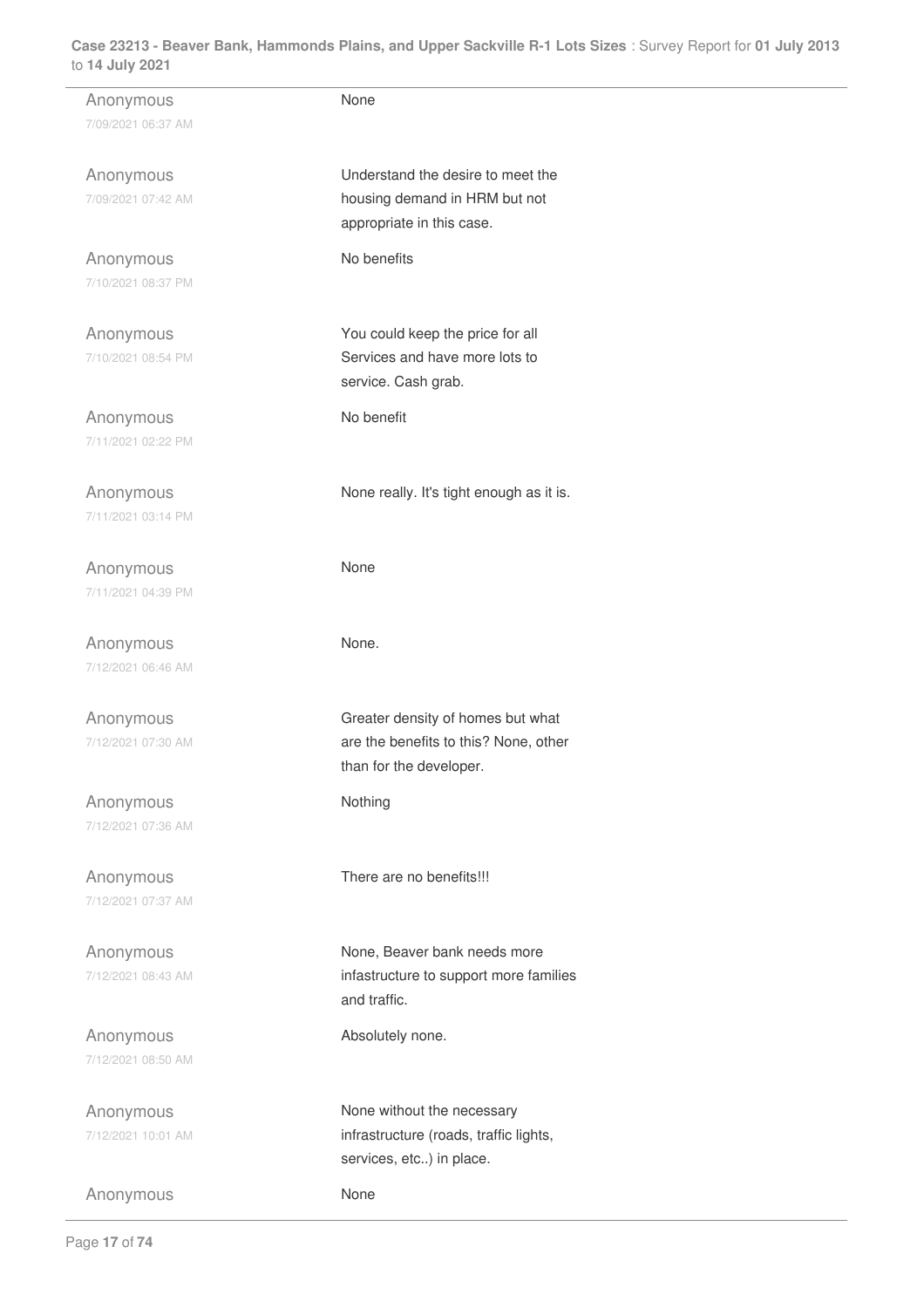7/12/2021 10:22 AM

Anonymous 7/12/2021 02:22 PM

Anonymous 7/12/2021 02:33 PM

Anonymous 7/12/2021 06:20 PM

Anonymous 7/12/2021 09:19 PM

Anonymous 7/12/2021 10:08 PM

Anonymous 7/12/2021 10:14 PM

Anonymous 7/12/2021 10:36 PM

Anonymous 7/13/2021 08:55 AM

Anonymous 7/13/2021 09:18 AM

Anonymous 7/13/2021 02:28 PM Would help facilitate corporate greed by Clayton Development and others in the building industry.

Nothing!

1. Meets urban planners goals of greater population density. 2. Create extra employment in constructing additional houses. 3. Greater profit margin for developer. 4. Meets HRM goal of a greater tax base. 5. As a land owner, will allow me to subdivide greater and sell extra lots. All of the above reasons are purely financial and have little to do with how livable and pleasant our community can and should be.

There would be no benefits in allowing smaller Municipally serviced R-1 Zoned lots to the Beaver Bank area.

I can see no benefits to the Beaver Bank community by allowing smaller lots

More affordable housing.

None

None

No Not at all !!!

The high cost of lots currently in the area is approximately \$80,000. Smaller may allow for a more cost effective development charge and thereby a lower cost to the buyer.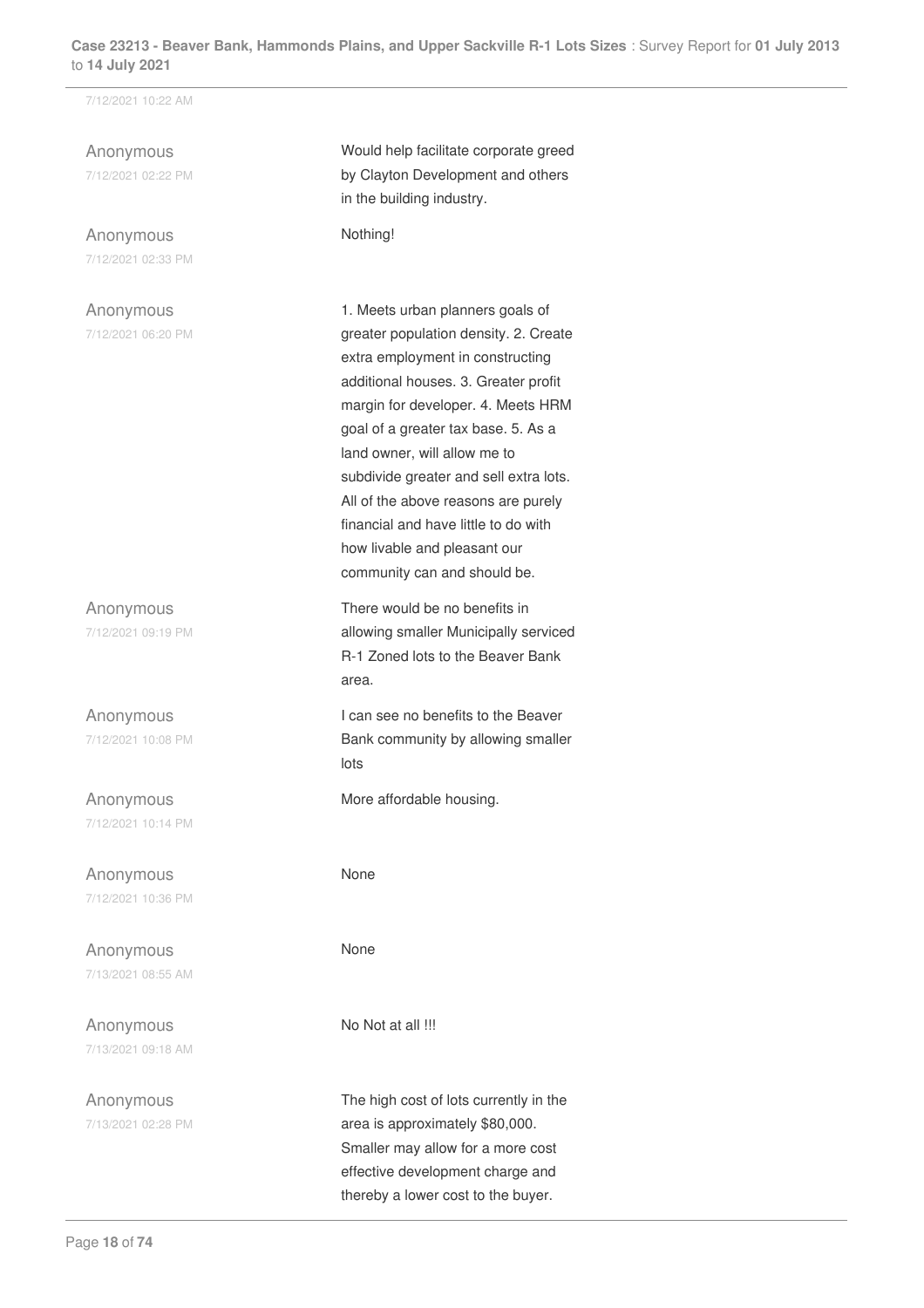HRM needs lower affordable single family homes. This is a good area for that. Anonymous 7/14/2021 01:59 PM It will allow groth in Beaver Bank which will enhance our community and increase the tax base and provide a widervrabge of services.

**Optional question** (187 response(s), 15 skipped) **Question type:** Essay Question

**Q2 What concerns do you have about allowing smaller Municipally serviced R-1 Zoned lots in Beaver Bank?**

Anonymous 6/17/2021 02:58 PM

Anonymous 6/17/2021 04:27 PM

Anonymous 6/17/2021 04:33 PM

Anonymous 6/17/2021 05:29 PM

Anonymous 6/17/2021 05:34 PM

Anonymous

6/17/2021 05:41 PM

traffic issues on the Beaverbank rd as well as loss of a wooded area which is known for wildlife including deer and other animals.

Extra traffic, major issues if there is an emergency in the area. There is only one exit in and out of the community

Traffic congestion, emergencys, emergency evacuations.. for example. A simple minor MVA causes beaver bank road chaos.

**Traffic** 

It will add too many dwellings in the area causing more problems with traffic. It will also impact the environment in the area and the animals that live within it. Living in the carriage woods estate area now I know it will drastically change the community and not for the better. We moved here to not be stuck in the middle of tight cramped housing.

Our infrastructure does NOT support more building happening in Beaver Bank. Our roads are already way too congested and our schools are way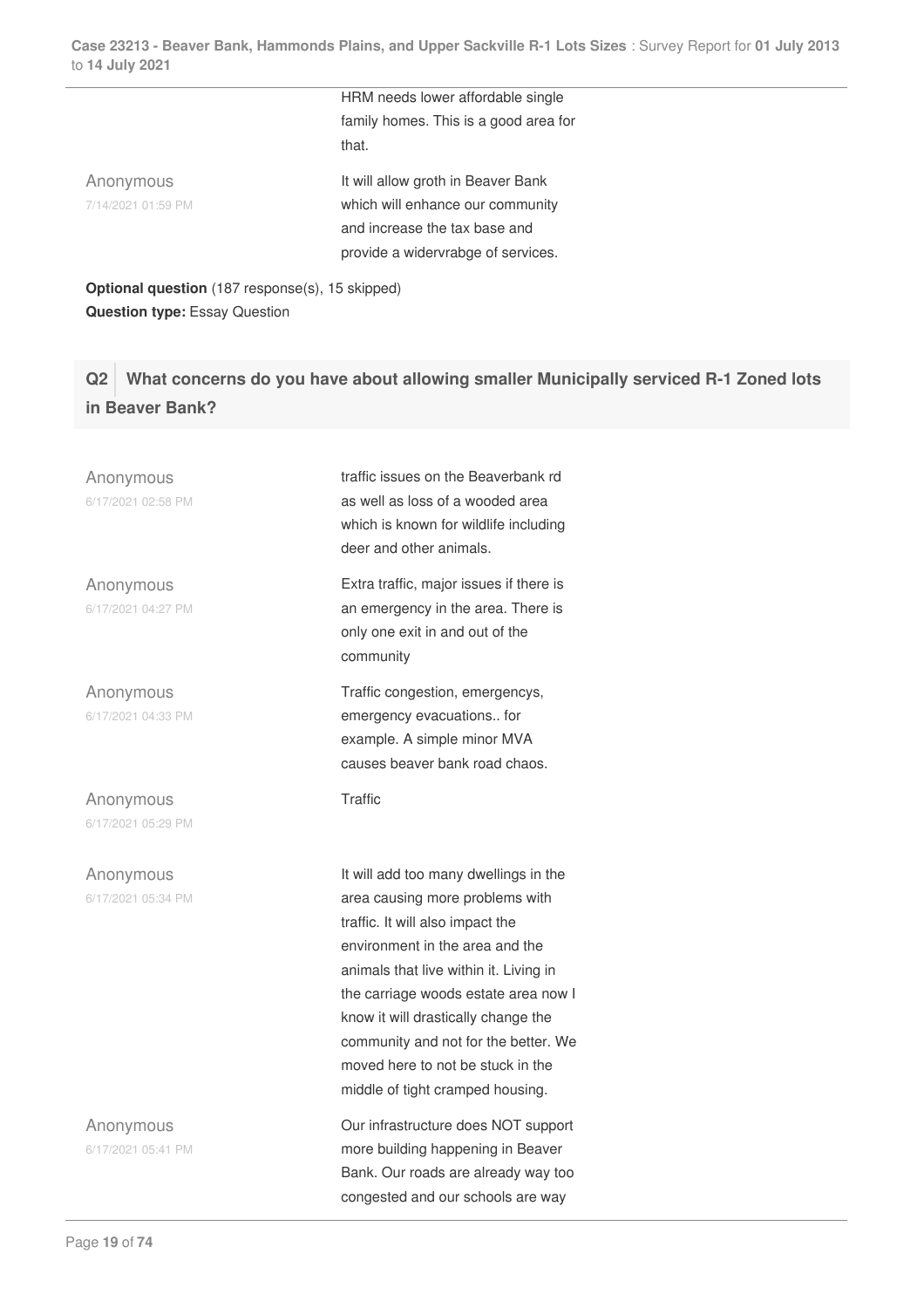Anonymous 6/17/2021 07:08 PM

Anonymous 6/17/2021 08:04 PM

Anonymous 6/17/2021 08:48 PM

Anonymous 6/17/2021 09:09 PM

Anonymous 6/17/2021 09:15 PM

Anonymous

6/17/2021 09:20 PM

Anonymous 6/17/2021 09:57 PM

Page **20** of **74**

overcrowded.

I have concerns with fitting 3 houses where 2 houses would have fit before.

Schools are already Maxed out with students also traffic is maxed out for the size of our roads. this will also Impact Services like the fire department and policing.

Over crowding, poor drainage, dry wells..etc It will affect current home owners.

Increased traffic and bottlenecked roads which will result in unsafe passing on highway shoulders and danger to residents that walk/live on these roads. Increase in outputs to the wastewater system that has already contributed to Blue Algea blooms in the local lakes.

9ts95s95d9tx9tx

The smaller the lot size, the more homes that can be built, the more unsafe beaver bank becomes. You can not increase the population without sidewalks, crosswalks, lowering speed limits, moving the truck route, taking the bicycles off the main road, increasing and updating the schools. Oh not to mention another route in and out of beaver bank. Traffic is already a nightmare.

Increased traffic on an already overused road way with only 1 way in and out of Beaver Bank. Schools are already at or near capacity. Very high risk that 1 house on fire becomes multiple houses due to lack of separation. Exceeding capacity on an already taxed inferstructure.

Anonymous **More people, more traffic, more**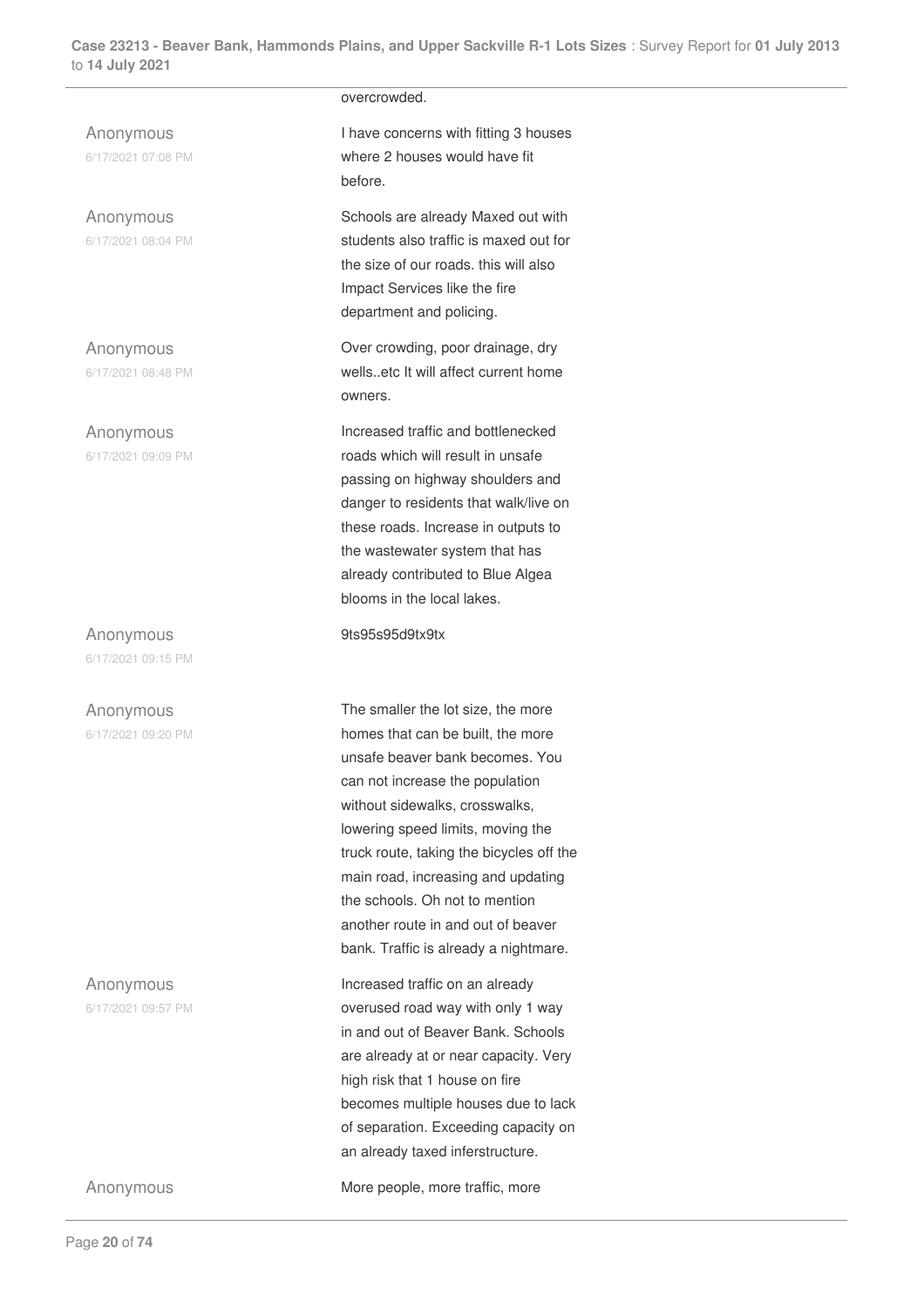6/17/2021 09:57 PM **challenges at the problematic** junctions and the Elementary School has been at 104% capacity 10 years ago and that was before preprimary. There's a development coming on Windgate, there's a development coming next to the school where the water tower is, and there's this development. All three will have children going to Beaver Bank Monarch which already has outside classrooms and is over capacity. We have a terrible water infrastructure as it is and Halifax Water admit there are no plans to bring it up to date. We have inadequate bussing and Halifax transit cut the route in half in order that the bus can complete the reduced route in half the time and so they can claim increased service. It's the same service that comes twice as often to half the community. Anonymous 6/17/2021 10:05 PM I'm concerned with the precedent this will set for the rest of beaver bank to have houses jammed in everywhere and the traffic on the beaver bank road is too much now. Anonymous 6/17/2021 10:10 PM More population will make the only road in and out of beaver bank more congested and traffic will be terrible Anonymous 6/18/2021 05:16 AM Adding to already congested road Anonymous 6/18/2021 05:38 AM There is to much traffic currently on the beaver bank road and the school is already full Anonymous 6/18/2021 09:41 AM This will allow modification of existing lots already in place in the future which have 60ft of frontage Anonymous 6/18/2021 10:44 AM 1. Traffic. There is only one way in/out of beaver bank and need

another way to access the hwy 101, 102 2. Schools in this area are at capacity and adding this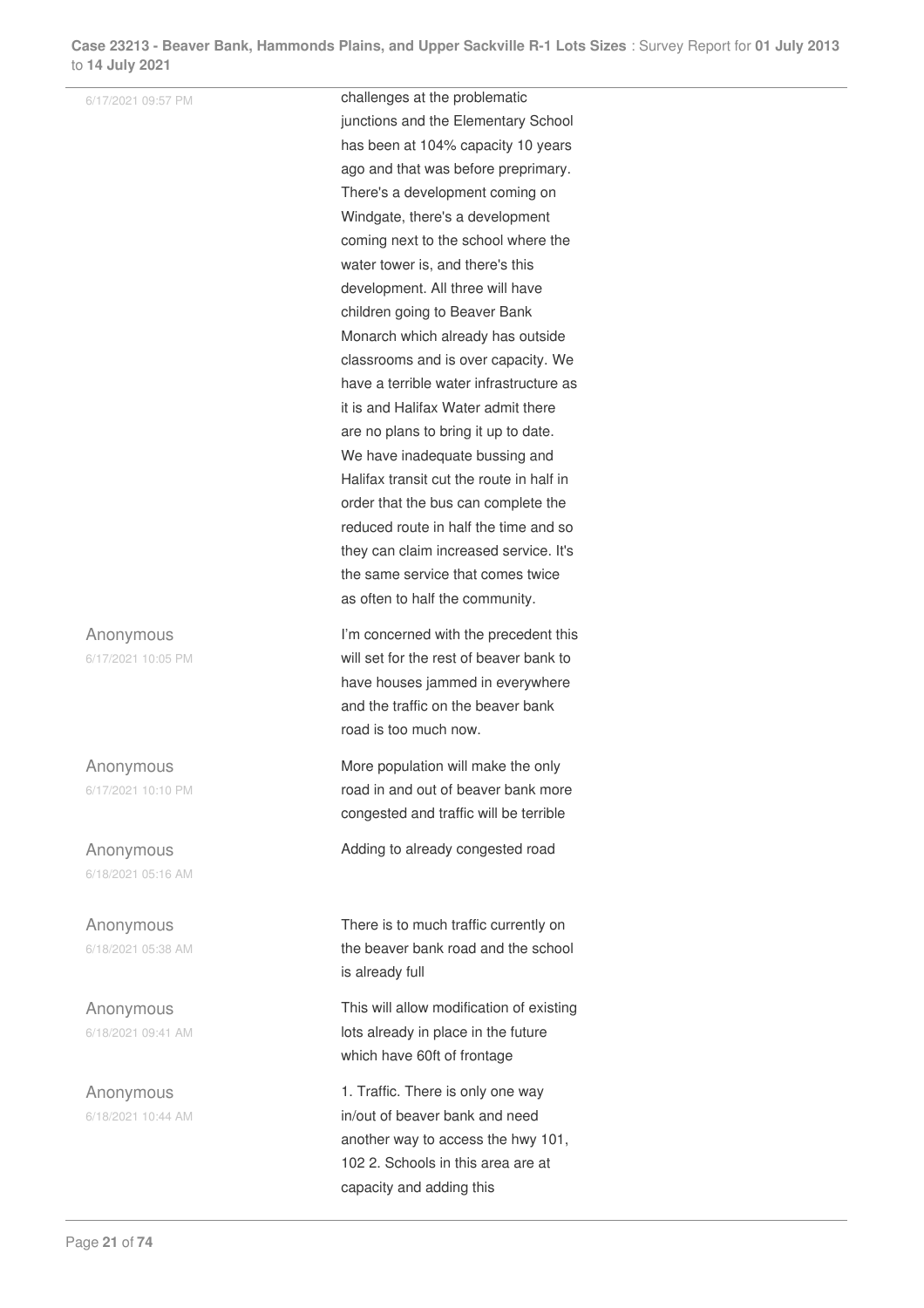Anonymous 6/18/2021 02:36 PM

Anonymous 6/18/2021 08:55 PM

Anonymous 6/18/2021 08:59 PM

Anonymous 6/18/2021 09:32 PM

Anonymous 6/18/2021 09:56 PM

Anonymous 6/18/2021 10:45 PM

Anonymous 6/18/2021 11:19 PM

Anonymous 6/19/2021 12:23 AM

Anonymous 6/19/2021 07:16 AM development will put major strain on the schools in this area.

The road is unsafe right now. People will be hurt and some killed with all the traffic

We already have a lot of traffic issues with only one main road Smaller lots mean a heaver concentration of vehicles.

None

There is only one, two lane road in and out. Smaller lots would mean more people and traffic. Schools are already overflowing.

Smaller yards, less privacy, losing the rural feel of beaver bank

More traffic with one main exit. More similar developments created in other areas. Beaver Bank losing its quietness of being it's hidden gem just outside the city. More traffic accidents in the winter. More traffic in the mornings.

We are a rural area allow people to have some space!

Already way too much traffic on beaver bank rd. Need to look at adding more roads in and out of the community before adding more home to add to the traffic.

Part of the reason to buy out here where we have no commercial services, is to have peace and quiet with birds and nature. We like space between houses and large yards to play in. Too small of lot means too many people in a small space, that's city living, not why we moved to beaver bank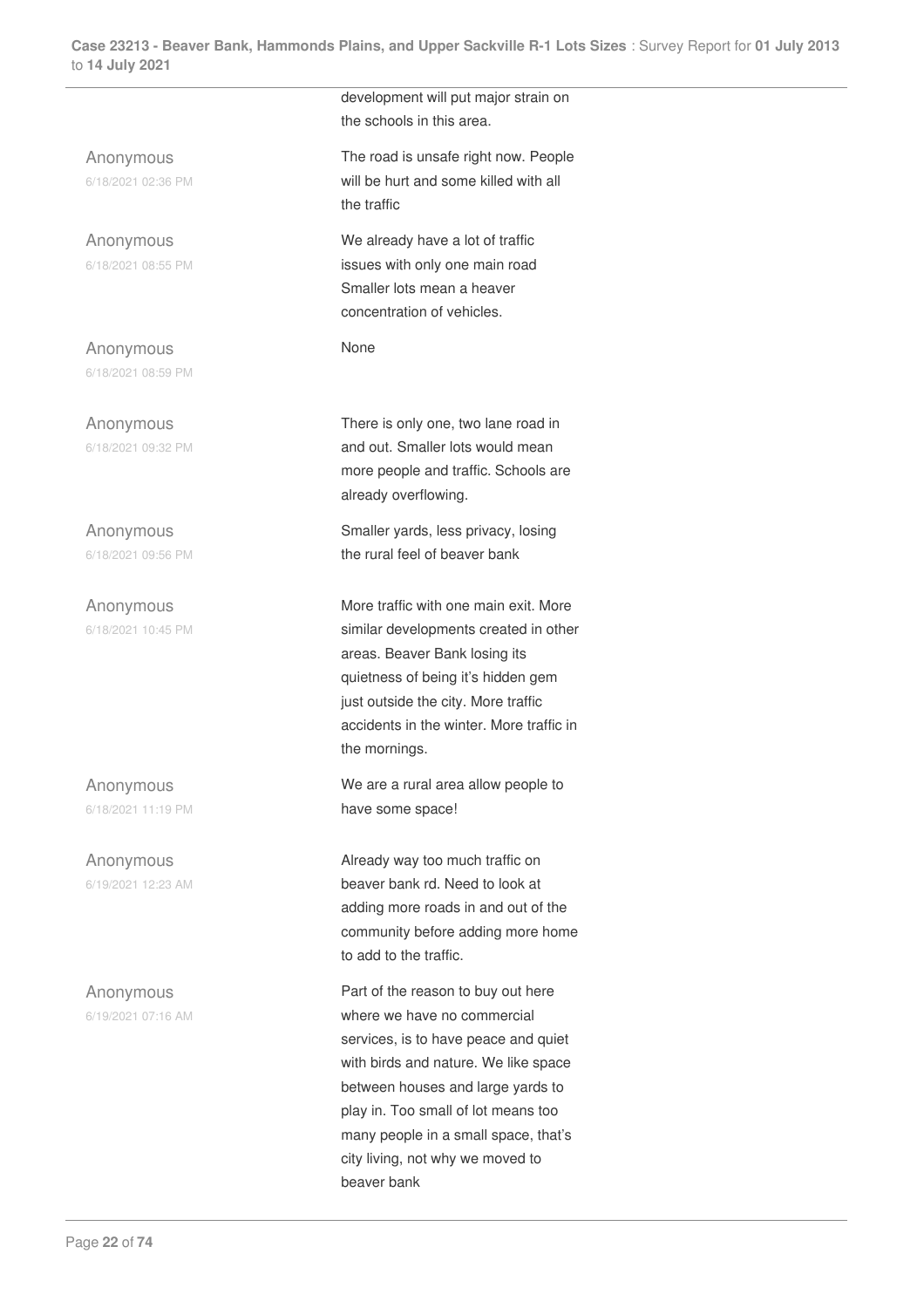Anonymous 6/19/2021 08:30 AM This will make traffic increase and commuting daily will become more stressful because smaller lots means more houses. Smaller lots also reduce the space that children have to play Anonymous 6/19/2021 08:43 AM We do not need anymore neighbours our lots are fine the way they are !!! Anonymous 6/19/2021 08:52 AM Smaller lots means more homes. More homes means more impact on the water/ sewer system and also on the transportation infrastructure. The Beaver a bank Road is currently a heavy volume road and extremely so in rush hours. Anonymous 6/19/2021 09:02 AM Too much traffic l, Beaver Bank is busy enough now. This project will lead to lots in subdivisions being divided in the future. Anonymous 6/19/2021 09:33 AM Impact on traffic - Beaverbank Rd is a highway - 70 km/h, no stop signs, no sidewalks. In non-COVID times, rush hour traffic is already heavily backed up by 7 am. Adding another 3-400 cars a day FOR THIS DEVELOPMENT ALONE is crazy. With all of the other proposed developments in the queue (just the ones I'm aware of), permitting this change without the municipality first thoughtfully investing in appropriate community planning is going to destroy this community. We bought out here because we didn't want to live in the city proper. We like our peace and solitude and being close but not to close to our neighbours. Permitting this change will, over time, shatter the very nature of our community. You can't have "people together with nature" if you permit this level of development. I expect there are also negative impacts on

schools but personally am not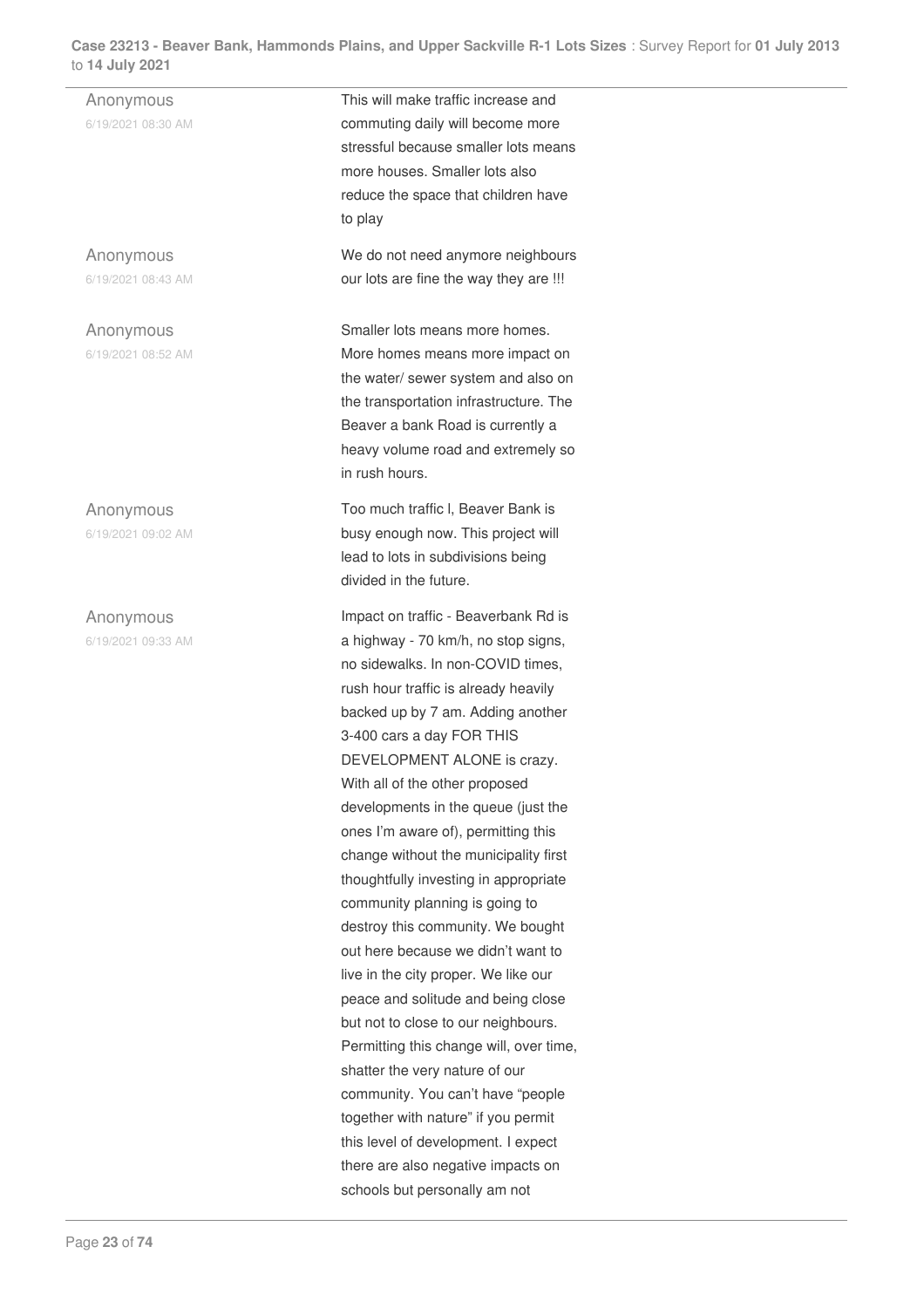|                                 | concerned about that.                                                                                                                                                                                                                                                                                                                                                                                                                                                                                                                                                                                                                                                                                                                   |
|---------------------------------|-----------------------------------------------------------------------------------------------------------------------------------------------------------------------------------------------------------------------------------------------------------------------------------------------------------------------------------------------------------------------------------------------------------------------------------------------------------------------------------------------------------------------------------------------------------------------------------------------------------------------------------------------------------------------------------------------------------------------------------------|
| Anonymous<br>6/19/2021 09:47 AM | There are not enough roadways to<br>relieve the amount of traffic, nor so<br>we have the schools, housing<br>developments have a huge negative<br>impact on our wildlife, our ability to<br>hunt and fish where we always have.<br>More people means more assholes<br>on private woodlots destroying and<br>polluting.                                                                                                                                                                                                                                                                                                                                                                                                                  |
| Anonymous<br>6/19/2021 09:47 AM | It will increase density and the<br>congestion along Beaver Bank Rd.                                                                                                                                                                                                                                                                                                                                                                                                                                                                                                                                                                                                                                                                    |
| Anonymous<br>6/19/2021 10:10 AM | Added traffic. Stress to the<br>VOLUNTEER fire department. Its<br>hard enough to attract new<br>members.                                                                                                                                                                                                                                                                                                                                                                                                                                                                                                                                                                                                                                |
| Anonymous<br>6/19/2021 10:13 AM | Far too much traffic at this point.<br>Smaller lots means more housing<br>which will increase the already<br>congested traffic. Terrible idea                                                                                                                                                                                                                                                                                                                                                                                                                                                                                                                                                                                           |
| Anonymous<br>6/19/2021 10:18 AM | Could lead to eventual overcrowding.<br>We live out here because we want<br>our property to be appropriately<br>sized for OUTSIDE THE CITY                                                                                                                                                                                                                                                                                                                                                                                                                                                                                                                                                                                              |
| Anonymous<br>6/19/2021 10:30 AM | We already have too much traffic and<br>only one way in or out of our<br>community what will we do in an<br>emergency with traffic grid locked?<br>Our schools do not have the space,<br>they are run down, terribly the junior<br>high driveway will rip the bottom of<br>your car off and the classrooms and<br>school is overfilled. Developers are<br>over developing this community. The<br>Developers I've come into contact<br>with here have been rude and feel<br>like rules don't apply to them. When<br>you question them on something they<br>just say oh there are ways around<br>that. So they take advantage and<br>use every loophole they can and you<br>guys go ahead and let them. I<br>moved here over<br>years ago |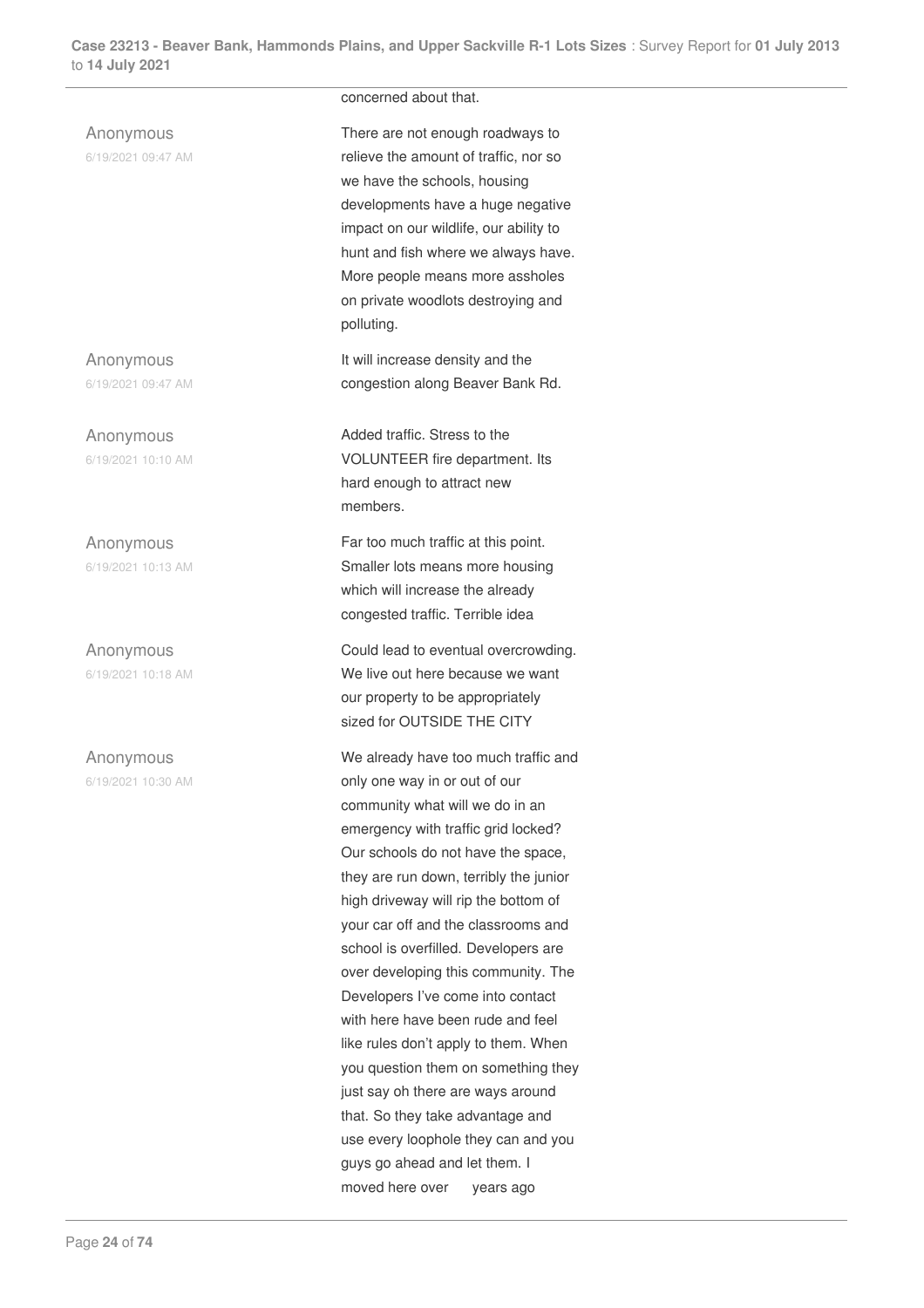because it was quiet and not over populated. Now developers are plunking down homes in any spot they can find. We had one throw one on top of a run off stream that we thought when buying no one could ever build there it was always gushing water. A developer came in and filled it in with stone now water pools and stays in our ditches. Another neighbour has had problems with flooding. It's beginning to look more and more like a city. I never would have chosen to live here had I known this is what would become of our community. You are letting developers ruin it. I thought there was a moratorium in Beaver Bank preventing lots from being subdivided. Yet I'm hearing of a developer getting his hands on land locked land and planning to make a road in behind a bunch of houses. They are taking a small little plot of land and building a duplex over on Tucker Lake which is currently all single family homes, it looks terrible and so out of place. Plus I see two other duplexes going up on the main road. This isn't Eastern Passage. It's sad you let developers do whatever they want. :(

Property taxes, TRAFFIC

Losing the essence of the country feel of the community.

Smaller lots mean a bigger population...My main concern is traffic. There is only one road in and out of Beaver Bank and it is already congested. Anytime there's an accident traffic is backed up with no alternate route. In addition, if we ever needed to evacuate quickly (I.e.

Anonymous 6/19/2021 10:35 AM

Anonymous 6/19/2021 10:36 AM

Anonymous 6/19/2021 10:44 AM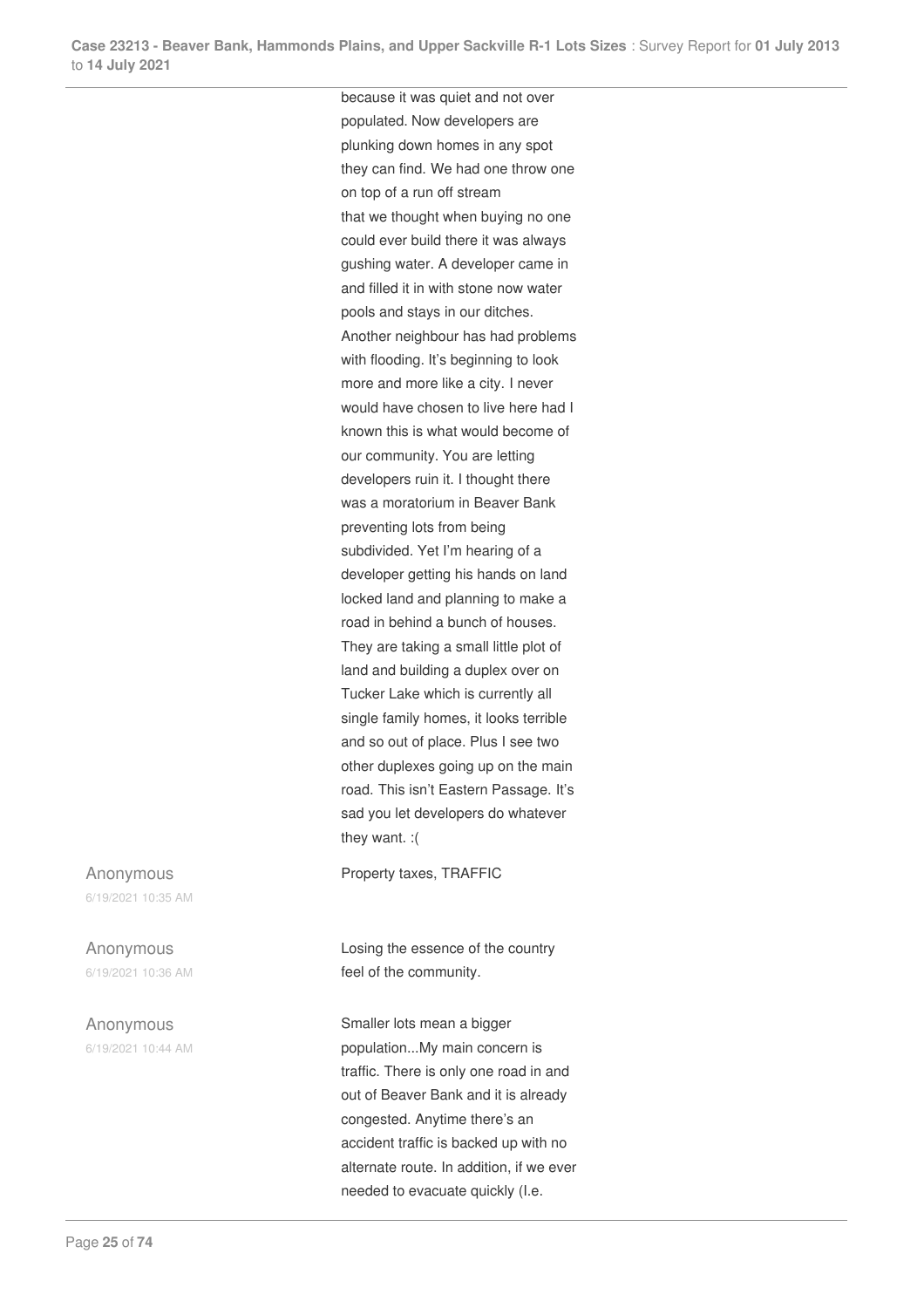

Timerlea with houses on top of each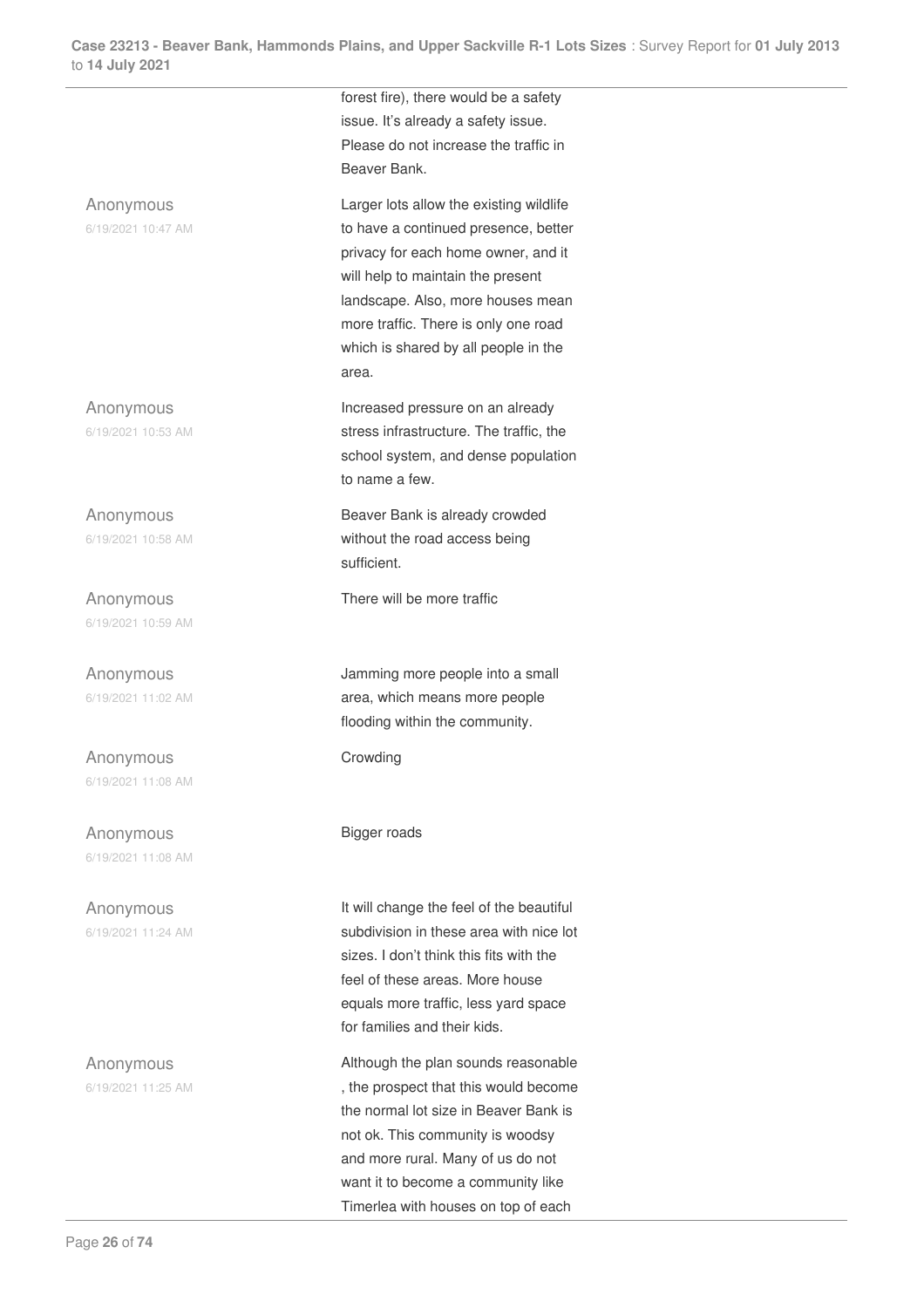Anonymous 6/19/2021 11:57 AM

Anonymous 6/19/2021 12:23 PM

Anonymous 6/19/2021 12:45 PM

Anonymous 6/19/2021 01:17 PM

Anonymous 6/19/2021 01:23 PM

Anonymous 6/19/2021 01:29 PM

Anonymous 6/19/2021 01:38 PM

Anonymous 6/19/2021 01:41 PM

Anonymous 6/19/2021 02:01 PM other as far as the eye can see.

That there won't be any space for houses to enjoy a back yard or anything. I don't want smaller so I'm living ontop of my neighbours.

Value of my property, increase houses, poor infrastructure

Does not fit with the current model amd layout of our community. Traffic is already an issue on the main road in and out, side roads are being used much more, our infrastructure was not setup to handle this development.

Too many houses. Too many vehicles on an already busy road. Over stressed schools

Too dense for this area. Kids and people do not have enough of their own space. Risk of fire spreading to houses built so close together. Traffic problems.

High density, lack of infrastructure to support population.

It's a money grabber for the builders. With smaller lots that means more houses and more traffic in our area. Until the government does something with the exits out of Beaver Bank there should not be any construction of new homes. Traffic is way to crazy now.

Traffic. Losing small community

I moved to Beaver Bank to get away from busy, high populated subdivisions. We chose this community to have space. The traffic in Beaver Bank is already highly congested every hour of the day. I cannot even exit out of my street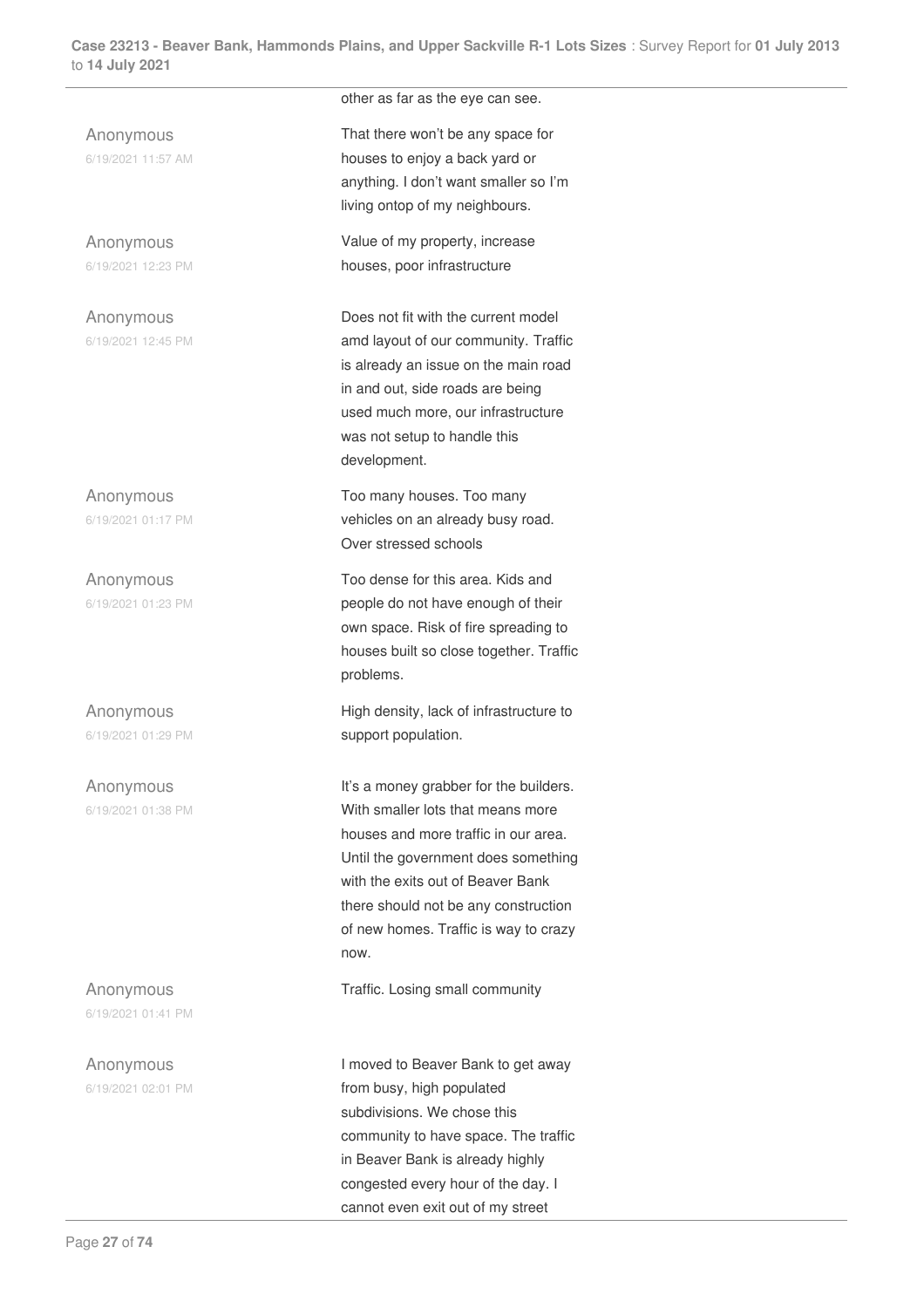Anonymous

6/19/2021 02:08 PM

#### Anonymous

6/19/2021 02:09 PM

Anonymous 6/19/2021 02:12 PM

Anonymous 6/19/2021 02:20 PM

Anonymous 6/19/2021 02:22 PM instead take a longer route to have easier access to get to the main road. This is about money and I don't understand who could think this is a good idea . There is no good reason to cram all those homes in there and negatively effect the residents that already live here. Many houses have been built since the original traffic study. Traffic has become much worse. So we shouldn't add to the problem. Let's keep the integrity of this community

Subpar infrastructure. Beaver bank road cannot handle an increase in traffic

Traffic is already bad and will become worse on Beaver Bank Rd which already has enough accidents. It will disturb the peaceful community we have here .. let's not change things, 60ft will work for them like it does for every other builder here.. no special treatment! There is no reason they cannot work with that except for greed on the contractors part. Please take us seriously

This will ruin the current sounding neighbourhood by adding more homes and cars then necessary. There is already too much traffic in Beaver Bank. This will make street too congested with vehicles making it unsafe for families to enjoy their homes and neighbourhood.

More people. Need road improvement, another access road into Beaver Bank.

Traffic, there is already very poor traffic infrastructure due to the lack of a second way in and out of Beaver Bank. Fix the traffic issues. Smaller lots will also take away what makes Beaver Bank the rural acreage big properties that people want. If this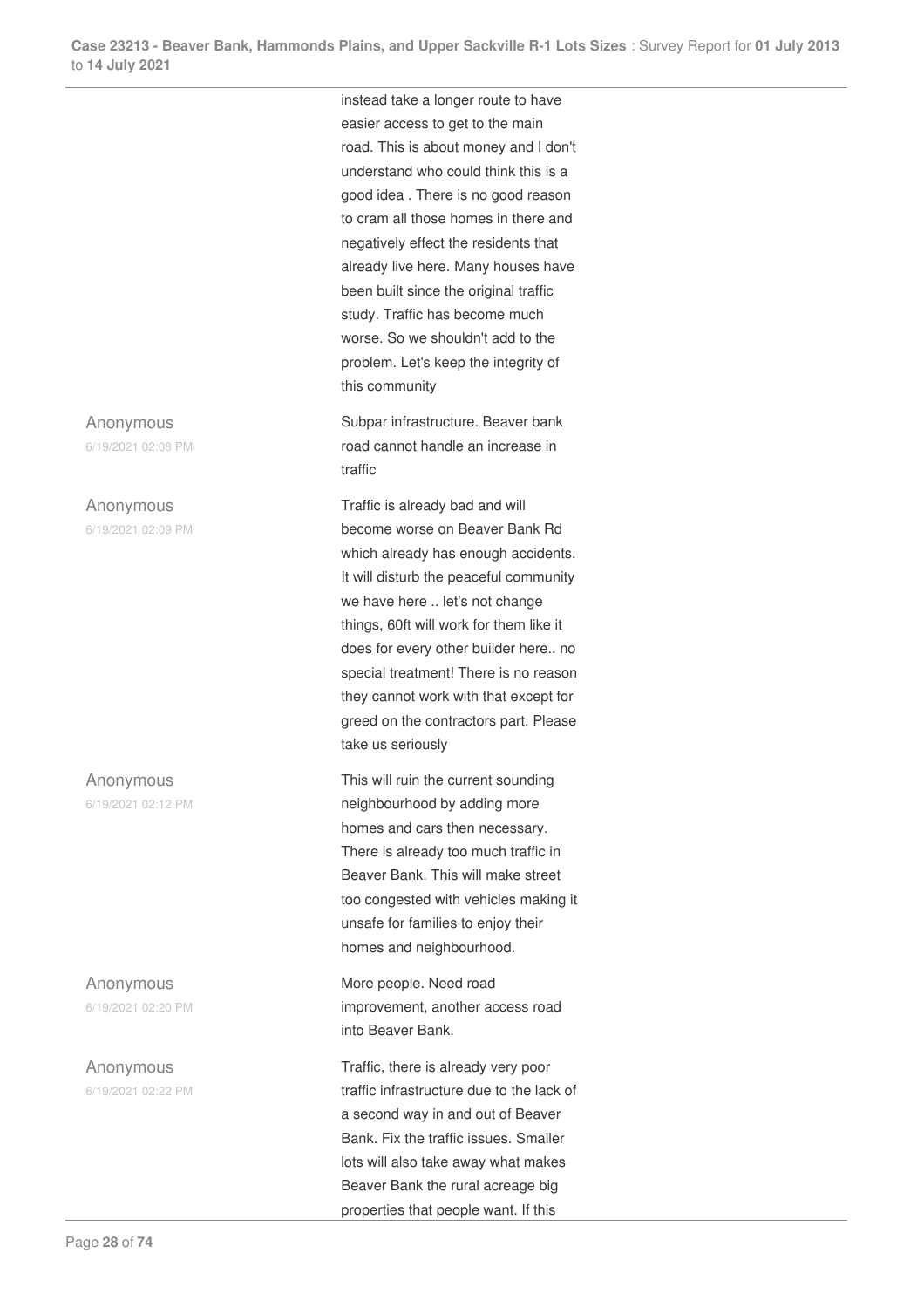happens, Beaver Bank will eventually

Anonymous 6/19/2021 02:31 PM

Anonymous 6/19/2021 02:51 PM

Anonymous 6/19/2021 02:53 PM

Anonymous 6/19/2021 02:58 PM

Anonymous 6/19/2021 03:02 PM

Anonymous 6/19/2021 03:11 PM

Anonymous 6/19/2021 03:24 PM

Anonymous 6/19/2021 03:39 PM turn into an extension of Lower Sackville. they closeness of the homes is concerning with the increased risk of extension to other homes since we are a volunteer only department without career firefighters. Already congested area, only really one road in and out. It will increase the population of the community which should not be considered until we have improvements to roads in and out. Overcrowding, too much traffic. We

only have 1 road in and out of Beaver Bank. Create the connector road so we have alternate routes of coming in and out of Beaver Bank and then talk about building. We need infrastructure in place first.

More homes close together, more traffic.

Places are too small already and more traffic which sackville has a lot of

Too much traffic.

Traffic, depreciating value in homes due to choking out the current residents. There is not enough room in schools, traffic and construction already back up Beaver Bank. There are so many accidents at the one tim Hortons. There are 2 "corner" stores in the area. This makes no sense and doesn't follow the city plan as per what we need in our community.

More traffic with no infrastructure.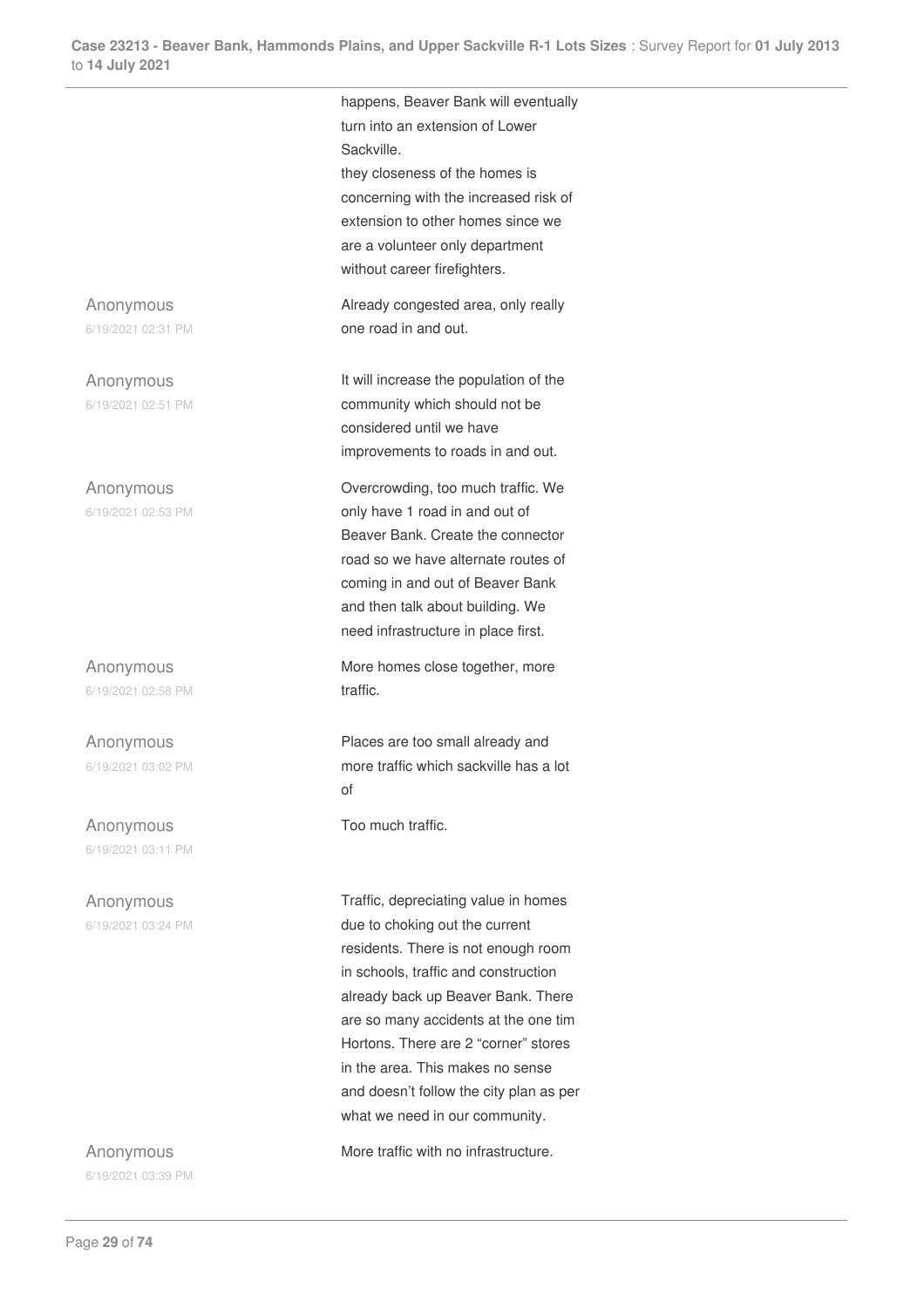Anonymous 6/19/2021 04:12 PM

Anonymous 6/19/2021 04:32 PM

Anonymous 6/19/2021 04:34 PM

Anonymous 6/19/2021 04:51 PM

Anonymous 6/19/2021 04:52 PM

Anonymous 6/19/2021 05:05 PM

Anonymous 6/19/2021 05:14 PM

Anonymous 6/19/2021 05:21 PM

Anonymous 6/19/2021 05:40 PM

Anonymous 6/19/2021 06:09 PM

Anonymous 6/19/2021 06:59 PM

Anonymous 6/19/2021 07:00 PM The amount of traffic in this area is too heavy to begin with. Adding this many more homes will make it worse Traffic congestion. It will change the atmosphere of our community.

Traffic infrastructure does not support the homes already in the area.

Smaller lots, means more houses, and we already have traffic concerns.

Too crowded. Over population, NEGATIVE IMPACT ON THE ENVIRONMENT

Means more homes

We dont want to ruin our neighborhood the way bedford and hammonds plains have become. We value forrests and space and wildlife. There is only one road in. The traffic is already bad. This just means more traffic. And these small lots with less valuable in subdivisions takes away the value of beaverbank.

Beaver bank road is the only way to connect to city and it is very busy street, the traffic is pick up everyday 7am.

Smaller lot equals more houses,more people and more traffic.

More traffic added to an already overwhelmed Beaver Bank Road.

Traffic and schools over crowed

Too many units and high traffic volume plus where you putting the kids. Schools are maxed out. I invite anyone to sit in my driveway on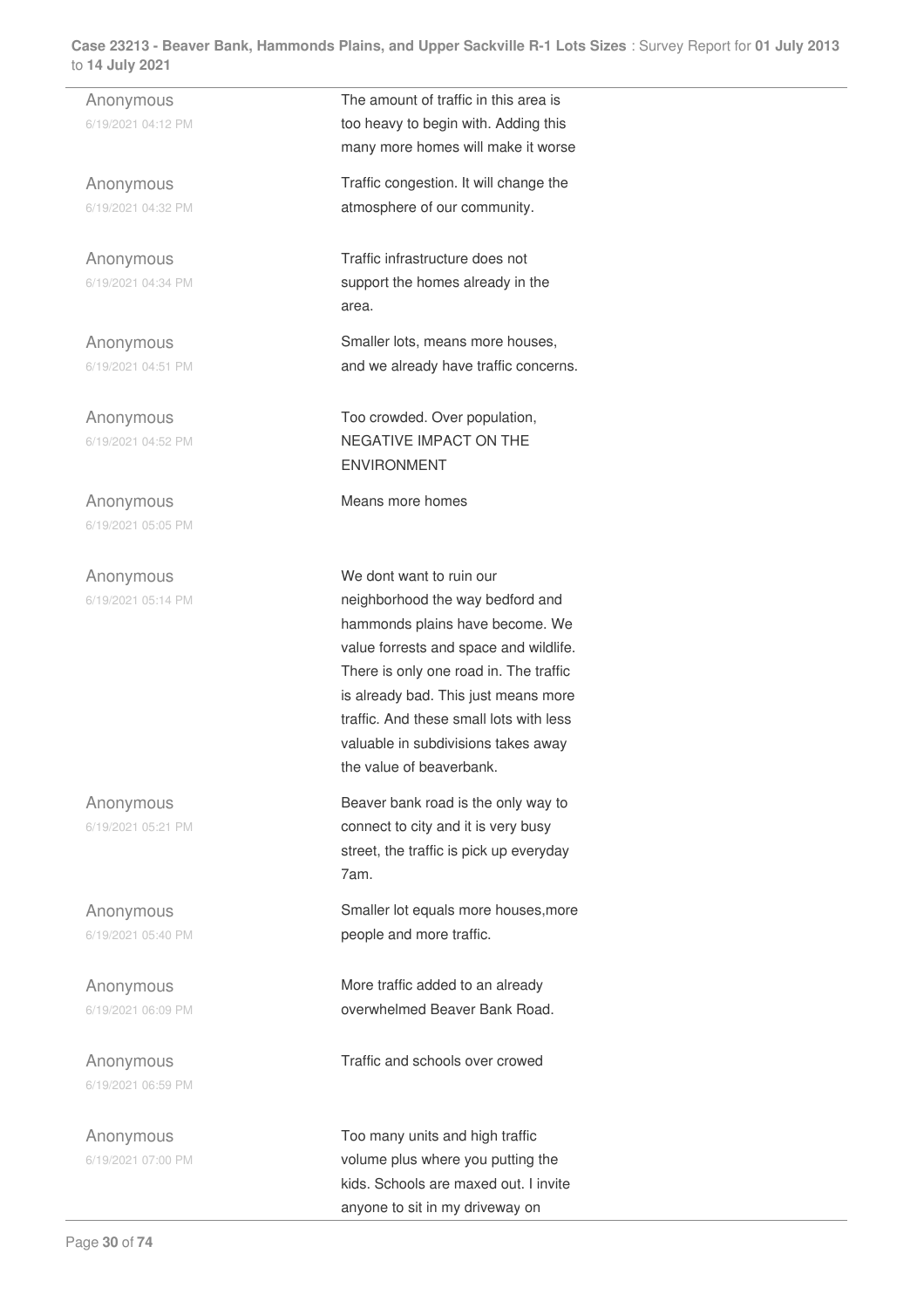beaver bank rd and try to have a conversation as you can't hear with all the noise traffic plus morning rush hour if real fun getting out of my driveway Anonymous 6/19/2021 07:56 PM Too many people travelling on a road with no other accessible exits or entrances. Anonymous 6/19/2021 08:03 PM Traffic there is no safe way of managing what traffic we have now. Adding that many more cars into a community that only has one way to access essential services is not forward thinking. Anonymous 6/19/2021 08:24 PM Adding more lots in an area that is already at capacity: Beaver Bank road is a nightmare already. Anonymous 6/19/2021 08:24 PM Greedy developers Higher crime rates Less privacy More traffic More problems in general Anonymous 6/19/2021 08:32 PM Even more congestion on an already overloaded Beaver bank road Anonymous 6/19/2021 08:36 PM Less attractive because people like a larger lot size. Smaller lots would mean more lots and beaver bank is growing enough as it is. Current infrastructure does not support the current population let alone adding more. Anonymous 6/19/2021 08:44 PM More people. People like beaverbank for the more rural feel. Anonymous 6/19/2021 08:54 PM The area cannot sustain more traffic. It would make turning left onto beaverbank rd from mayflower in the morning even more of a nightmare. Anonymous I pay of this land

> Increased traffic in an already heavily populated area

6/19/2021 09:45 PM

Anonymous 6/19/2021 11:09 PM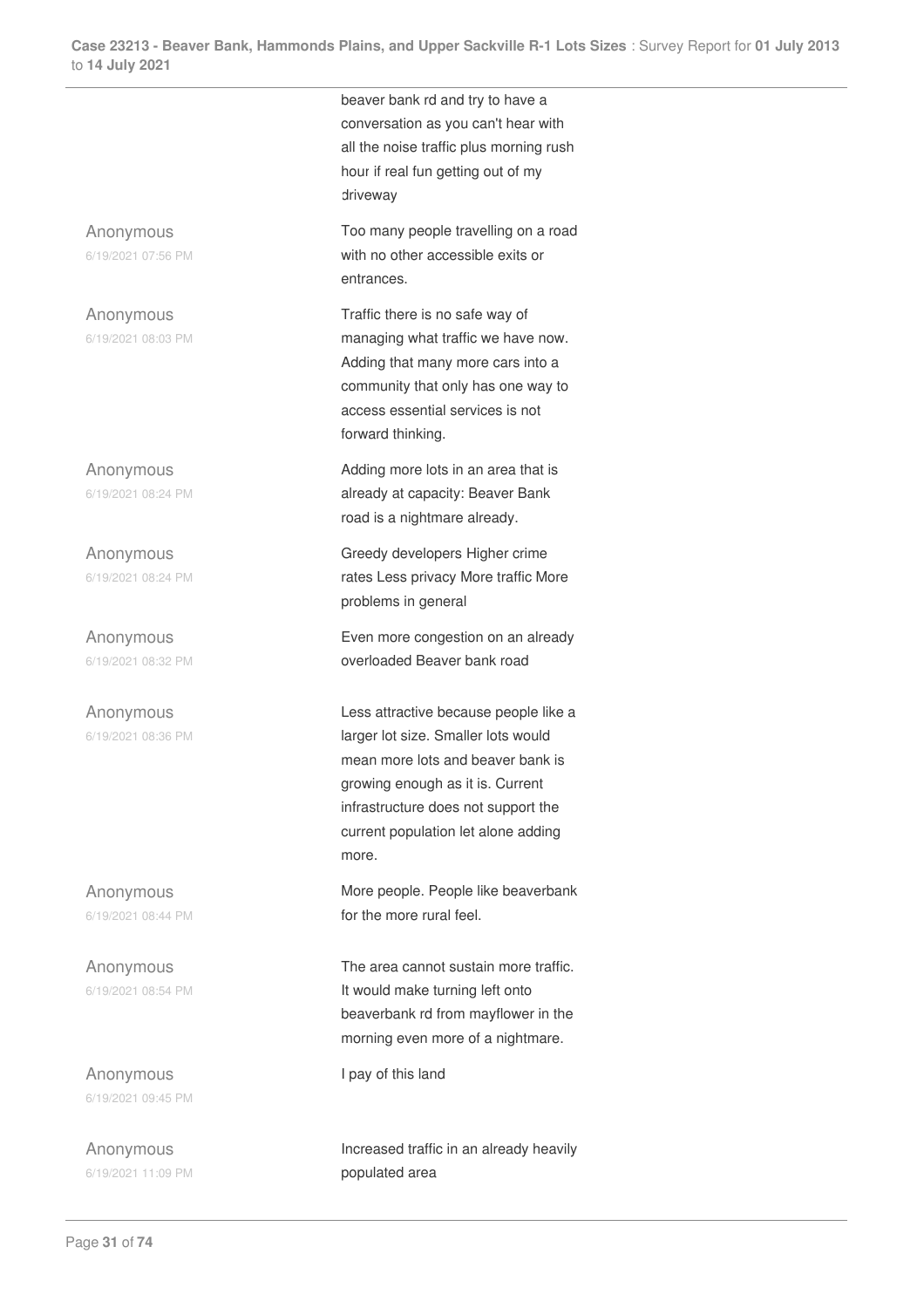Anonymous 6/19/2021 11:14 PM

Anonymous 6/19/2021 11:26 PM

Anonymous 6/20/2021 07:32 AM

#### Anonymous

6/20/2021 09:33 AM

Anonymous

6/20/2021 09:53 AM

Overpopulation in a semi-rural area that cannot handle the traffic it currently has

We already have enough problems trying to get to work in the am adding more traffic by adding way more houses is not what our community needs or wants

It transforms a rural community into an urban community for an area that cannot support this. There is only a single route into Beaver Bank and it is already congested and can provide a limited source for water and sewage. This is a tremendous risk to the area in the event of a breakdown of the system.

People who live in Beaver Bank do so ,because it is a rural community. If people wanted congestion they would move into the city. Smaller lot sizes will result in congestion on streets,( most houses have two cars and with a 40ft lot, the second car will end up parking on the street ). As the bus service in Beaver Bank is terrible, families need two cars . Thirdly, the Beaver Bank road is at it's capacity. The city needs to provide another major thoroughfare into Beaver Bank, before considering approving more people moving to Beaver Bank.If there was ever a forest fire in Beaver Bank, could the community be evacuated in a timely fashion? Should the city approve these lot sizes, without putting the proper infrastructure in place, and including a total overhaul of the bus service , you will be destroying the lifestyle that we love so much in Beaver Bank

BB road is already really busy. Prior to this a light (not a yellow or red flashing) need to be installed at

.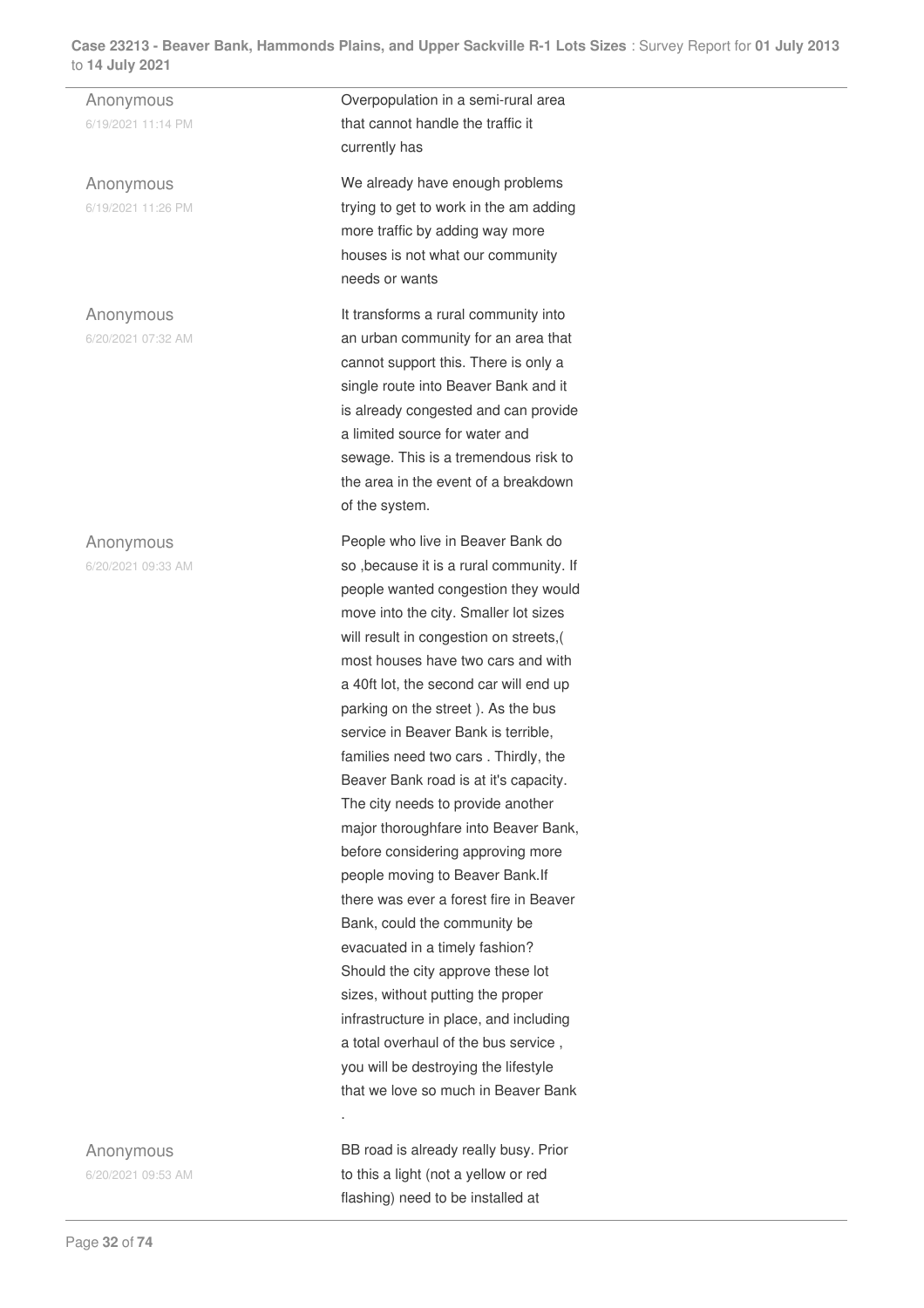Anonymous

6/20/2021 10:02 AM

Anonymous 6/20/2021 08:32 PM

Anonymous 6/20/2021 09:45 PM

Anonymous 6/20/2021 09:56 PM

Anonymous 6/20/2021 10:15 PM

Anonymous 6/21/2021 04:47 AM

Anonymous 6/21/2021 09:43 AM corner of BB with Wingate. That is priority #1 and should be done immediately. The turning lane at Mayflower should also be added within the year

Will lead to more vehicle traffic without currently any means to alleviate it. Currently it can be extremely difficult to make a left turn onto beaver bank road at certain times of day. Please look at adding traffic circles at various points along Beaver Bank road. If there were traffic circles I could at least make a right turn onto beaver bank road and then loop around the nearest traffic circle to come back down.

More traffic in an already busy road. Our community ending up with "slums" like in other communities.

Cannot get in and out of Beaver Bank in a timely matter, what are more homes going to do to us?

More traffic, not enough roads to/from beacerbank to allow for that many more people so quickly. Overflowing the beaverbank school system

Traffic, schools, sewer system, infrastructure in general is not setup to handle the amount of houses now let alone making the lot sizes smaller to jam more houses in.

Added traffic, more land devastation, not why we chose to move to Beaver Bank in the first place

Overcrowded roads. Lack of infrastructure. Poor bus service. Overcrowded schools. Water and sewer issues with the added numbers. Lower property values. But mainly the stress on the roads. And line ups now during peak times. We have limited crosswalks. Some areas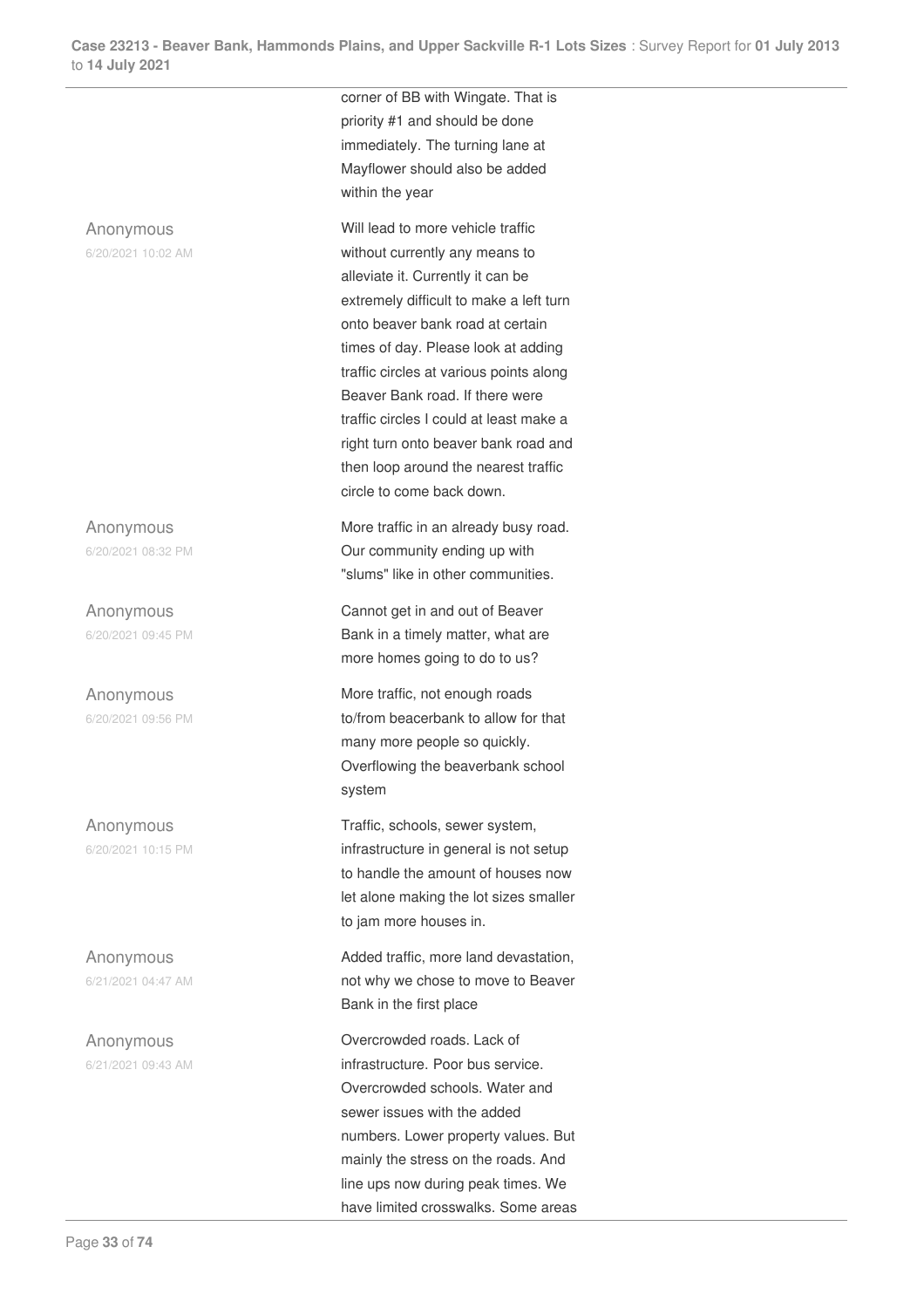#### Anonymous

6/21/2021 10:37 AM

6/21/2021 02:06 PM

Anonymous

6/21/2021 03:30 PM

lack sidewalks. We've paid dearly for betterment charges. And still paying! For the benefit of developers!!

My main concern is affecting the overall feel and peace of the area as well as TRAFFIC. Beaverbank Rd. is the only road in and out and since other sub-divisions have gone up, main commute time traffic has been very difficult. I have taken photos in the morning where things have been at a standstill (no accidents or issues causing such). Unless there is an immediate plan to build access to the 102 via Beaverbank, adding more and more houses - and allowing for smaller frontages - is clearly not a good idea.

Smaller lot sizes mean a denser population in our area. Beaver Bank road is congested with car and truck traffic. Any additional production builds will cause more traffic issues. There needs to be additional access to the area before a project like this moves ahead.

A good chunk on the value of living out here is in the lot sizes. They are great for people who don't want to be rural, but still want a bit more of a property. By decreasing the lot sizes, especially for existing lots. It will allow developers to come in and ruin the aesthetics of current communities by cramming in cheap, smaller buildings. This would greatly increase road traffic, impacting the kids that currently live an play in the area, decrease the beauty provided by the larger lots with established vegetation. And reduce the desirability of living in this neighborhood and diminish property values. Currently there is only one route into the community from the Sackville area, increasing the density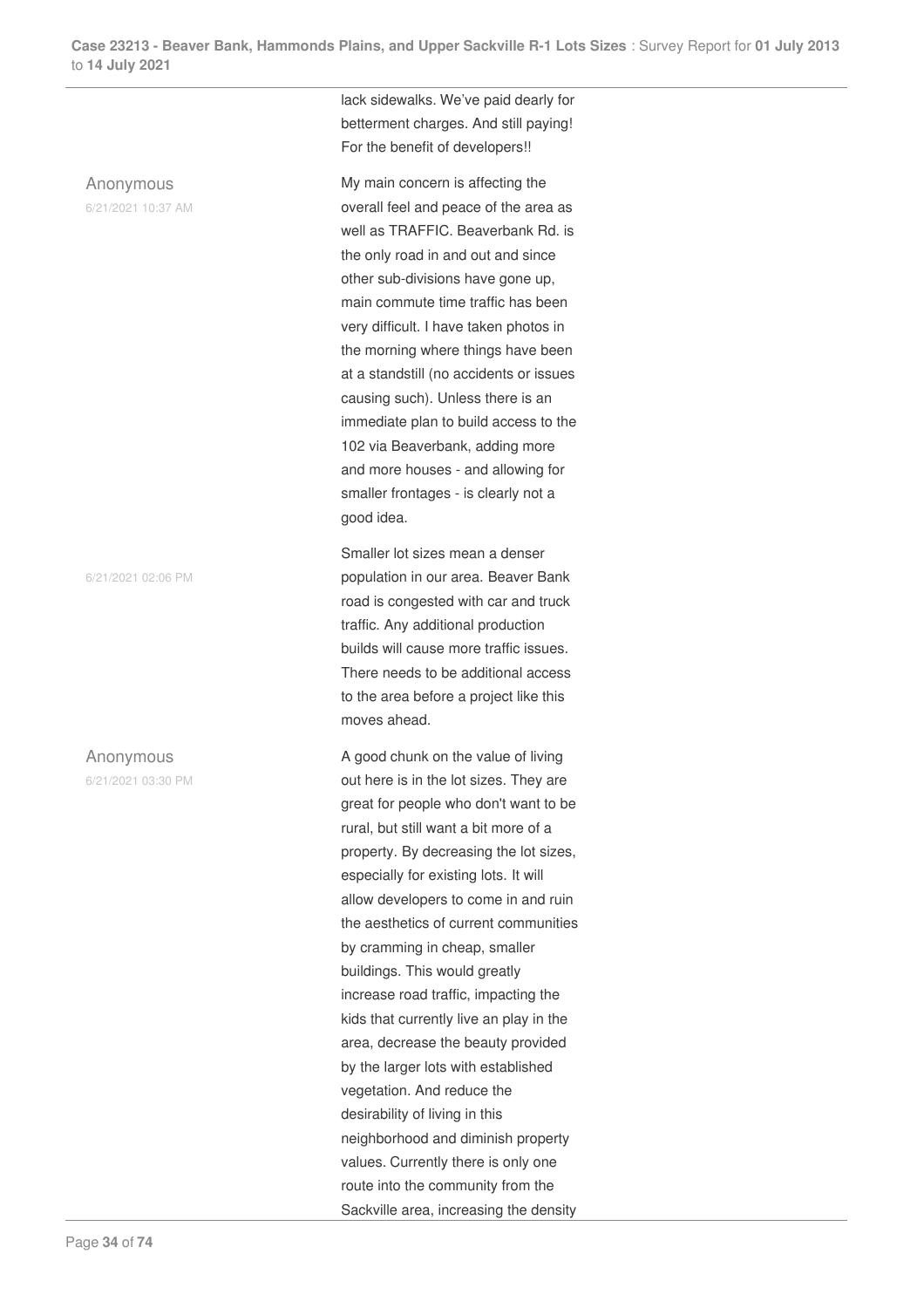would also have a detrimental impact on the ease of moving in and out of the community. Anonymous 6/21/2021 03:57 PM Smaller lots will increase population density, unnecessarily decrease the neighbourhood aesthetic and decrease the adjacent home values. There is a decrease in the quality of life of all the effected lots by allowing downsizing Anonymous 6/21/2021 03:59 PM It will take away green space and will not allow to have the property we already paid for. Anonymous 6/21/2021 04:44 PM Increased traffic on a already busy 70 plus km/hr road. Over crowding in local schools Volunteer fire department not able to handle calls Rural lifestyle we purchased into changed to urban developments for corporate greed. Anonymous 6/21/2021 08:09 PM Sets a president Anonymous 6/21/2021 10:43 PM Keep Beaverbank rural, people move here because they don't want to be right on top of there neighbours. The concerns would be more people crammed in subdivisions, the ripple effect on everything from busier roads to more crashes to more pedestrians being hit. Anonymous 6/22/2021 12:22 AM There is only one road into and out of the community Anonymous 6/22/2021 05:30 AM More houses closer together less room for everyone. The appeal of

this area is how much space you

More traffic on an already stressed road that is awful in rush hour.

It's not in-line current development on Trinity Lane and surrounding streets

have.

Anonymous 6/22/2021 07:25 AM

Anonymous 6/22/2021 11:11 AM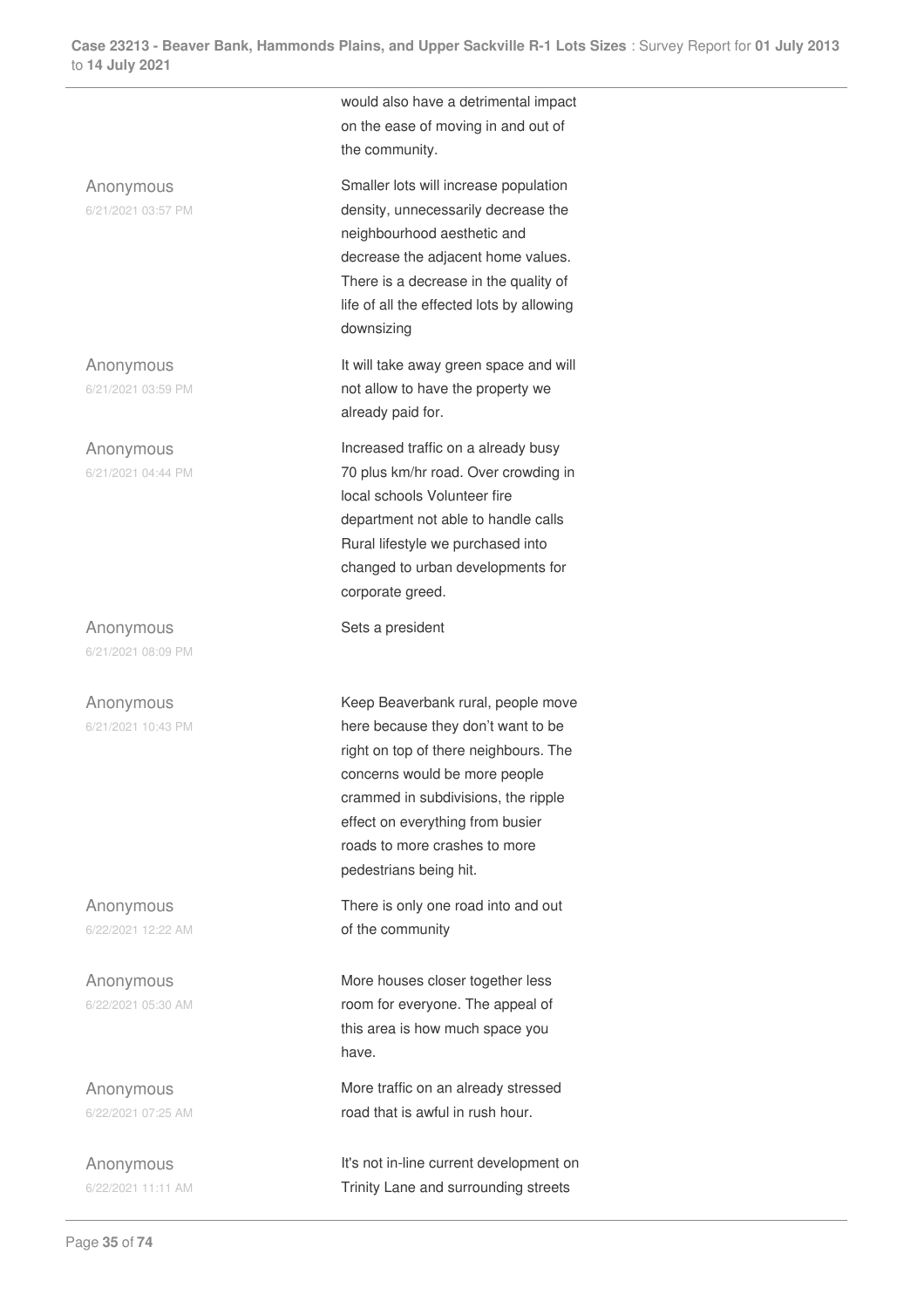and the examples in the developers presentation were cherry picked to suit their narrative. The price point for home on Trinity Lane area is already much lower than other areas of Beaver Bank and there is concern of driving our prices even lower. Before the dramatic increase in housing prices a home in the Trinity Lane area would sell at a median price of approximately \$250k as opposed to \$350k+ for Monarch or Lost Creek. Additionally, my lot back onto the watercourse/wetland area for the Carriagewood Estates development. I am very concerned about affects to ground water levels. My basement has flooded in the past as well as my neighbours.

traffic in and out of beaverbank

only 1 main road in and out of beaverbank. would create way more traffic. if more families move in with children our schools will not be able to accommodate.

too much crowding

Traffic is the 1st reason and 4000Sq. Ft. shouldn't be permitted in such areas. If we wanted to live that close to others we would have bought in the city.

None

traffic property value property taxes go up schools overcrowded nature affected

It takes from the feel our our rural community and is greedy making smaller lots.

Anonymous 6/22/2021 11:40 AM

Anonymous 6/22/2021 12:49 PM

Anonymous 6/22/2021 01:59 PM

Anonymous 6/22/2021 02:19 PM

Anonymous 6/22/2021 03:44 PM

Anonymous 6/22/2021 03:49 PM

Anonymous 6/22/2021 07:42 PM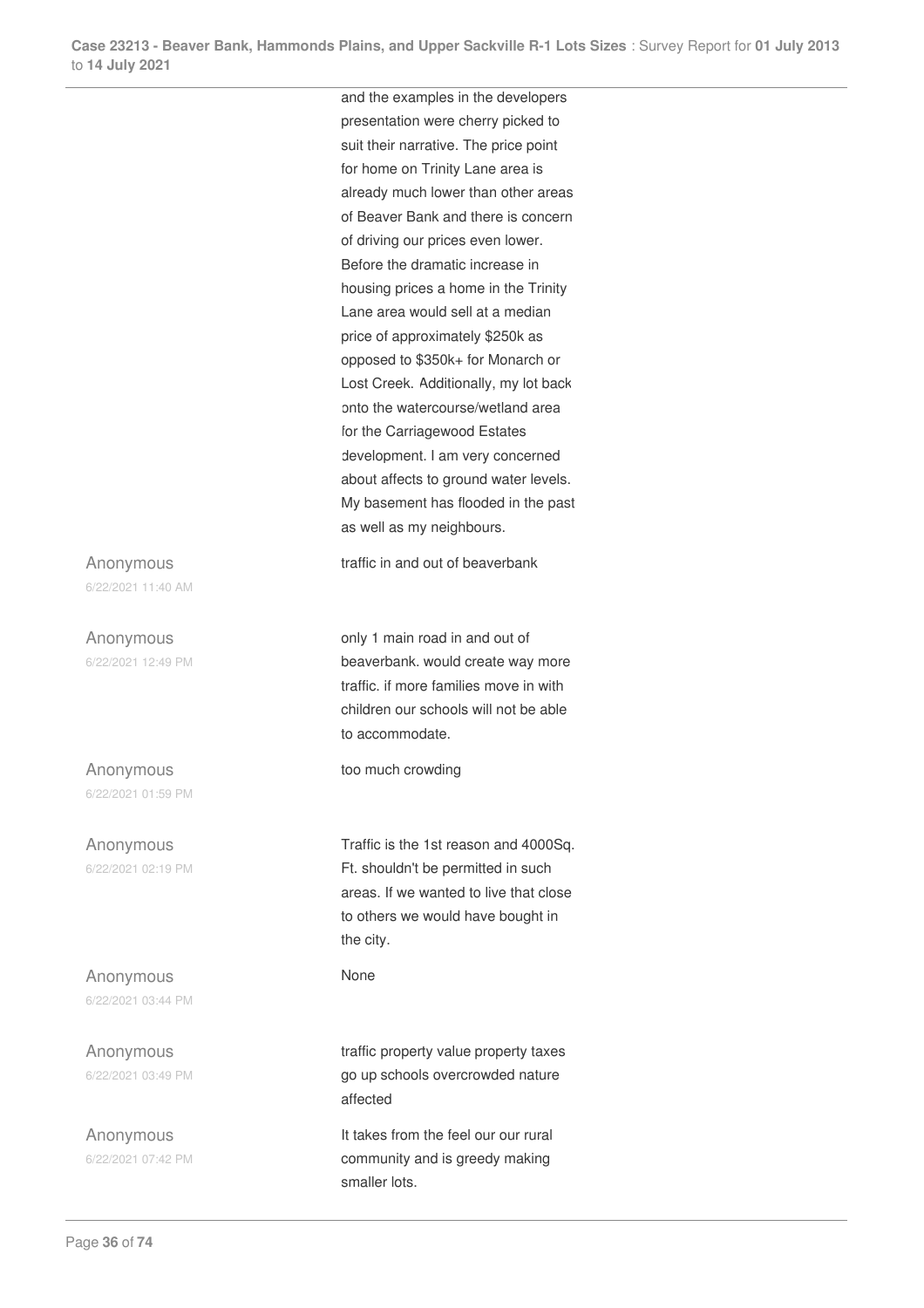Anonymous 6/22/2021 07:43 PM

Anonymous 6/22/2021 09:22 PM

# Anonymous

6/23/2021 11:05 AM

We do not have the space or road access for more homes or people in this area. The traffic is wild as it is!

more population, not enough school and resources. Beaverbank road is two way traffic.

I suppose the usual concerns will be raised, noise and dust during construction, that is temporary. And further stress will be put on services, schools, fire, police. So those have to be up-graded. And more traffic, yes, that is a valid concern in Beaver Bank. Our winding 2-lane road has either the highest or 2nd highest traffic volumes in the province for this type of road. Check it out.

Primary\_Roads\_-

\_Traffic\_Volume\_Data.pdf (novascotia.ca) In 1999, or thereabouts, there was a proposal to upgrade highway services and nothing has happened since then, other than some repaving. And this is the only road in or out of Beaver Bank. It is way beyond time this road was either twinned or an alternate route provided. Council can find \$25 million for "Active transportation", a few bikes, and pedestrians. Priorities? If this development is approved, or any housing developments in Beaver Bank, then at the same time, tenders should be called for highway upgrades, and NOT just some repaving.

Continuing with the above, smaller lots will remove the country style living that Beaver Bank is known for and allow for a production style developer to build as many lots/ homes as possible on as little land as possible. This is going to heavily impact the traffic of what is currently a quiet neighborhood where kids can bike and play, school systems,

Anonymous 6/23/2021 04:37 PM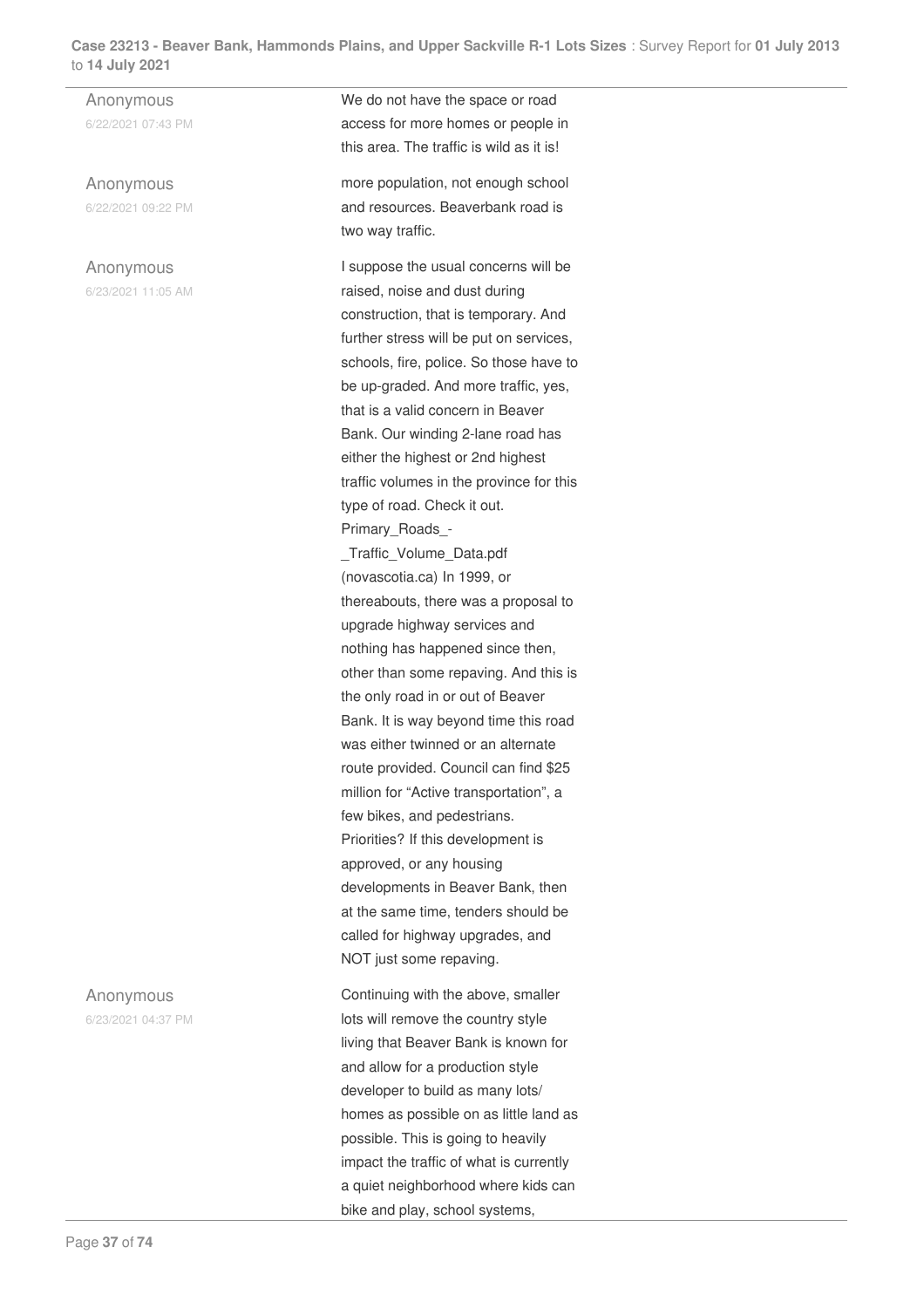Anonymous 6/23/2021 05:26 PM

Anonymous

6/23/2021 06:59 PM

Anonymous 6/23/2021 09:39 PM

Anonymous 6/24/2021 12:35 AM

bussing etc. It will cause the removal of the forestry and trees in the area, which will be clear cut to allow for the abundance of new building pads for the homes. Tree shelter, privacy and nature are all massive reasons why many enjoy living in Beaver Bank in the first place, and all the clear cutting, smaller lot sizes and lack of nature will cause those animals to flee from their natural habitat. No newly developed lots in Beaver Bank should be less than 80' wide let alone making them drop to 40'. Creating 40' lots is just going to make our rural Nova Scotia towns turn into city living to ensure the developers can make more money - it provides no benefit to new or current residents.

More traffic/congestion's on beaver bank road which is already too busy and needs another outlet. More children for already over crowded schools.

Higher traffic concerns for current road infrastructure. Decreased green space. School capacity to handle the increase in families in area.

It's going to destroy the treed setting, more traffic, which will cause emergency issues trying to get in and out of BeaverBank. Our country feel would be gone even though that is what is being advertised to sell these lots, it would be more like the Halifax core. Schools will be over populated and the animal population would be decimated.They are going to build large homes only on smaller lots.

Beaver bank road is a disaster. More people could make for a bad time in an emergency.

Anonymous Same price for smaller lot and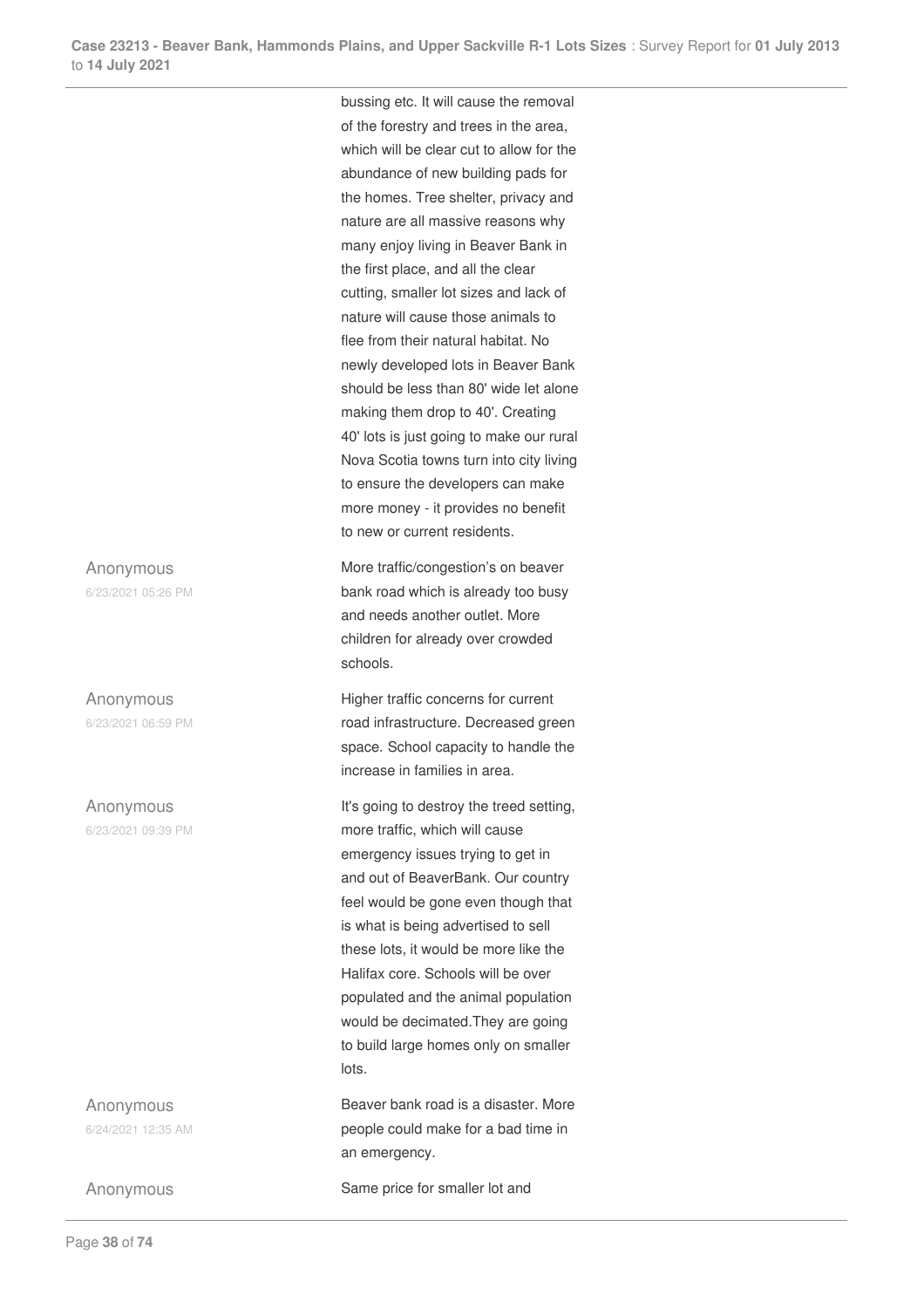Anonymous 6/24/2021 04:53 PM

Anonymous 6/24/2021 11:07 PM

Anonymous 6/27/2021 11:01 AM

Anonymous

6/28/2021 12:56 PM

Anonymous

6/29/2021 10:09 AM

Anonymous 6/29/2021 04:56 PM

Anonymous 6/29/2021 09:25 PM

Anonymous 6/30/2021 09:07 AM

6/24/2021 02:39 PM **potential traffic congestion.** 

I am concerned that the community will lose its rural vibe and we will become another Bedford/Clayton Park

Increased traffic, impact on water supply, crowding already crowded schools, less green space, loss to property values

overcrowding

The reason I bought a house in Beaver Bank was because it feels like living in the country. The larger lot size allows for owners to keep some trees as opposed to clearing the entire property. The larger lot size also means there is more space between houses, which I find results in a quieter neighborhood.

To many houses close together

We are concerned about an increase in traffic and densely packed houses in what are already often small lots. Much of the appeal of living in a place like Beaver Bank (as opposed to Clayton Park, etc) is that there is more room between homes and there are fewer people. Increased traffic, overcrowded schools, a strain on local infrastructure, and a general sense of being more "in the city" are all significant drawbacks to allowing smaller lots and therefore more people.

none

ruin character of the area. streets start looking like a trailer park with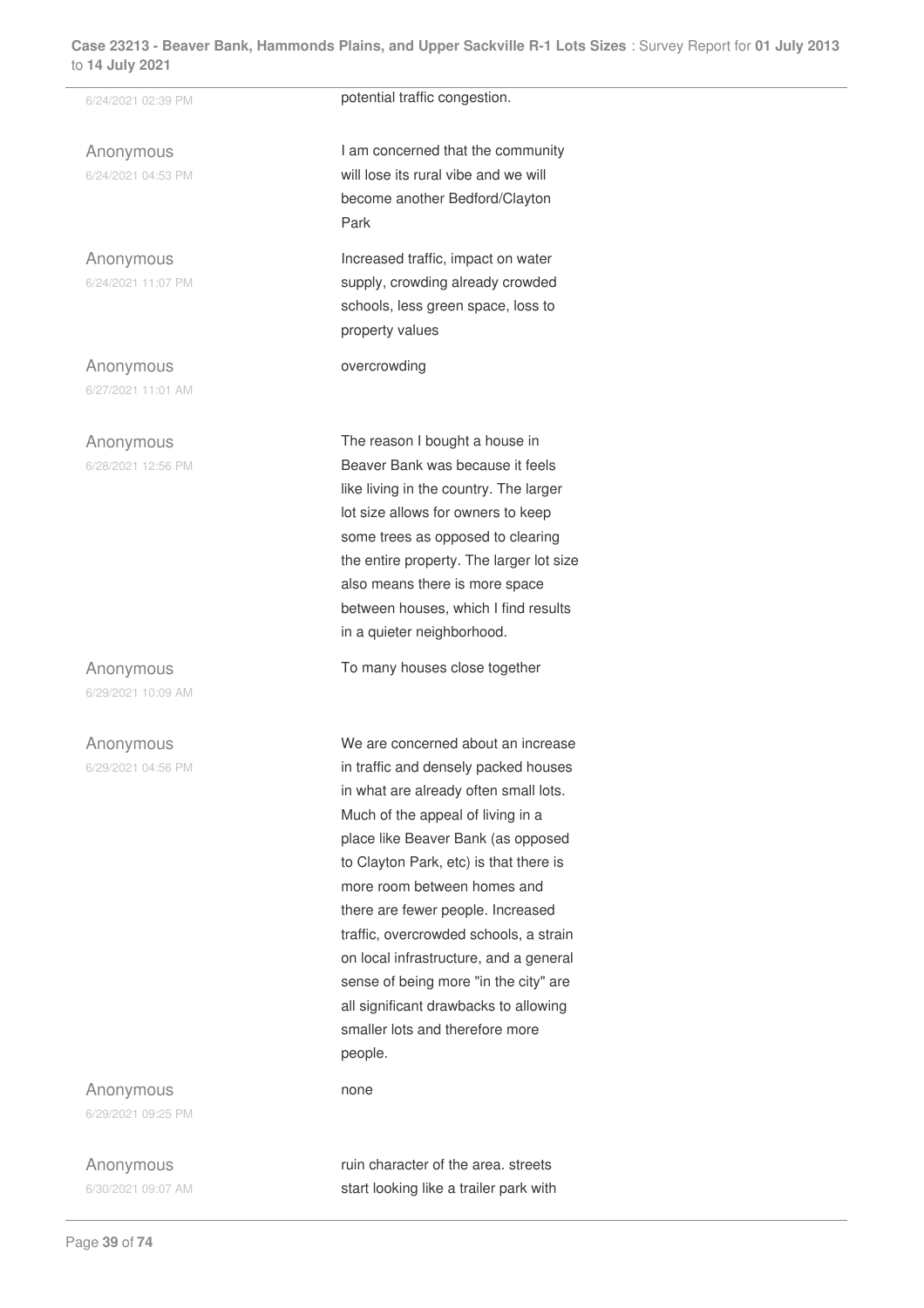Anonymous 7/01/2021 11:11 AM

Anonymous 7/02/2021 09:26 AM

Anonymous 7/02/2021 12:05 PM

Anonymous 7/02/2021 07:11 PM

Anonymous 7/03/2021 07:50 PM

Anonymous 7/03/2021 08:29 PM

Anonymous 7/04/2021 10:19 AM

Anonymous 7/04/2021 06:10 PM

too many homes too close together.

The high volume of traffic is everyone's concern.

none

During the covid-19 lockdown many families became aware that having little outdoor space was not ideal. The addition of parks and green space in the development area likely won't be enough for all 270 lots to have adequate outdoor space.

- Traffic overload - traffic is already a problem at certain hours... - Too citylike - Beaver Bank is like country people come here to get away from crowded areas - quietness destruction of nature / unnecessary cutting down of trees...to allow for more homes Beaver Bank has two wonderful lakes - homes with trees....and nature... leave it as it is..

there is not reason. Would be great to leave as is. 6000sft is perfect for out here

It brings more people , more traffic, and in case of an emergency we won't get out with only one exit . The traffic is extra busy Already . We need another main road to get in and out of Beaver Bank before building extra houses in the neighborhood .

Increase in traffic noise pollution more people.

More traffic on an already busy and dangerous Beaverbank Road. Less green spaces/outdoor playing space for kids and pets. Increased student enrolment in schools that are already at max capacity.

Anonymous That the finished product does not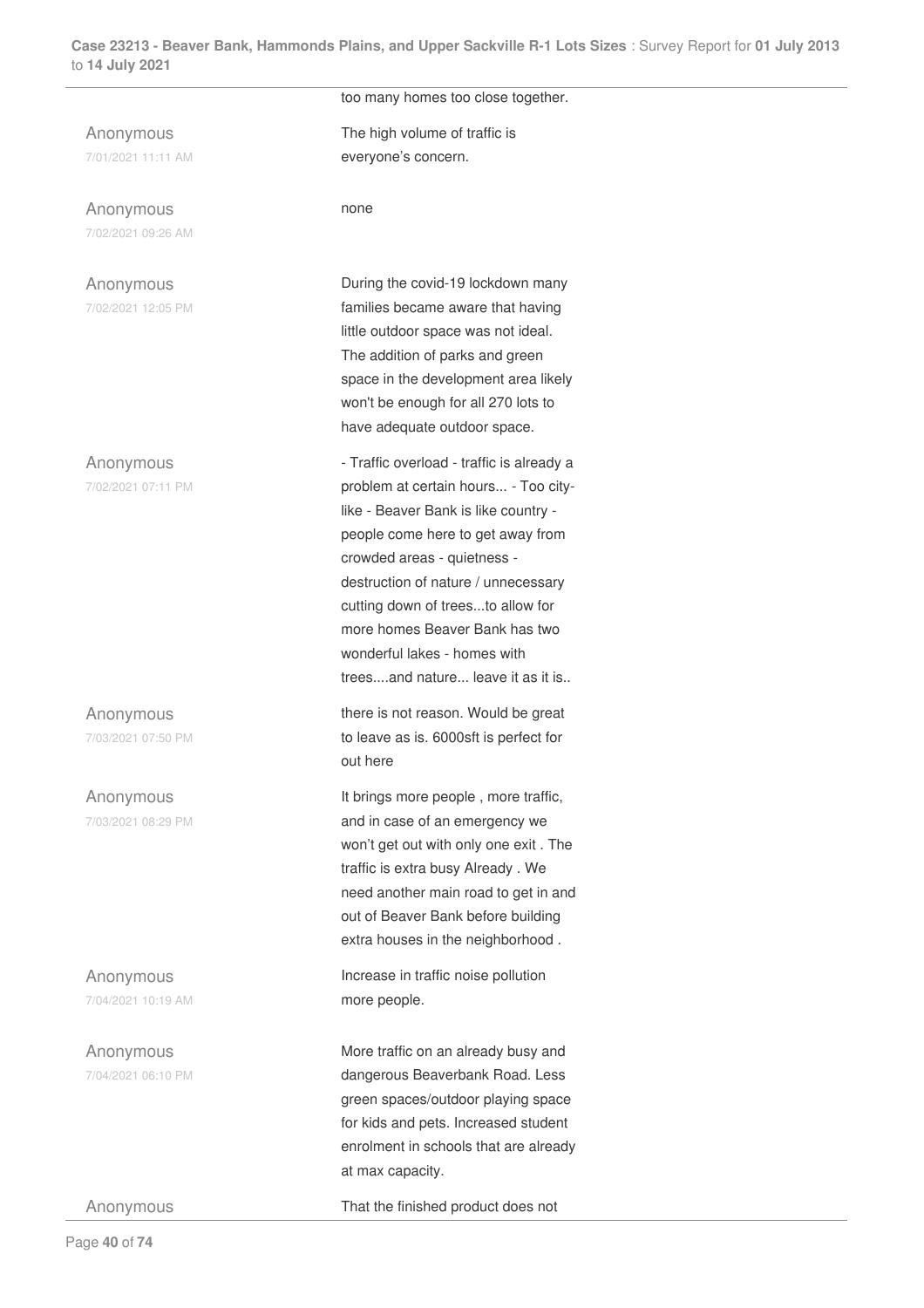| 7/07/2021 04:11 PM              | match the current level of housing,<br>becomes too cheap looking                                                                                                                                                                                                                                                                                                                                                                                                                |
|---------------------------------|---------------------------------------------------------------------------------------------------------------------------------------------------------------------------------------------------------------------------------------------------------------------------------------------------------------------------------------------------------------------------------------------------------------------------------------------------------------------------------|
| Anonymous<br>7/08/2021 10:04 AM | we currently have overwhelmed road<br>infrastructure. 1 way in an out only.<br>Adding additional pressures to<br>existing roadway will make travel for<br>longer and less safe                                                                                                                                                                                                                                                                                                  |
| Anonymous<br>7/08/2021 12:07 PM | it will create over crowding due to<br>increased population. The<br>infrastructure can't handle what i has<br>now. This just greed                                                                                                                                                                                                                                                                                                                                              |
| Anonymous<br>7/08/2021 12:18 PM | Increased traffic with more<br>development and especially smaller<br>lots. Current traffic issues (lack of<br>round about/ lights, one way in/out-<br>no opportunity for detour should be<br>addressed first) Natural land<br>demolition and deforestation-current<br>residents are seeing more and more<br>wildlife in neighbourhoods as new<br>developments come. Moving to<br>beaverbank was a conscious<br>decision to be further away from the<br>city, and to have space. |
| Anonymous<br>7/08/2021 01:26 PM | See below comments (Question 5)                                                                                                                                                                                                                                                                                                                                                                                                                                                 |
| Anonymous<br>7/08/2021 03:00 PM | Cluster homes                                                                                                                                                                                                                                                                                                                                                                                                                                                                   |
| Anonymous<br>7/08/2021 04:50 PM | Beaver Bank does not have the<br>infrastructure to squeeze in additional<br>homes. It also takes away from the<br>essence of the community to see<br>homes stacked closely.                                                                                                                                                                                                                                                                                                     |
| Anonymous<br>7/08/2021 07:30 PM | More traffic                                                                                                                                                                                                                                                                                                                                                                                                                                                                    |
| Anonymous<br>7/08/2021 09:29 PM | New owners will not have personal<br>space of land and privacy.                                                                                                                                                                                                                                                                                                                                                                                                                 |
| Anonymous<br>7/08/2021 10:58 PM | Influx of over priced homes causing<br>increase in property taxes. We do<br>not have the infrastructure to support                                                                                                                                                                                                                                                                                                                                                              |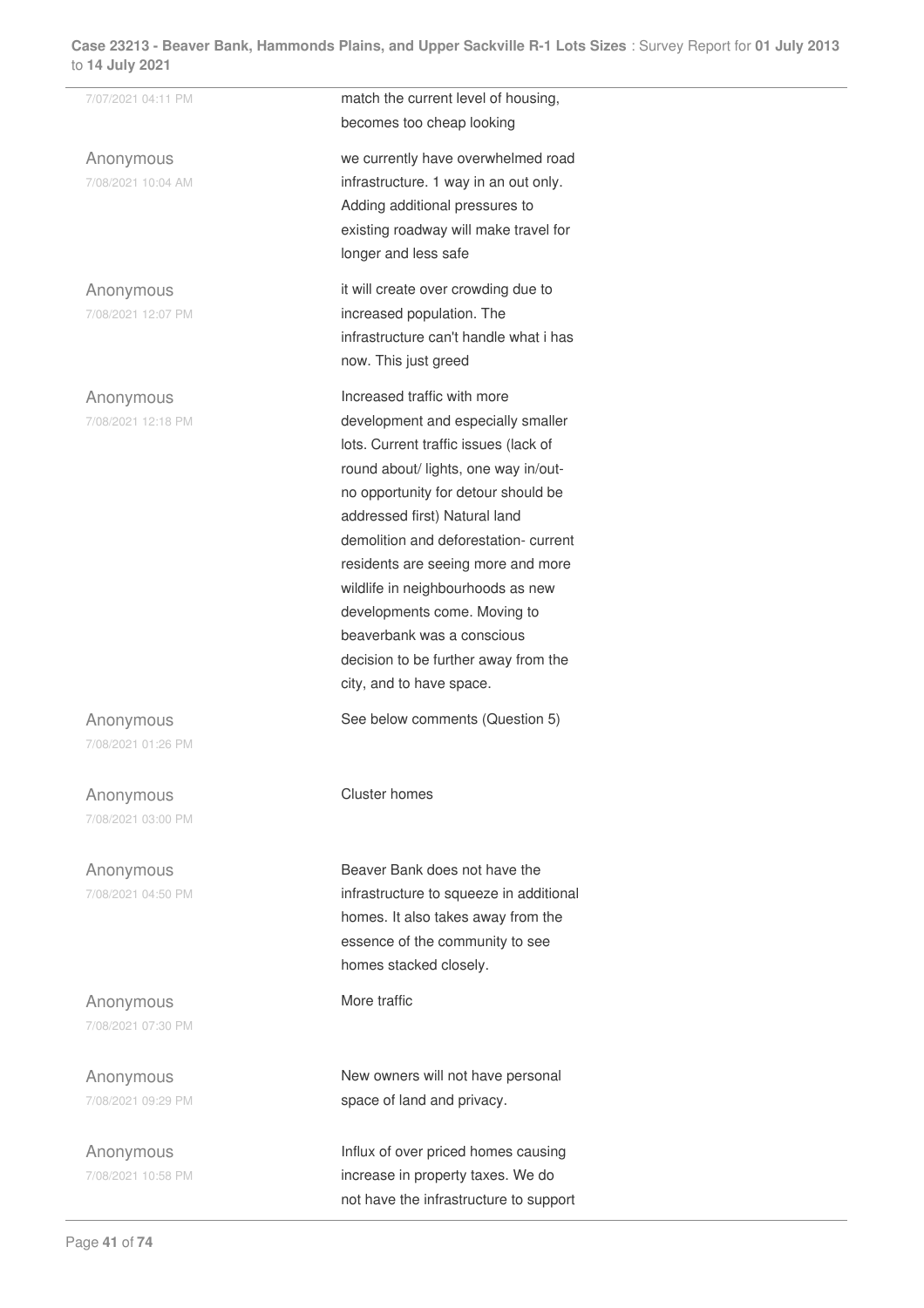more homes, roads, doctors, schools- Beaver Bank kinsac elementary needs to br replaced,

HTB jr High requires extensive renovations as it is over 30 years old. The increase traffic will be atrocious. There is only one main road and already the traffic is horrid. Cobequid ER can barely be staffed now, we sure as hell can't take any more infux of people. Private land owners, myself included are sick of the damage being made people feeling entitled to use our land-trespassing. Wildlife is being displaced, hunting and fishing areas are getting smaller due to pollution and development. Please leave Beaver Bank alone.

Overpopulation in a desirable space

Anonymous 7/08/2021 11:32 PM

Anonymous 7/08/2021 11:41 PM

Anonymous 7/09/2021 06:34 AM

Anonymous 7/09/2021 06:37 AM

Anonymous 7/09/2021 07:42 AM

Anonymous 7/10/2021 08:37 PM

Anonymous 7/10/2021 08:54 PM More density, less space, more traffic

I feel it will ruin the country living vibe out here and there I'd already to much traffic for the road out here (even if there are plans to address the traffic situation)

Roads already have too much traffic for the amount of people in the area.

More traffic congestion, especially at rush hours. Whatever happened to the bypass road that was supposed to alleviate congestion on Beaver Bank road? That should be the priority!! Very disappointed that this proposal is even being considered.

Beaver bank road cannot handle any additional traffic. It does not have the infastructure to handle all of these houses.

I am concerned that the trailer park sized lots will be standard. There will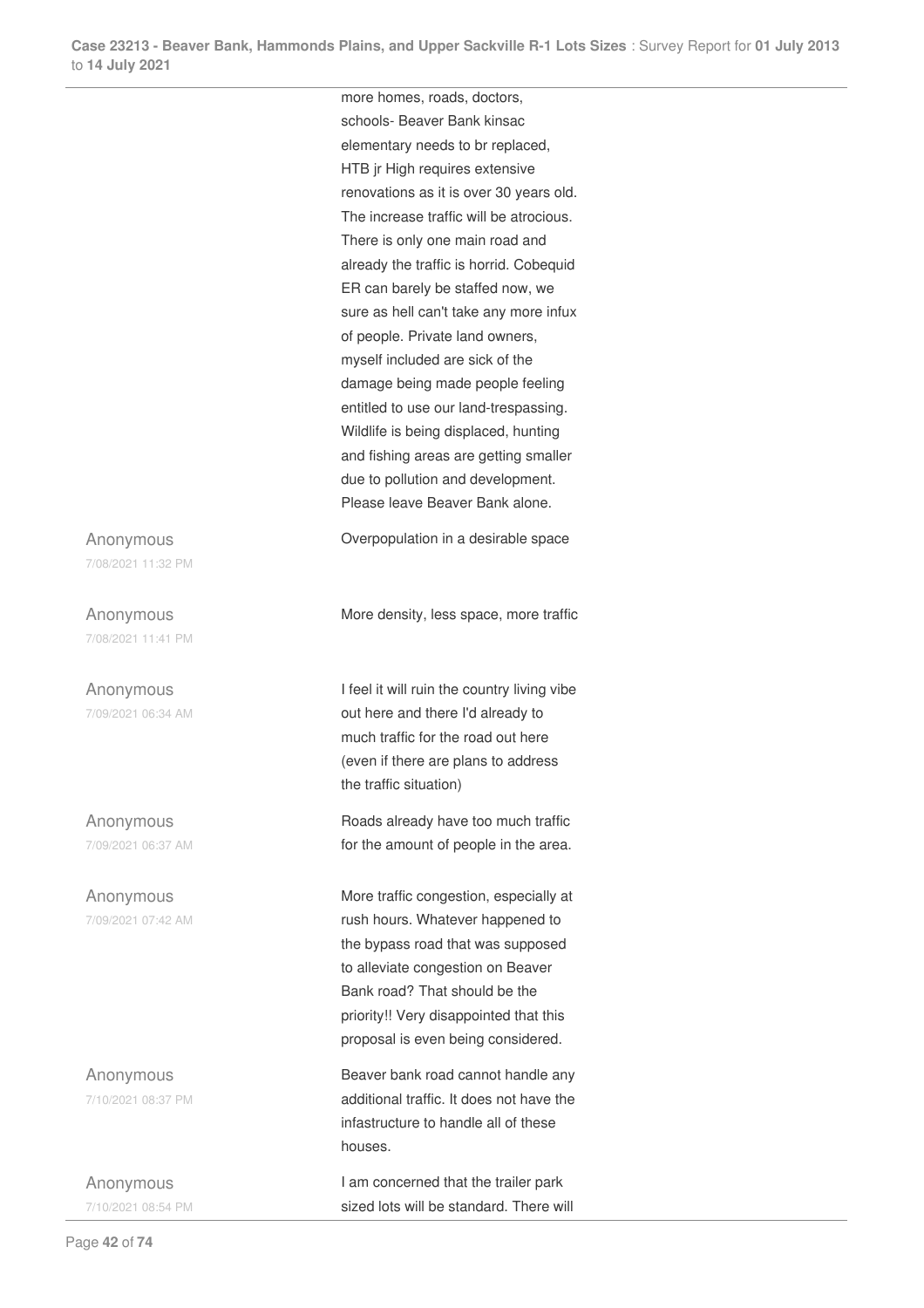be little privacy and fences will be

Anonymous 7/11/2021 02:22 PM

Anonymous 7/11/2021 03:14 PM

Anonymous 7/11/2021 04:39 PM

Anonymous 7/12/2021 06:46 AM

Anonymous 7/12/2021 07:30 AM

Anonymous 7/12/2021 07:36 AM

Anonymous 7/12/2021 07:37 AM

Anonymous 7/12/2021 08:43 AM

Anonymous 7/12/2021 08:50 AM

Anonymous 7/12/2021 10:01 AM frowned upon. Traffic, school capacity, country living affected

Privacy and quality of life.

-Increase in population will cause an increase in traffic. There is still only one road to Sackville/Halifax from Beaver Bank. Congestion is already bad at times. -Increase in population may strain school facilities. -Existing properties maybe subdivided further causing more infilling, more traffic and more strain on facilities.

Too dense of population.

No room for children to play so they then play in the street; does not fit with the rest of the community with larger lots, traffic congestion, etc.

Overcrowding, traffic issues, loss of green soace

Crowding. Limited infrastructure. Traffic!!!! Schools overcrowded. Lower property values for current owners. Increased betterment charges

Over population only one road in and out of Beaver bank

Overcrowding. These people just want to make money. Lots are small enough as they are. This is a terrible idea.

Not enough infrastructure for getting in and out of Beaver Bank in place right now. Increasing the # of residences in the area will only cause even more congestion and issues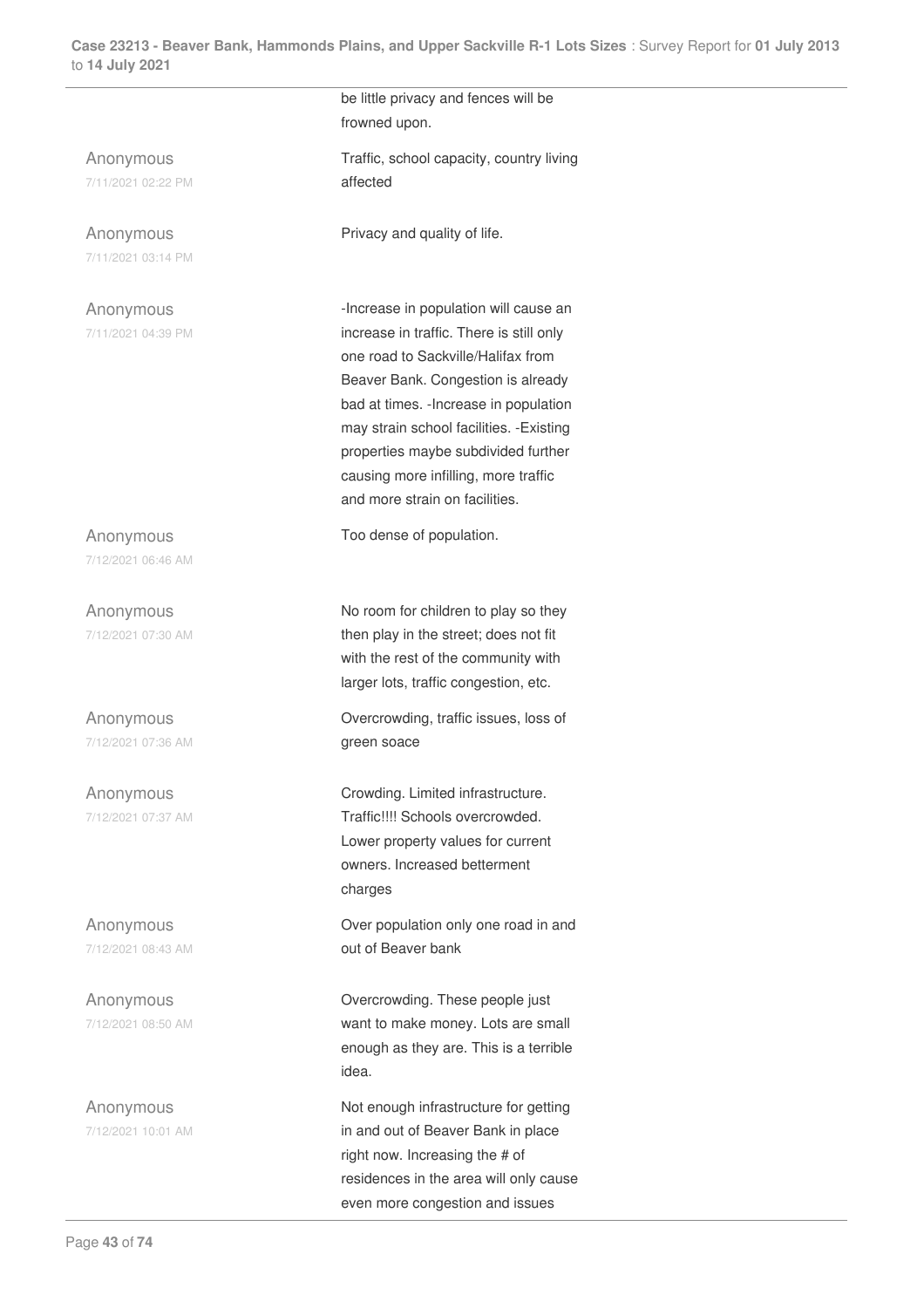Anonymous

7/12/2021 10:22 AM

## Anonymous

7/12/2021 02:22 PM

Anonymous 7/12/2021 02:33 PM

## Anonymous

7/12/2021 06:20 PM

getting out onto Beaver Bank road, etc...

Too small

I purchased a home in Beaver Bank based on the existing rules for 60ft lots. This is the lifestyle I choose and invested in to purchase a home. Changing it now is a violation of trust. How many more lots will be subdivided to cram in more houses, more noise and more traffic which will be the end of way of life. There will be no where you can move that would be safe from HRM Council and big business as the city will just change the rules again, and again and again. If this changes goes through it demonstrates that HRM council cannot be trusted.

Re zoning of existing lands should be rezoned on a 1x1 bases with a petition taken by adjoining property owners.

Concerns specific to the

Carriagewood Estates development: 1. Constrains architectural style of homes to look alike 'company town' structures. 2. Means smaller houses will be built leading to lower average real estate values compared to larger dwellings possible with the 60 ' frontage. 3. Put extra load on the already crowded Beaver Bank Road. Concern specific to general approval of 40' frontage to the whole of Beaver Bank: 1. MOST CONCERNING TO ME is the approval of this change applying to all Beaver Bank will lead to an explosion of subdividing of old county sized lots into a patchwork of smaller lots. This will lead to new small houses being built on the front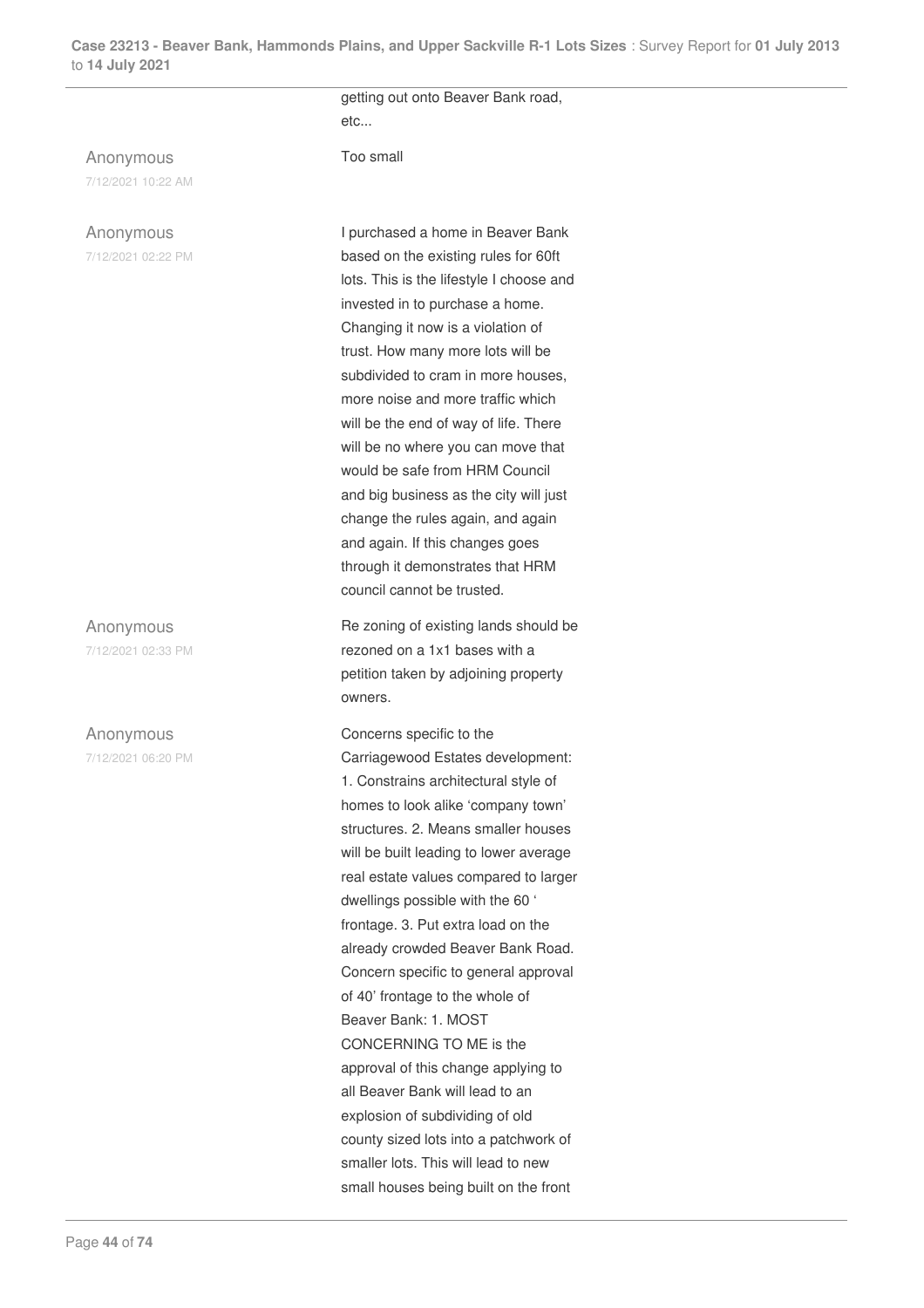Anonymous 7/12/2021 09:19 PM

Anonymous

7/12/2021 10:08 PM

Anonymous 7/12/2021 10:14 PM

Anonymous 7/12/2021 10:36 PM lawns of existing properties, turning pleasant looking neighbourhoods into totally unplanned, unattractive looking patch filling. Generally it has been my observation that the people who have subdivided this way move away to more attractive area after subdividing, a 'take your money and run' behaviour. This has already stated under existing 60' rules in Barrett and Green Forest subdivisions and probably elsewhere in the area. It will only get worse with the change to 40' frontage. 2. This change to 40' will also negatively impact real estate values for existing home owners who have not subdivided and decided not to take their money and run.

My concerns about allowing smaller Municipally serviced R-1 Zoned lots in Beaver Bank are 1. Availability for parking will be severely affected. 2. No privacy.

I have several concerns about allowing smaller Municipally serviced R-1 Zoned lots in Beaver Bank. The larger amount of houses going in would increase the amount of people in the neighborhood. This would increase the traffic congestion getting onto Beaver Bank Rd during peak hours. Now that people are returning to work (after many people working from home during Covid) a true sense of the traffic issues are becoming more apparent.

I have no concerns.

Too many houses not enough infrastructure. Smaller lots more houses more traffic. Beaver bank and Sackville dr are already over congested.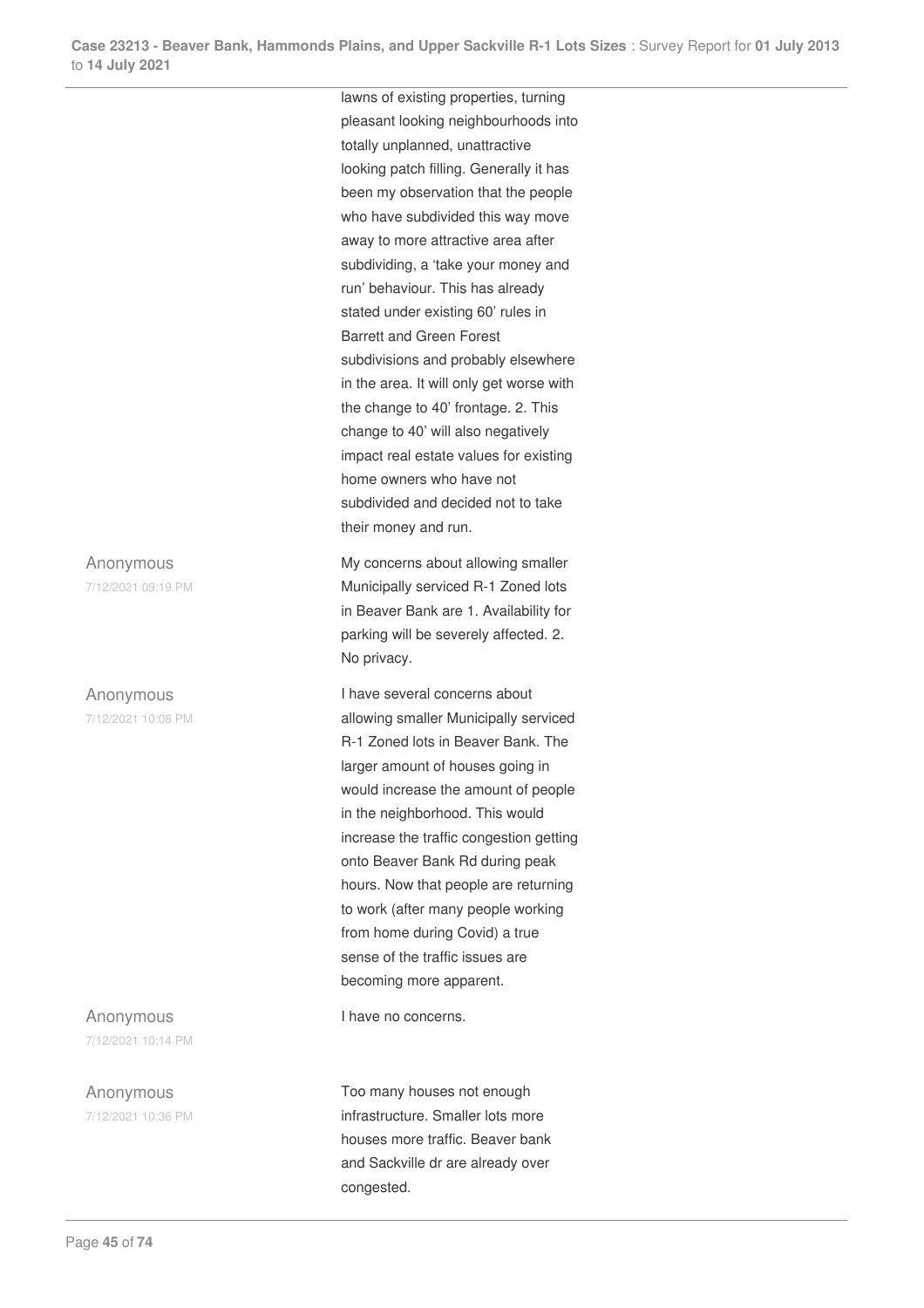| Anonymous                                      | Congestion in the whole area         |
|------------------------------------------------|--------------------------------------|
| 7/13/2021 08:55 AM                             | especially Beaverbank Road.          |
| Anonymous                                      | Traffic impact and the fact that our |
| 7/13/2021 09:18 AM                             | roads cannot accomodate the extra    |
|                                                | vehicles - one way in one way out.   |
| Anonymous                                      | None, Beaver Bank is already in a    |
| 7/13/2021 02:28 PM                             | development freeze zone. This        |
|                                                | particular subdivision is already    |
|                                                | approved, smaller lots in a new      |
|                                                | subdivision would allow the          |
|                                                | community to grow while maintaining  |
|                                                | control on on the rest of the        |
|                                                | community. If it's gonna happen then |
|                                                | do it right.                         |
| Anonymous                                      | The additional traffic must be       |
| 7/14/2021 01:59 PM                             | addressed. Also other land owners in |
|                                                | the area serviced cwith b sewer cand |
|                                                | water should also be able to develop |
|                                                | lits with a 40 ft ftontage.          |
| Ontional question (191 response(s) 11 skinned) |                                      |

**Optional question** (191 response(s), 11 skipped) **Question type:** Essay Question

 $\overline{a}$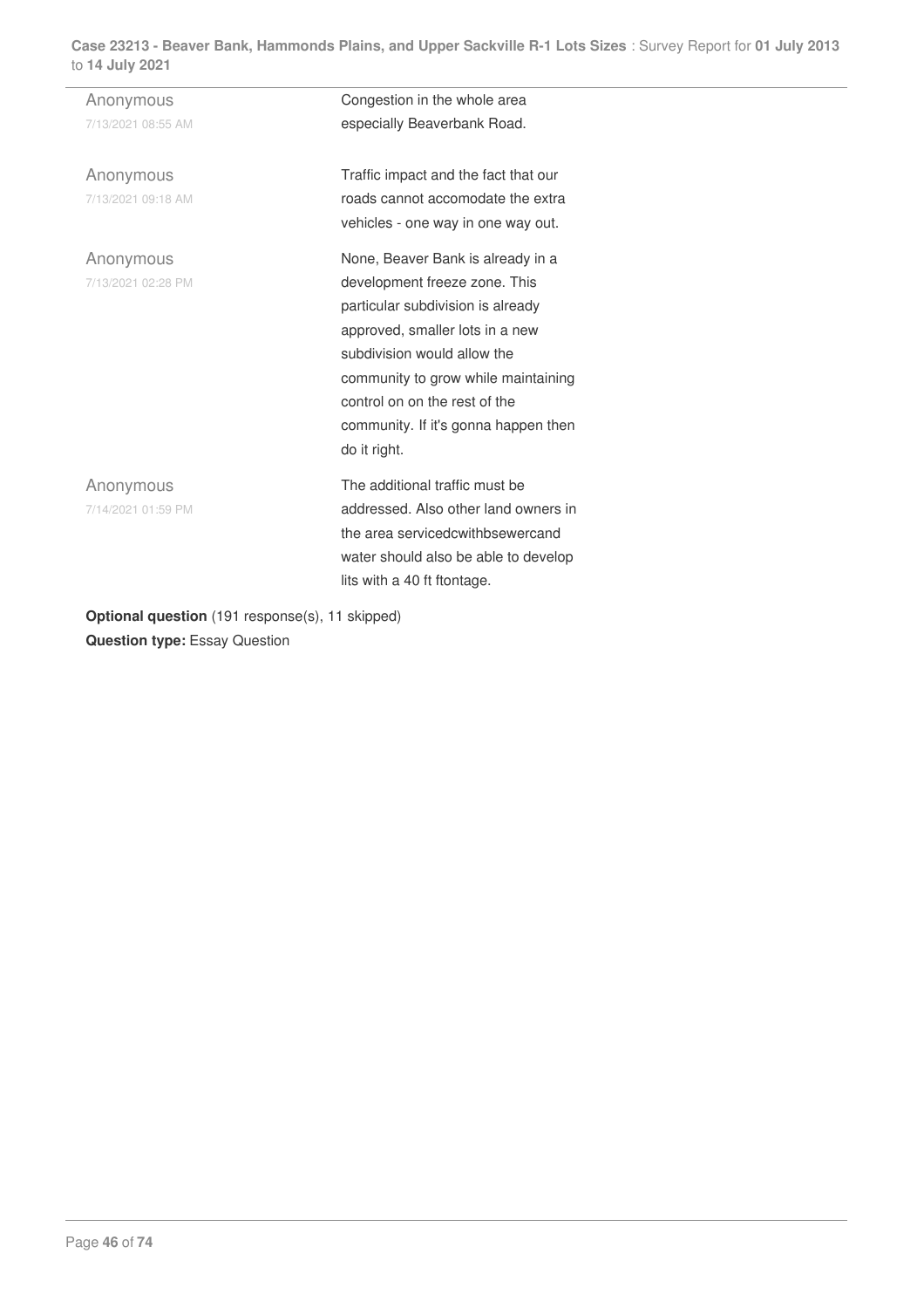# **Q3 Do you think smaller R-1 zoned lots with Municipal water and sewer services would be suitable in Beaver Bank?**



#### **Question options**

● Yes ● Yes - but not this small ● Yes - But only in certain locations or in certain circumstances

No - the minimum lot size should remain 6,000 square feet with 60 feet of frontage

If you answered yes, but with conditions, tell us about the locations, circumstances, or minimum sizes you think would be right for the community

*Optional question (197 response(s), 5 skipped) Question type: Checkbox Question*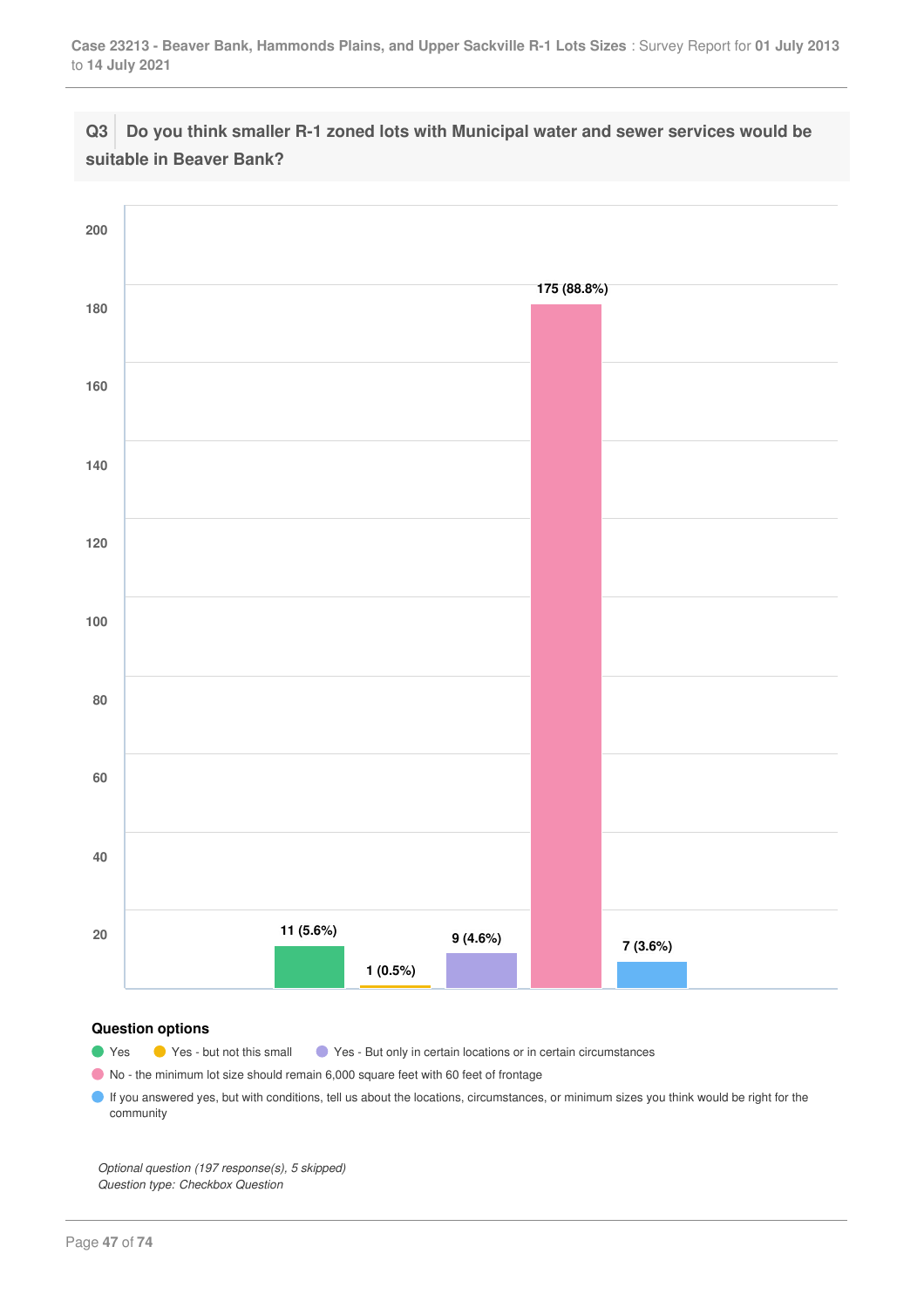

## **Question options**

- I own an R-1 Zoned lot in the affected area I I live on a lot that's zoned R-1 in the affected area
- I do not live on or own an affected lot, but you live within a 15 minute walk of an affected lot Other (please specify)

*Optional question (195 response(s), 7 skipped) Question type: Checkbox Question*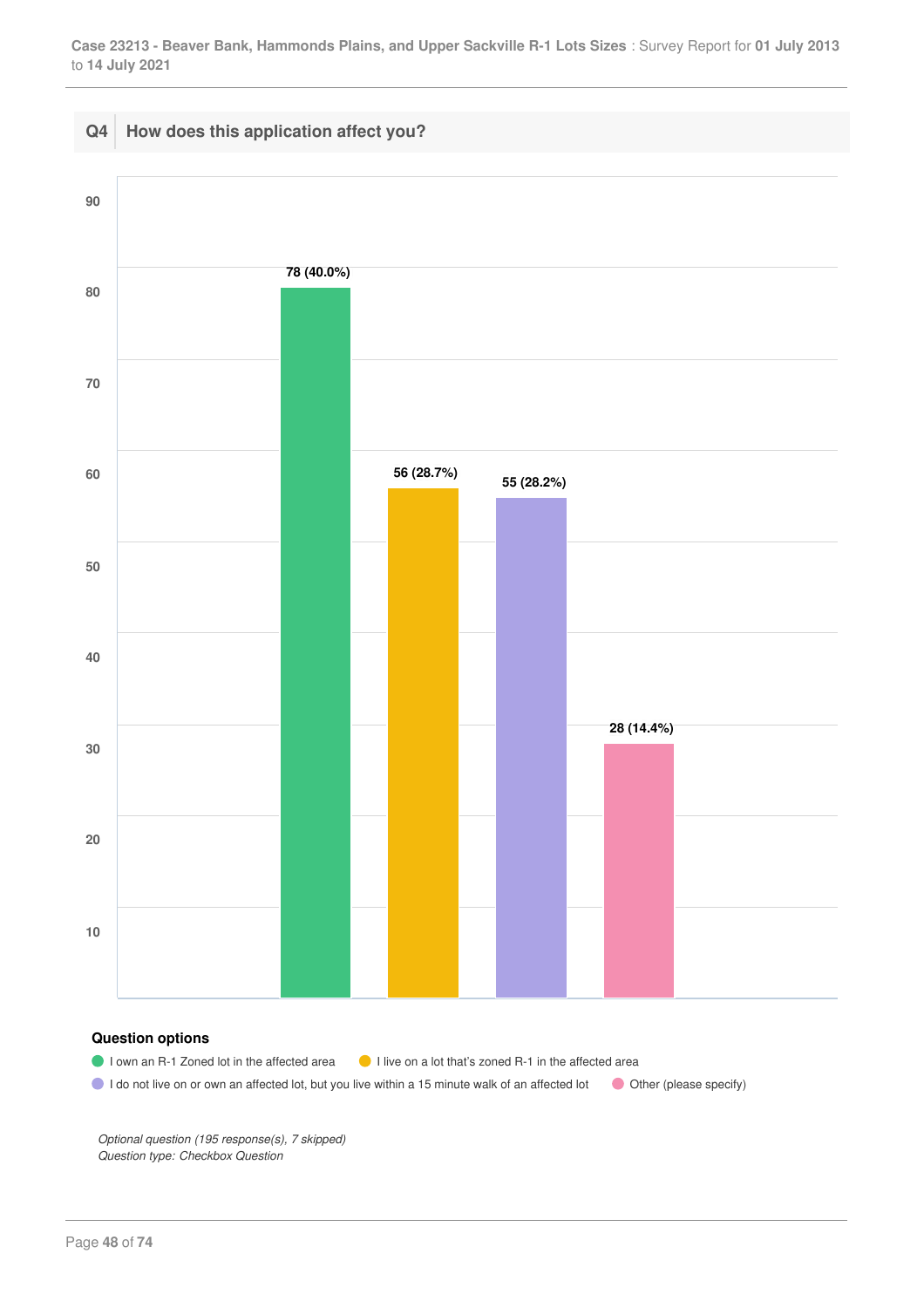# **Q5 Do you have anything else you would like to share with us?**

Anonymous 6/17/2021 02:58 PM At this point there is only way reasonable way in and out. Going hwy 14 via Rawdon is not feasible or time effective. It has been talked about for a long time to have the highway connect through fallriver/wellington and with approval recently to connect wellington to the airport it seams this would be an appropriate time to make a secondary exit to beaver to assist with traffic flow. I do not support this subdivision at all and I certainly do not support making the lots smaller. Anonymous 6/17/2021 04:27 PM Beaver bank needs another exit before anymore major developments are moved forward. The extra traffic will cause a major bottle neck in the area. Anonymous 6/17/2021 04:33 PM My biggest concers are simiply the traffic on the beaver bank road and in sackville.. supermarkets and other stores have trouble keeping shelves stocked.. these things need to be adressed and resolved before adding more homes and families Anonymous 6/17/2021 05:41 PM A building moratorium is supposed to be in place right now for our area. We've moved to this area 16 years ago ( but grew up near by ) for the peace and quiet and green spaces . That quiet is slowly being taken away as are all of the green spaces . Both of our elementary schools are over crowded with inflated class sizes and children in portables for learning. Our small Jr high can not handle the influx of more students either. We already bus our HS students to Fall River, which should have never happened to begin with changing the

lines. The traffic on the beaver bank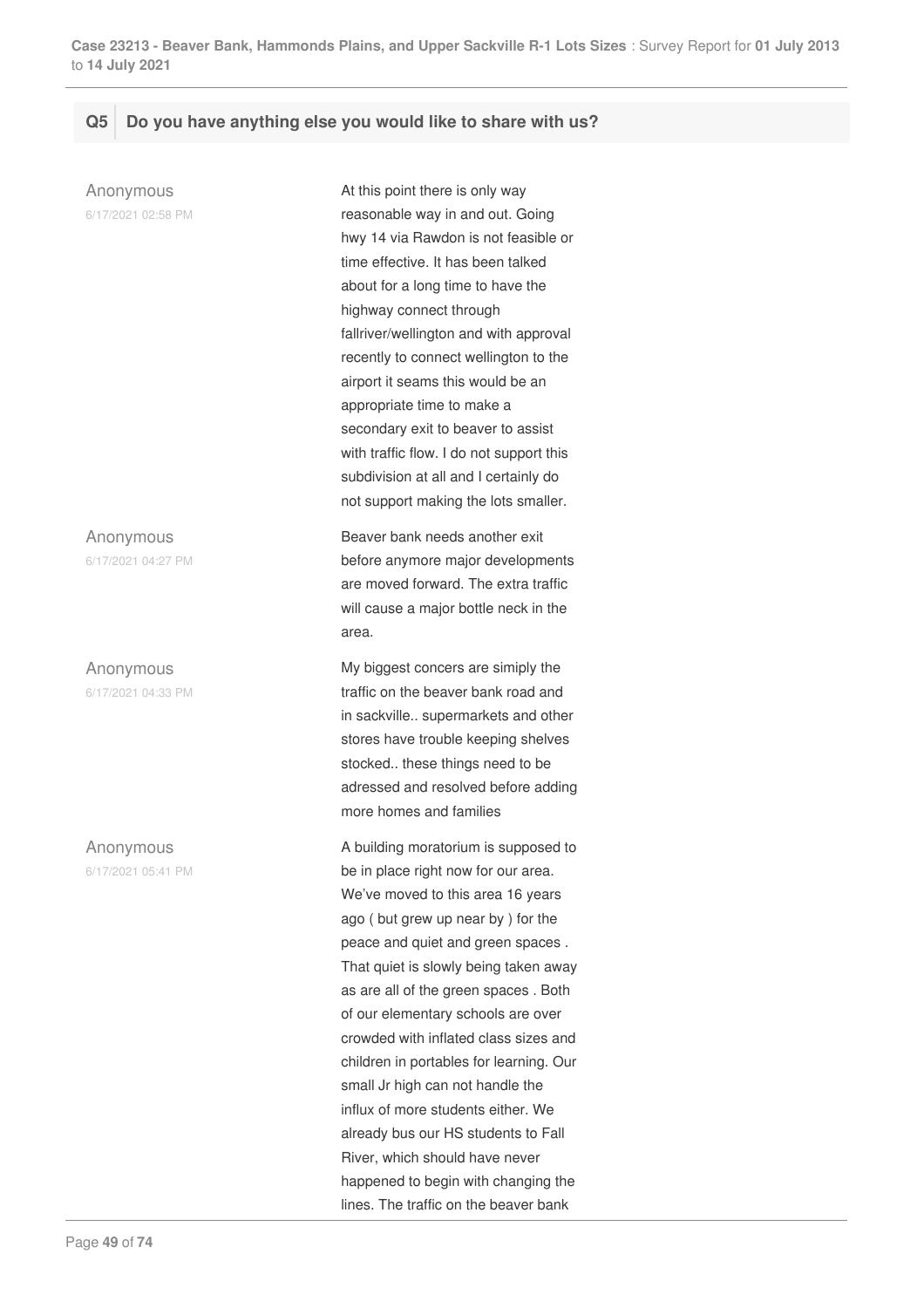# Anonymous

6/17/2021 07:08 PM

# Anonymous

6/17/2021 07:14 PM

Anonymous

6/17/2021 08:48 PM

# Anonymous

6/17/2021 09:09 PM

road is non stop and really can not handle much more.

Smaller lots do not fit the character of the neighborhood. I am a volunteer member of the NWPAC, so I hear similar concerns from residents in other areas on a regular basis. Generally I am pro-development; we need more housing of all types in HRM and I have few concerns about traffic or the environment as there are presently enough checks and balances present in the planning process to mitigate these. However, shrinking the lot sizes would not be suitable in this area which is characterized by lots averaging 1/4 acre in size. This is what current residents desire and this is what will attract future residents.

I filled out this survey once already, then watched the video, which had an unforgiveable error: what kind of imbecile uses a graph without numbers? This omission makes me want to oppose anything the developer might have to say. What a gross oversight.

I live in Beaver Bank. We are currently already having a hard time with over population in the area and our schools are over crowded. This is not the area for expansion.

Slow, sustained growth is what helps a community build the strong roots that are needed to support it. Simply reducing the land size to try and double the profits that were previous available is a poor plan that will result in increased dangers to the already established community. As we battle the troubles with our waterways (Blue Algea in Grand Lake 2021, Blue Algea in Tucker Lake 2020) doubling the population in a given area means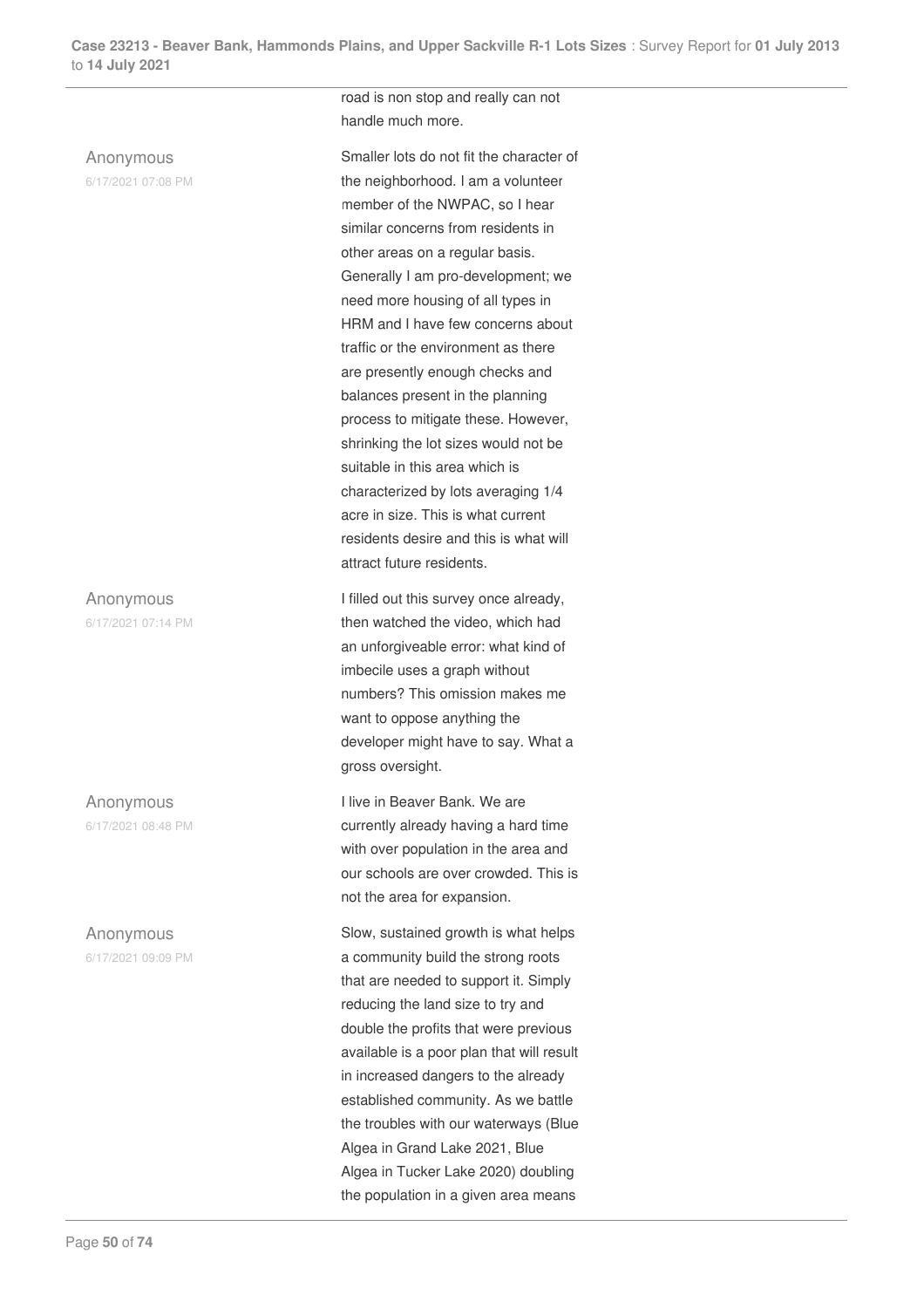# Anonymous

6/17/2021 09:57 PM

#### Anonymous

6/17/2021 09:57 PM

Anonymous

6/17/2021 10:05 PM

Anonymous 6/18/2021 05:38 AM double the amount of waste. While these properties will be on municipal sewer - the amount of pesticides and fertilizers used in a given area could potentially choke the local wildlife/waterways. This is not a good idea - please consider more than just the profits.

I've grown up in this community and have already seen lot sizes reduced when water and sewer was put in. This is the developer looking to maximize their revenue with no consideration to the determental impact to the whole community.

I don't mind the smaller lots being allowed. After all, we have the trailer park. I'm not okay with smaller lots being allowed in order to have more lots for a developer. If the size of the lot is being cut by 33% then that's a LOT of extra homes potentially on what is already a huge new development. If a single family bought a smaller lot, no issue. But when there's a massive development on an under serviced community, it makes no sense to make that development even bigger by reducing the lot sizes unless the infrastructure, the transport issues, the water issues, the sewer issues are upgraded FIRST to handle all this development.

I understand the need for housing in HRM and am in favour of this development. I just dont think this is the place to have houses stacked on top of each other

This survey seems much to late. I assume this project is already a go or the development company would not have the trees cleared and roads started as well as a lot more mail boxes already installed where the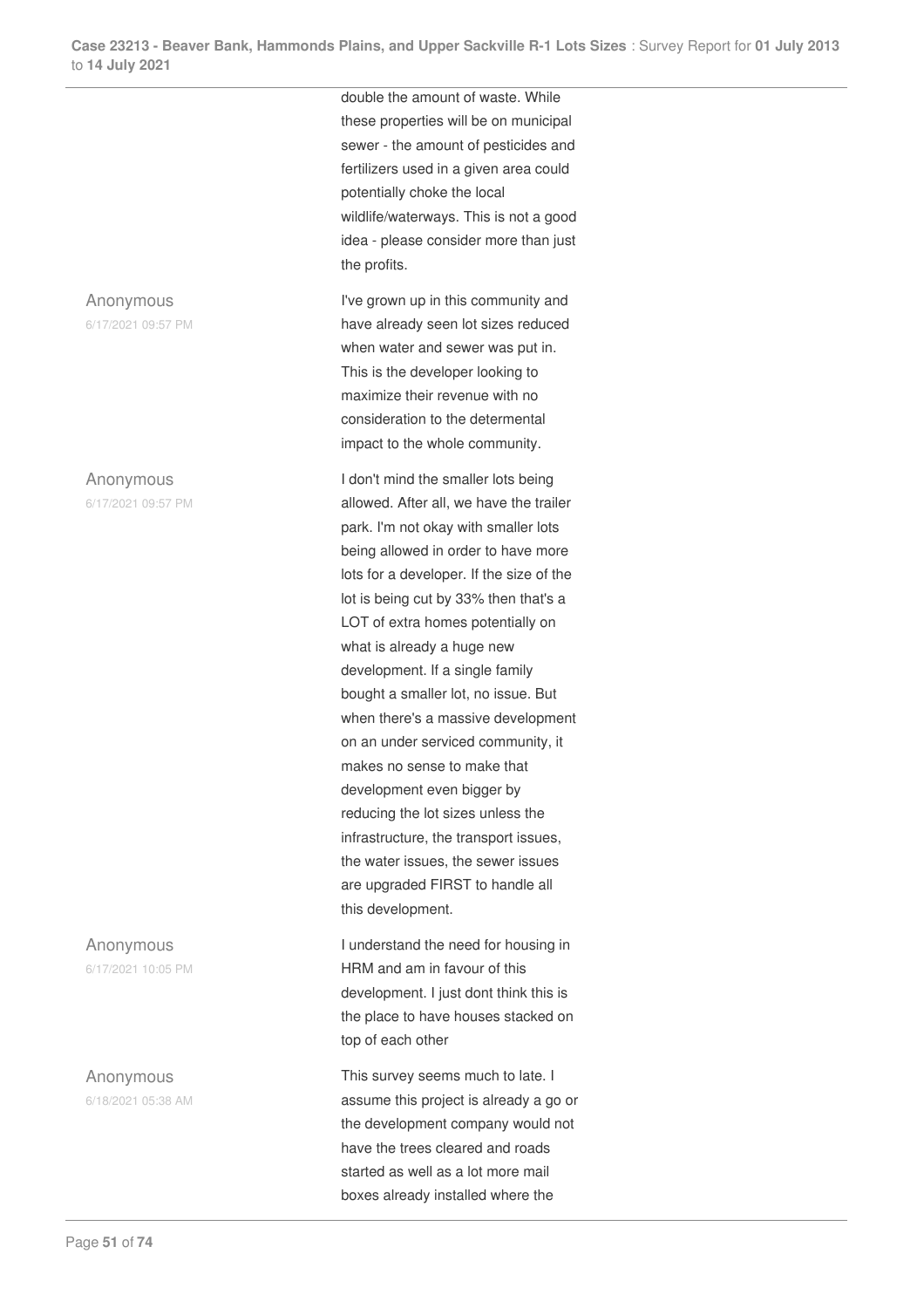road currently ends. This seems like a classic hrm case of the developer does what ever they want and the community suffers for it afterwards. I am disappointed but not surprised by any of it. Those lots will be to small and there will be cars always parked on the street causing a nuisance for snow plowing. That already happens here in the newer homes with the lots that are already to small.

Please consider

The road has not changed in 43 years. The length of time I have lived here. Road changes first. There is only one way in and out. Years ago a propane truck flipped on the road and traffic was blocked for hours. If there had been a fire it would have been a nightmare. We will be needing more schools as well. Change the road. Build more schools. Put sidewalks in. Then think about more people.

Nothing

Beaver Bank cannot handle an increase in population at this time.

Thank you for giving us the opportunity to respond to this request.

People who own Clayton developments do not live in Beaver bank and are not interested in bettering our community, they just want to make maximum profit. They are trying to sell as many houses as they can possibly fit on the land. Residents of beaver Bank want yards and space between houses, not more houses. Please do not allow

Anonymous

6/18/2021 10:44 AM

#### Anonymous

6/18/2021 02:36 PM

Anonymous 6/18/2021 08:59 PM

Anonymous 6/18/2021 09:32 PM

Anonymous 6/18/2021 10:45 PM

Anonymous 6/19/2021 07:16 AM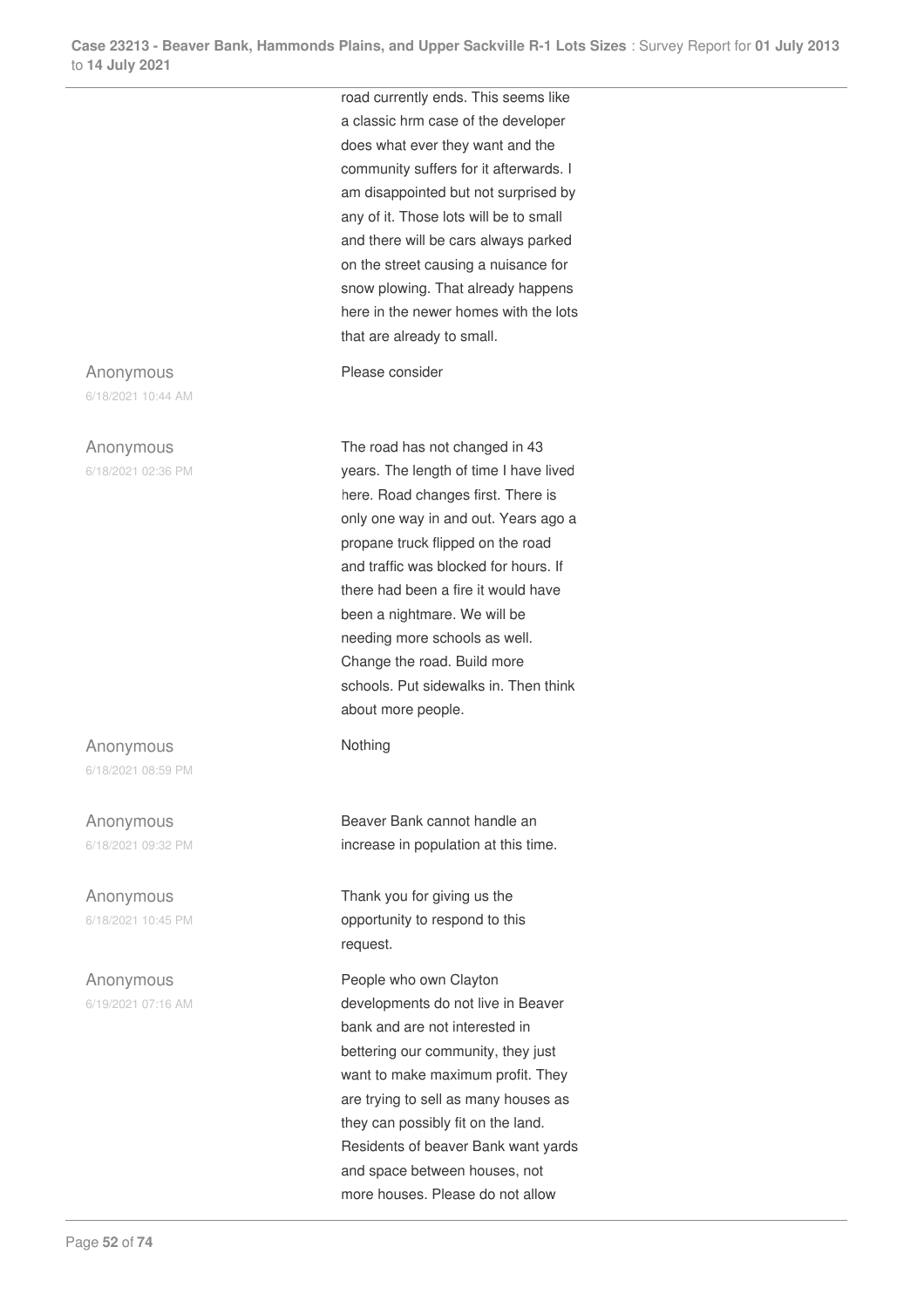Anonymous 6/19/2021 08:30 AM

Anonymous 6/19/2021 08:43 AM

Anonymous 6/19/2021 08:52 AM

Anonymous 6/19/2021 09:33 AM

Anonymous 6/19/2021 09:47 AM

Anonymous 6/19/2021 09:47 AM

Anonymous 6/19/2021 10:10 AM

Anonymous 6/19/2021 10:18 AM

Anonymous 6/19/2021 10:30 AM

Anonymous 6/19/2021 10:36 AM them to change our way of life just to make more money. Please do not approve the reduction of the lot sizes

Please leave our lots alone this is crazy!

New development is important but it has to make sense. What impact will these new homes have on water/sewer? How many more homes will be added based on a reduced road frontage?

Don't permit this level of development without first sorting out existing infrastructure challenges.

For fucks sake, please stop developing here. We are losing our way of life and our enjoyment of living with nature. Hunting, fishing, hiking, snowmobiling, atv. Just being able to take our children out into the natural, untouched woods that is being destroyed by developing. We do not want Beaver Bank to be turned into a city.

Beaver Bank bi-pass and the area can grow.

The road maintenance in this area is poor now, with more traffic, I can see it getting worse. There is only one way in to Beaver Bank, why add to the congestion???

Just that I am opposed to this!

Please stop giving developers everything they ask for. They are ruining the community I once adored. Do not approve this request!!!

We are concerned with the one road only out of Beaver Bank and the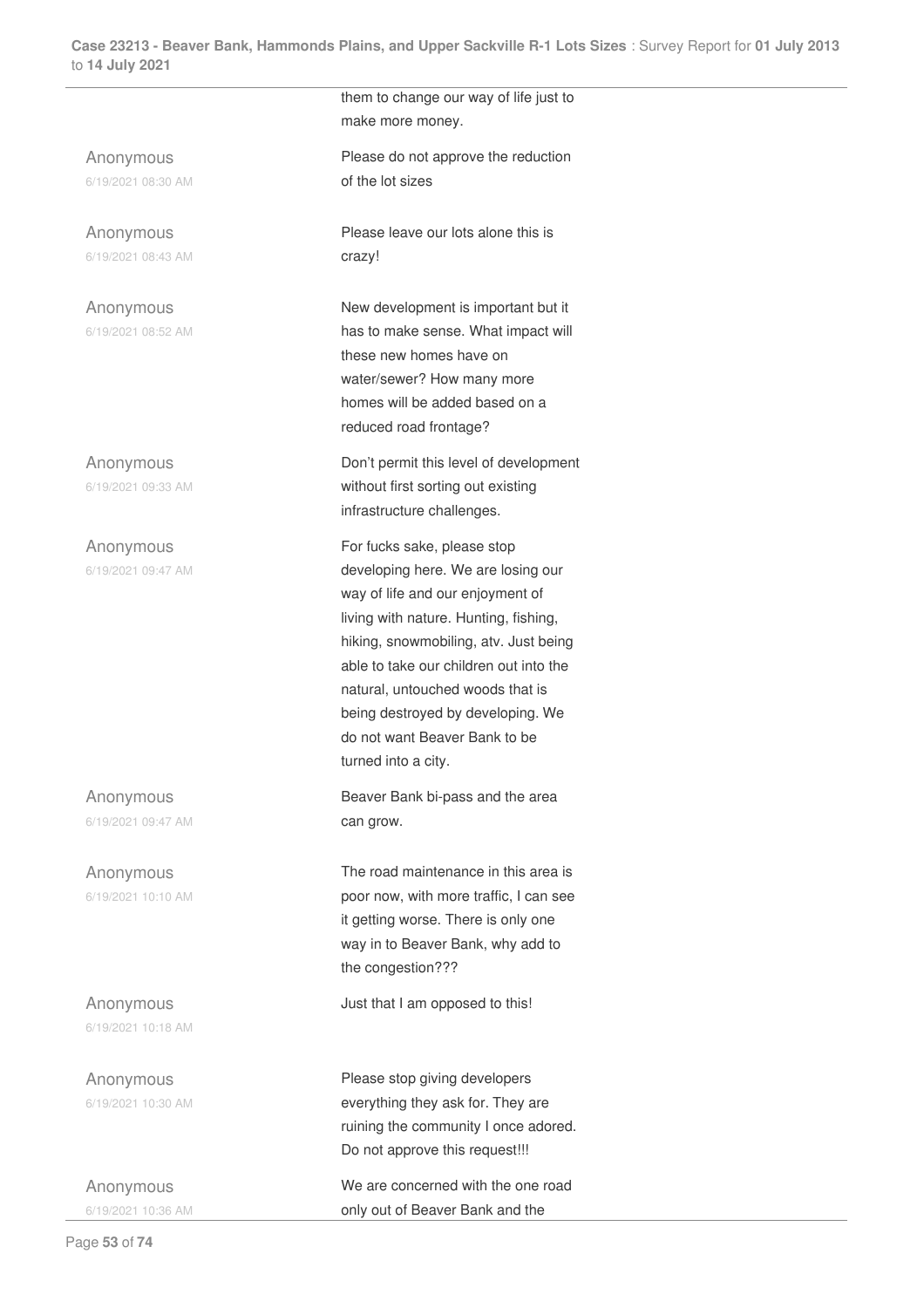Anonymous 6/19/2021 10:53 AM

Anonymous 6/19/2021 10:58 AM

Anonymous 6/19/2021 11:08 AM

Anonymous 6/19/2021 11:24 AM

Anonymous 6/19/2021 11:25 AM

Anonymous 6/19/2021 12:23 PM

Anonymous 6/19/2021 12:45 PM current population. Adding density will create more flow on the BB Rd and in road closures be very dangerous for Emergency access in the community. Build Margeson Dr extension, then add to the population. Also schools will be overcrowded. And we need seniors living facilities in the area.

Before you develop these small lots in the suburban area you must first consider the infrastructure around the site. Do the research and see the negatives...fix that first.

I feel this is more of an attempt for the builders to simply make more by building more houses without looking at the impact on the current infrastructure of the area.

No

We looking forward purchasing a lot in an area being developed in Beaver Bank but if the lot size changes, it is a definite no for us.

Though the plan looks like it may be reasonable for that particular area, the application extending to all areas is concerning. Developers unfortunately are not philantrophists and are in it to make money, they do not care about the current residents enjoyment of their community.

Don't bring the city to the country. HRM needs to improve infrastructure to accommodate any subdivision in Beaver Bank. We all will need over an hour to get home from halifax or Dartmouth. The traffic is crazy now from Sackville into Beaver Bank

Again this development plan amd proposal does not fit our community and is not presented with all the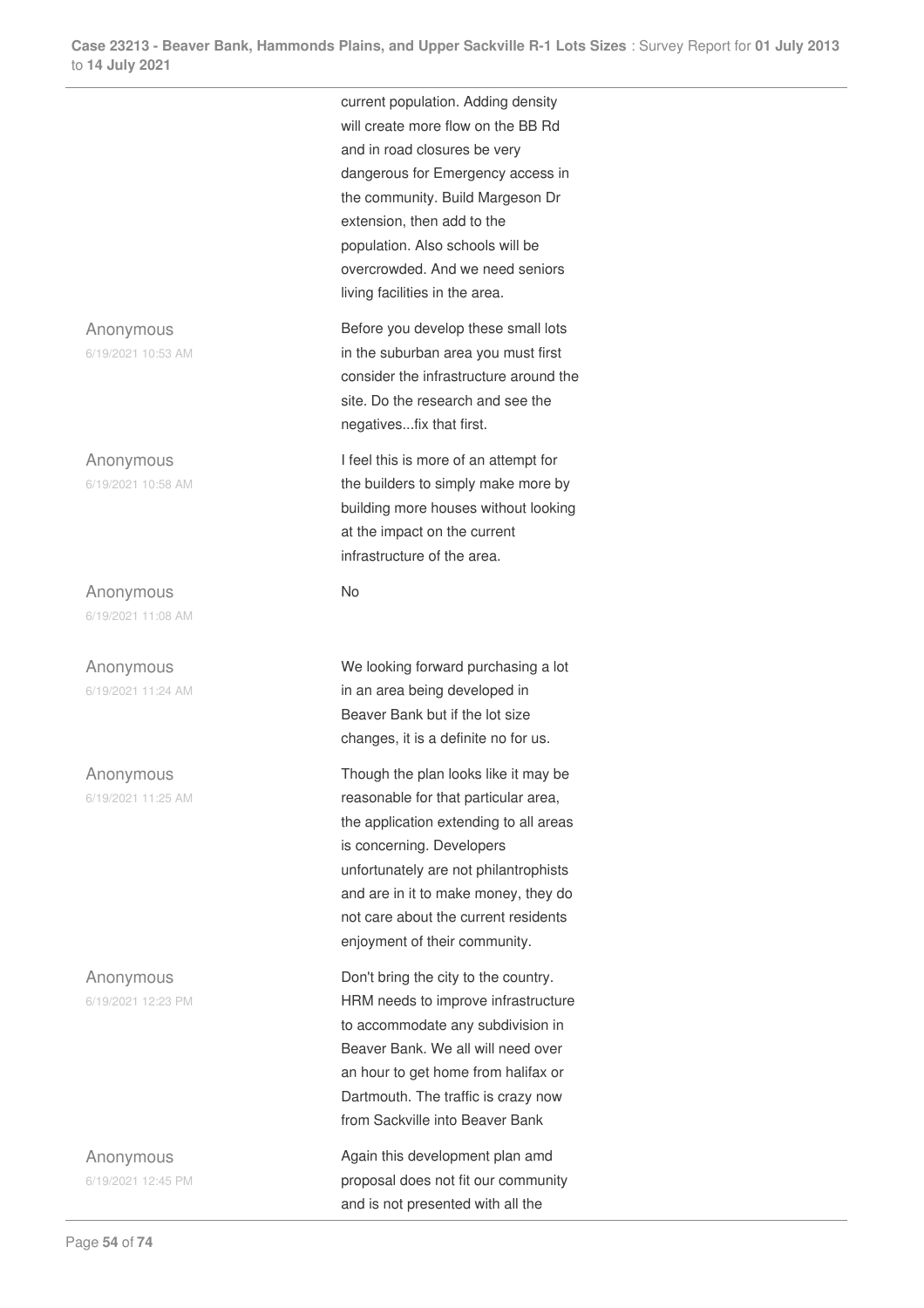Anonymous

6/19/2021 01:17 PM

Anonymous

6/19/2021 01:29 PM

Anonymous 6/19/2021 01:38 PM

Anonymous 6/19/2021 01:41 PM

Anonymous 6/19/2021 02:01 PM

Anonymous 6/19/2021 02:08 PM

Anonymous 6/19/2021 02:09 PM

Anonymous 6/19/2021 02:12 PM necessary considerations ams studies needed to deem it feasible and sustainable.

Small lots do not belong in Beaverbank where we have one road in/out and minimal bus service. Until HRM addresses those current problems, I don't think developers should have the ability to squeeze 50% more houses into an already congested area creating more traffic

Keep Beaver Bank a rural area by not reducing lot size and allowing urban sprawl. Urban sprawl has been correlated with increased energy use, pollution, traffic congestion and a decline in community distinctiveness and cohesiveness. Don't ruin our community by allowing a developer to make more money by cutting the pie in smaller pieces.

We have enough new construction in our area, time to move on to another area in HRM.

This is a dumb idea.

We trust you to do the right thing for this neighborhood which is to not allow these changes.

Beaver bank has traffic issues. This would make it worse.

Do not change the minimum lot size!

It's bad enough that there is currently only one entrance to this new development making unpleasant for the current residents. Putting in more homes will change both the lawn k and feel of the neighbourhood in a negative way. This is not a good idea. For the developer to be so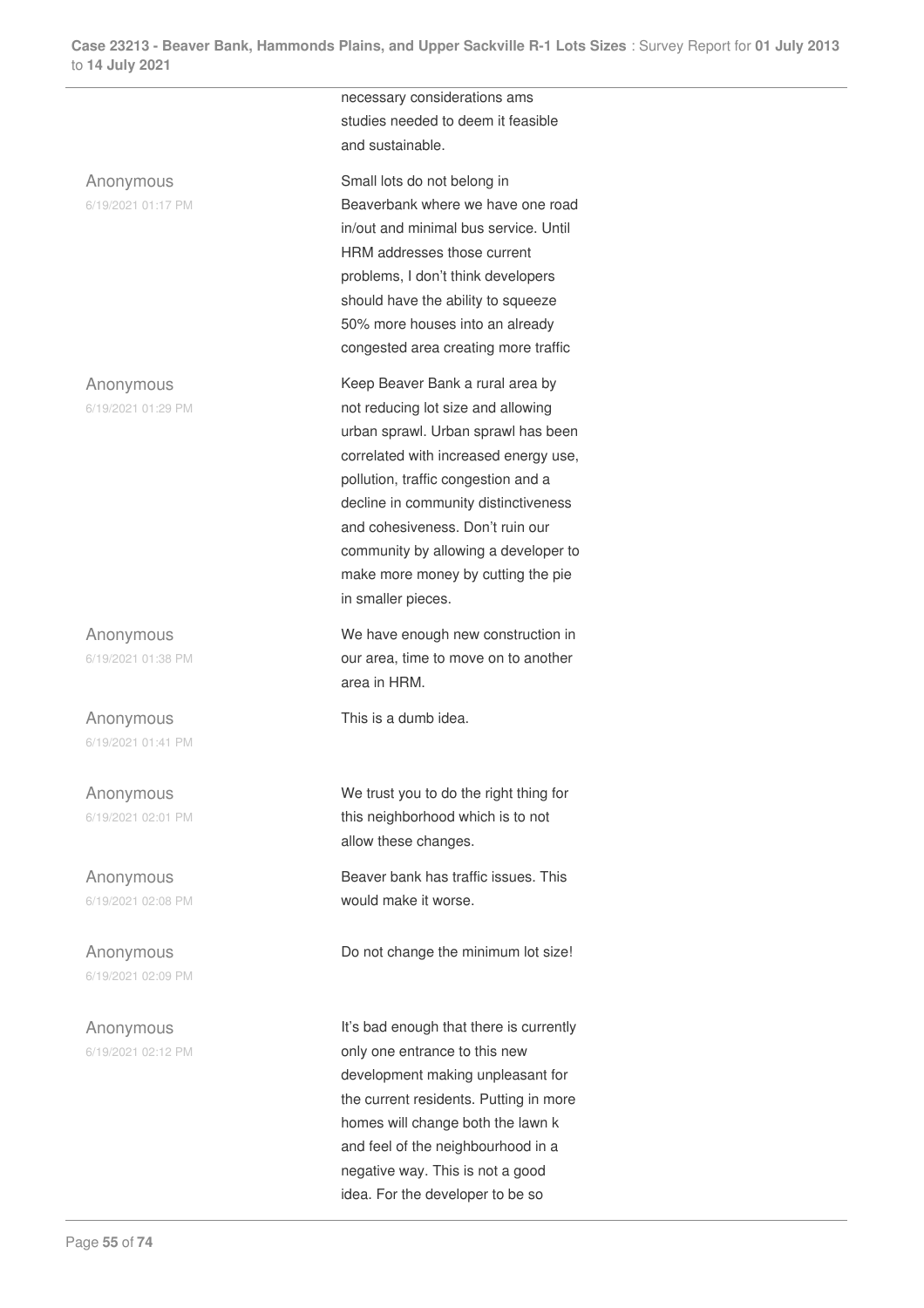Anonymous 6/19/2021 02:20 PM

Anonymous 6/19/2021 02:22 PM

Anonymous 6/19/2021 02:31 PM

Anonymous 6/19/2021 02:51 PM

Anonymous 6/19/2021 02:53 PM

Anonymous 6/19/2021 03:02 PM

Anonymous 6/19/2021 03:11 PM greedy to add another 18 homes in turn to ruin the current well established neighbourhood is not worth it at all.

Bring back the North Beaver Bank Bus route!

Please listen to the results of this survey and make the correct decision for the community, not the developers as is often the case with most of these projects in the city

Please consider not doing this.

Please reconsider allowing this development for beaver bank.

Yes, I have placed a formal request with Lisa Blackburn for my road to be paved. I was told to get a petition signed first and it would be considered. I did so and submitted it to Lisa. Still haven't heard anything even after repeated requests for updates. It has been brought up at our town hall meeting and is on record. It has been years the residents of Sandy Lake Road in Beaver Bank have been requesting this. I find this unacceptable yet you are looking at building more houses and you can't even pave our road. The surrounding roads have been paved -why not ours?!! Please look into this and reply to my request which is now a couple years old. Thanks!

You don't look out for people of the community. You just care about money.

Fix the traffic situation first before adding more homes on smaller lots. I'm an original Beaver Banker and my parents were also born and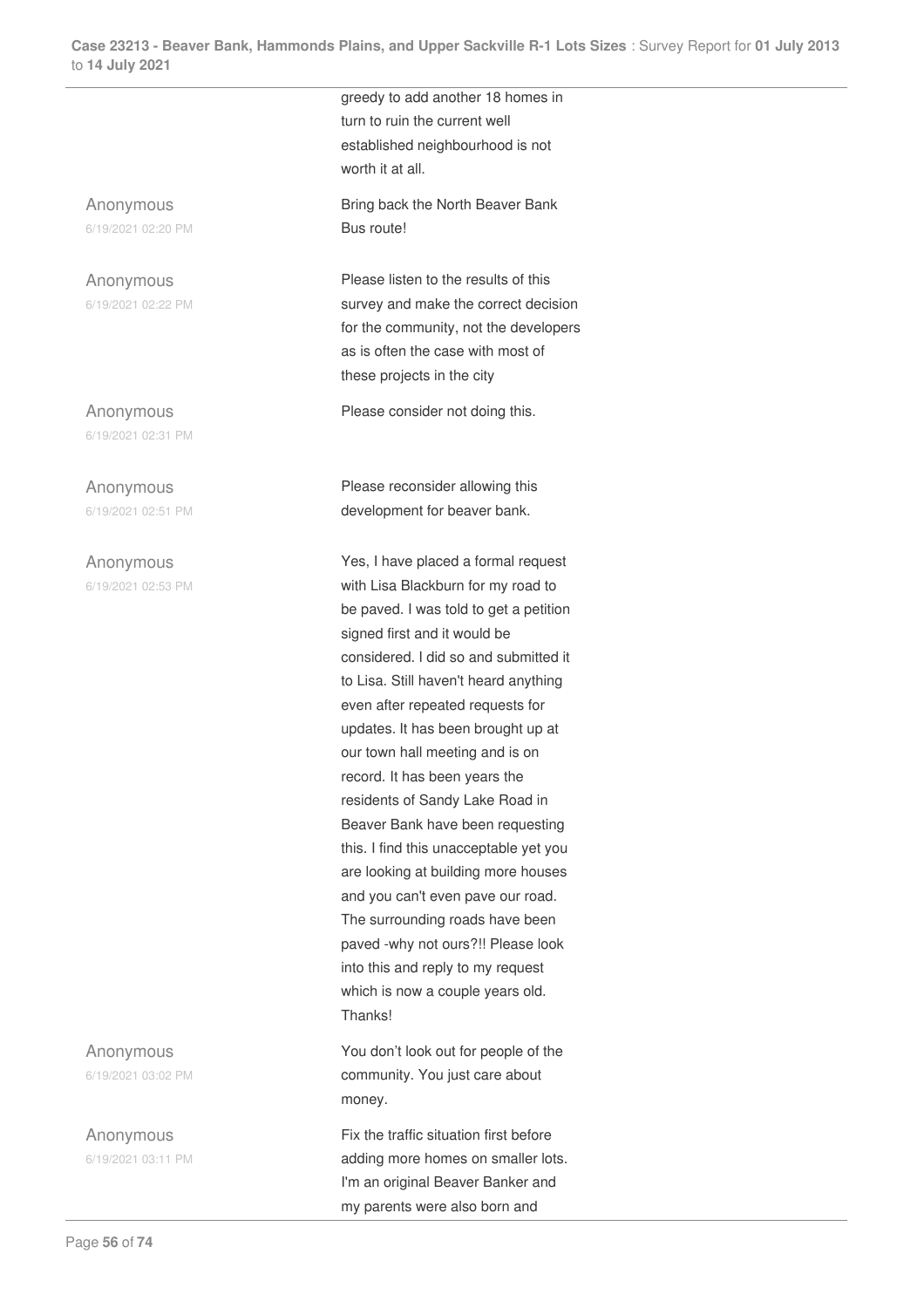raised in Beaver Bank. I have watch this place grow from nearly no homes to now so many and the same road in and out. Anonymous 6/19/2021 03:24 PM Terrible idea. The push back from locals will be astronomical. You will not have the cooperation of land owners, home owners, etc in the surrounding areas. Anonymous 6/19/2021 04:32 PM Please do not let this happen to us. It will ruin our community! Anonymous 6/19/2021 04:34 PM Unless major changes are done to allow for a substantial increase in population, the roads in the area cannot support this many people (let alone if the lots are even smaller and ever more houses are built). Anonymous 6/19/2021 04:52 PM There is very poor infrastructure in HRM, poor public transportation, we talk about environment and the need to protect it, yet HRM would like to clear more land jam more vehicles on a single road that is already too busy. Anonymous Please dont ruin beaverbank the way

6/19/2021 05:14 PM

Anonymous 6/19/2021 05:40 PM

Anonymous 6/19/2021 06:59 PM

other towns outside of halifax have been ruined.

Please consider more roads and better access to and from the already overtaxed roadway we travel on. Increasing capacity and access points should be a priority in my mind. There is one way in and one way out of our community we do not need to the already over crowded roadways. The only people this benefits is the contracting company that builds the housing

Over 30 years ago we moved to BeaverBank because the lot sizes were larger and we had more space and the roads were not full of traffic

Anonymous IF this new permit continues and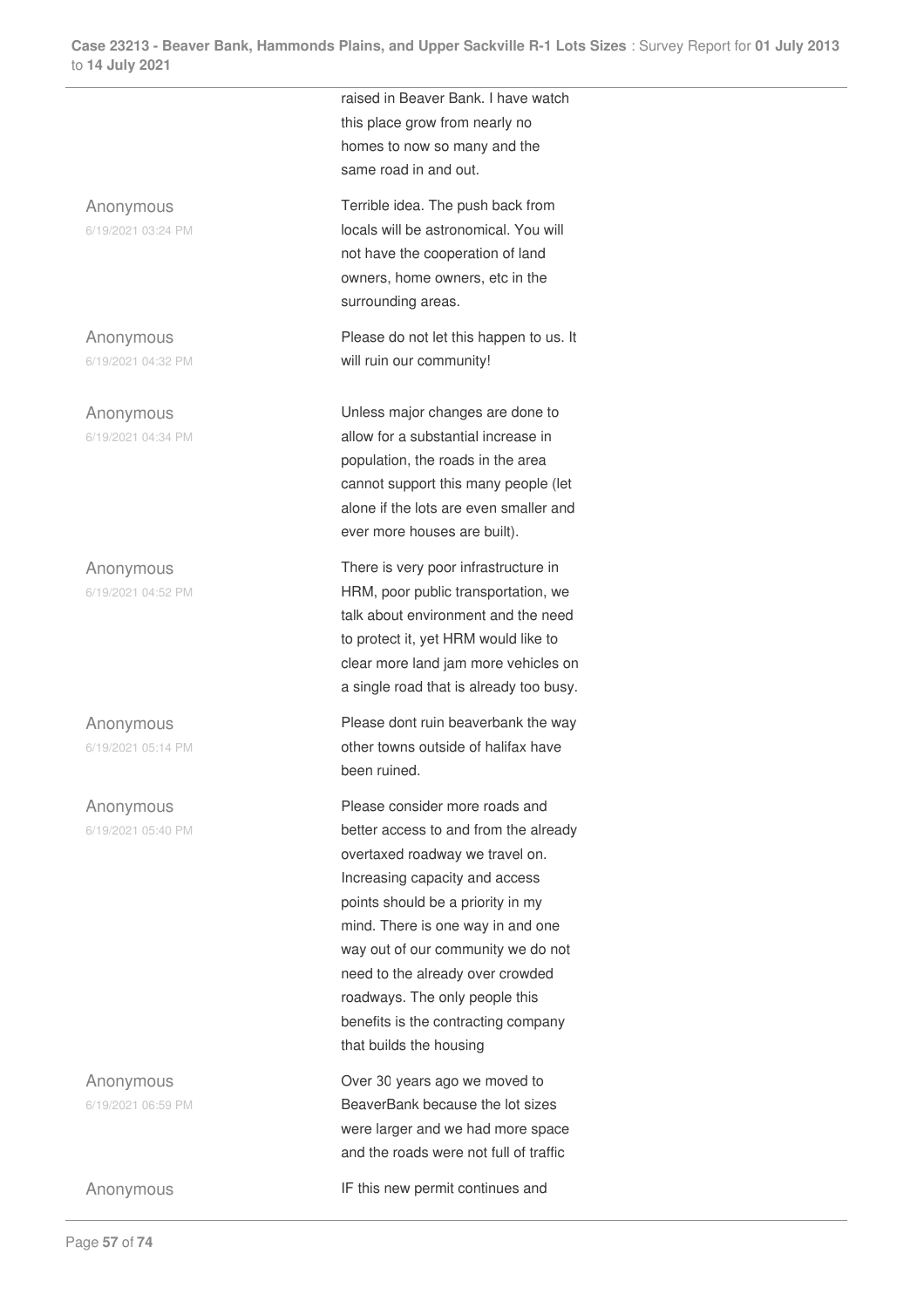| 14 July 2021                    |                                                                                                                                                                                                                                                                                                                                                               |  |
|---------------------------------|---------------------------------------------------------------------------------------------------------------------------------------------------------------------------------------------------------------------------------------------------------------------------------------------------------------------------------------------------------------|--|
| 6/19/2021 07:56 PM              | changes, we NEED another<br>entrance/exit out in Beaver Bank.<br>There is enough traffic as is and I do<br>not want my already long travel time<br>to/from work being increased<br>drastically by the huge increase of<br>lots (more cars) this would allow.<br>PLEASE reconsider doing this for the<br>people who already live here and will<br>be affected. |  |
| Anonymous<br>6/19/2021 08:03 PM | Please, do not approve this. Upgrade<br>our transportation and roads before<br>turning us into something that is as<br>unappealing as the area of West<br>Bedford.                                                                                                                                                                                            |  |
| Anonymous<br>6/19/2021 08:24 PM | The major road, Beaver Bank Road,<br>is so congested. I can't even imagine<br>how much worse it would be if the<br>building lots are made smaller. Also I<br>repeat my concerns about the sewer<br>system capacity. Thank you for the<br>opportunity to add my input.                                                                                         |  |
| Anonymous<br>6/19/2021 08:24 PM | No                                                                                                                                                                                                                                                                                                                                                            |  |
| Anonymous<br>6/19/2021 08:36 PM | Stop catering to the developers and<br>start working for the people who live<br>here. Bandaid solutions only last so<br>long, fix the current issues before<br>moving forward.                                                                                                                                                                                |  |
| Anonymous<br>6/19/2021 08:44 PM | Please upgrade our current<br>infrastructure to support the current<br>population first.                                                                                                                                                                                                                                                                      |  |
| Anonymous<br>6/19/2021 08:54 PM | We existing infrastructure improved<br>before we have any changes to the<br>zoning laws.                                                                                                                                                                                                                                                                      |  |
| Anonymous<br>6/19/2021 09:45 PM | Don't like this idea at all                                                                                                                                                                                                                                                                                                                                   |  |
| Anonymous<br>6/19/2021 11:26 PM | Beaverbank is not suitable for this<br>leave lot sizes the way they are fewer<br>homes equals sustainable living                                                                                                                                                                                                                                              |  |
| Anonymous                       | Talking to people in the area reveals                                                                                                                                                                                                                                                                                                                         |  |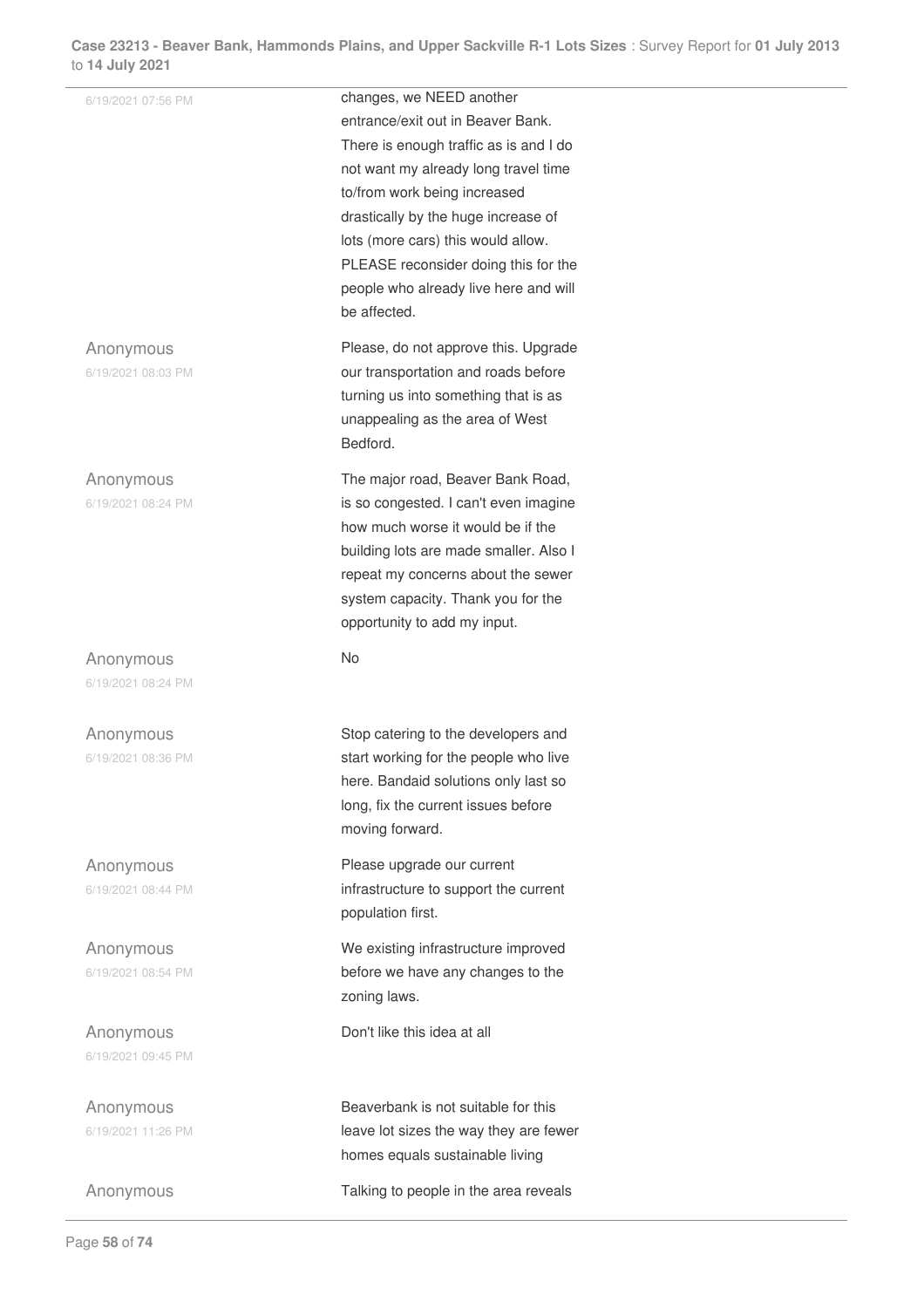| 14 July 2021                    |                                                                                                                                                                                                                                                                                                                                                                                                                                                                                                        |
|---------------------------------|--------------------------------------------------------------------------------------------------------------------------------------------------------------------------------------------------------------------------------------------------------------------------------------------------------------------------------------------------------------------------------------------------------------------------------------------------------------------------------------------------------|
| 6/20/2021 07:32 AM              | that most people are not educated on<br>this plan and because of this it will<br>slip through the cracks and get<br>approved. The opinion of the people<br>needs to be obtained before<br>proceeding.                                                                                                                                                                                                                                                                                                  |
| Anonymous<br>6/20/2021 09:53 AM | Along with construction of new<br>housing, time to think about school,<br>area is developing every where along<br>BB. Think school and more<br>recreation trails, etc                                                                                                                                                                                                                                                                                                                                  |
| Anonymous<br>6/20/2021 10:02 AM | We're part of the problem, having<br>moved to the area in the last five<br>years, but traffic is increasing and<br>increasing. I'm all for adding more<br>people to the neighbourhood, more<br>people should be able to enjoy the<br>area, but first serious thought needs<br>to be put into how to handle this<br>additional traffic on Beaver Bank<br>road.                                                                                                                                          |
| Anonymous<br>6/20/2021 08:32 PM | Do our opinions really matter and<br>how would we really know? We<br>chose this area to make a home and<br>have peace and tranquility. We<br>already are experiencing the<br>disrespect of others. Why do we<br>have to deal with more of the same,<br>just because developers want to<br>make the lots smaller for their<br>financial benefit? When will the greed<br>end??? Would these developers like<br>to subject themselves to these<br>smaller lots in their communities??? I<br>THINK NOT !!! |
| Anonymous<br>6/20/2021 09:45 PM | Please consider another road to<br>hook up from Margeson Drive to<br>Beaver Bank Road. Thank you!                                                                                                                                                                                                                                                                                                                                                                                                      |
| Anonymous<br>6/20/2021 09:56 PM | Beaverbank road is a traffic<br>nightmare already with the amount of<br>current residents living in this area :(                                                                                                                                                                                                                                                                                                                                                                                       |
| Anonymous<br>6/20/2021 10:15 PM | This is just a company trying to<br>change policy so they can make                                                                                                                                                                                                                                                                                                                                                                                                                                     |

more money. The houses won't be

 $\mathcal{L}^{\mathcal{L}}$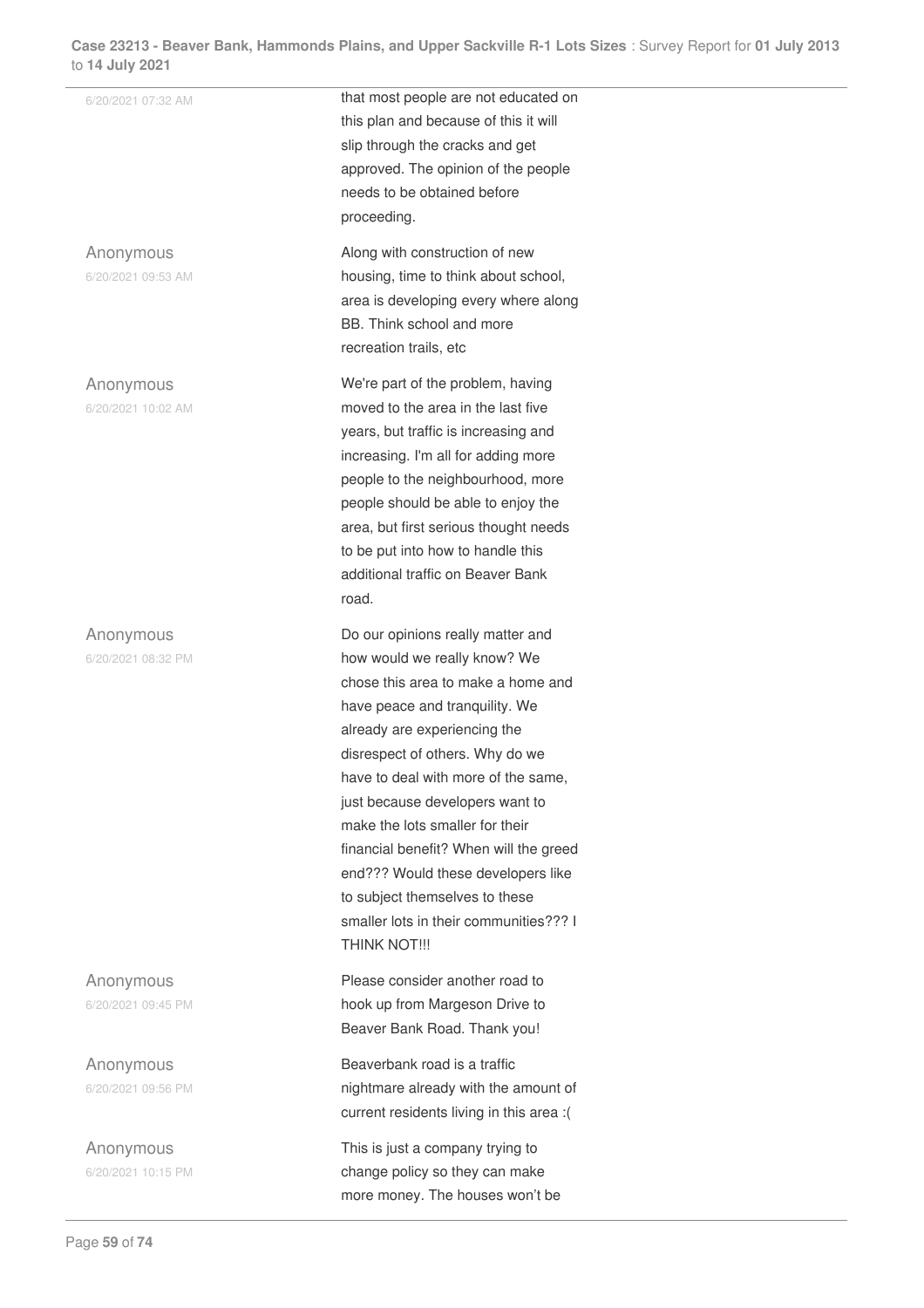city Anonymous 6/21/2021 09:43 AM unfair. Anonymous 6/21/2021 10:37 AM

6/21/2021 02:06 PM

Anonymous 6/21/2021 03:30 PM

Anonymous 6/21/2021 03:57 PM cheaper and won't help the affordable housing problem in this

Please consider the opinions of those living in the community and the valid concerns with infrastructure and roads. We are still paying betterment charges! To benefit developers. So

I understand that growth and new construction has to occur for a city to grow but it has to be done thoughtfully. Slapping up subdivisions with houses on top of each other is not in keeping with the original area and takes away from the nature and landscape that people live here for. Traffic, as I've mentioned, it also a major concern with these additional homes. The developer has no concern for the area, they just want to make money and slap up as many houses as they can. It is incumbent on HRM and the people of this community to not allow that to happen.

A traffic plan needs to be developed and actioned before lot sizes and new subdivisions are considered.

Please do not allow this re-zoning. Imagine what it would be like to have an existing yard next to you subdivided for build a cheap house that sticks out and diminishes your housing value.

I would suggest that the residents of this area are located here by choice to have a larger rural residential lot for their quality of life and space to enjoy outdoor recreation on their own lot.. The provision of municipal water and sewer services in the effected area was a welcomed necessary improvement due to the poor relationship of ground drainage ability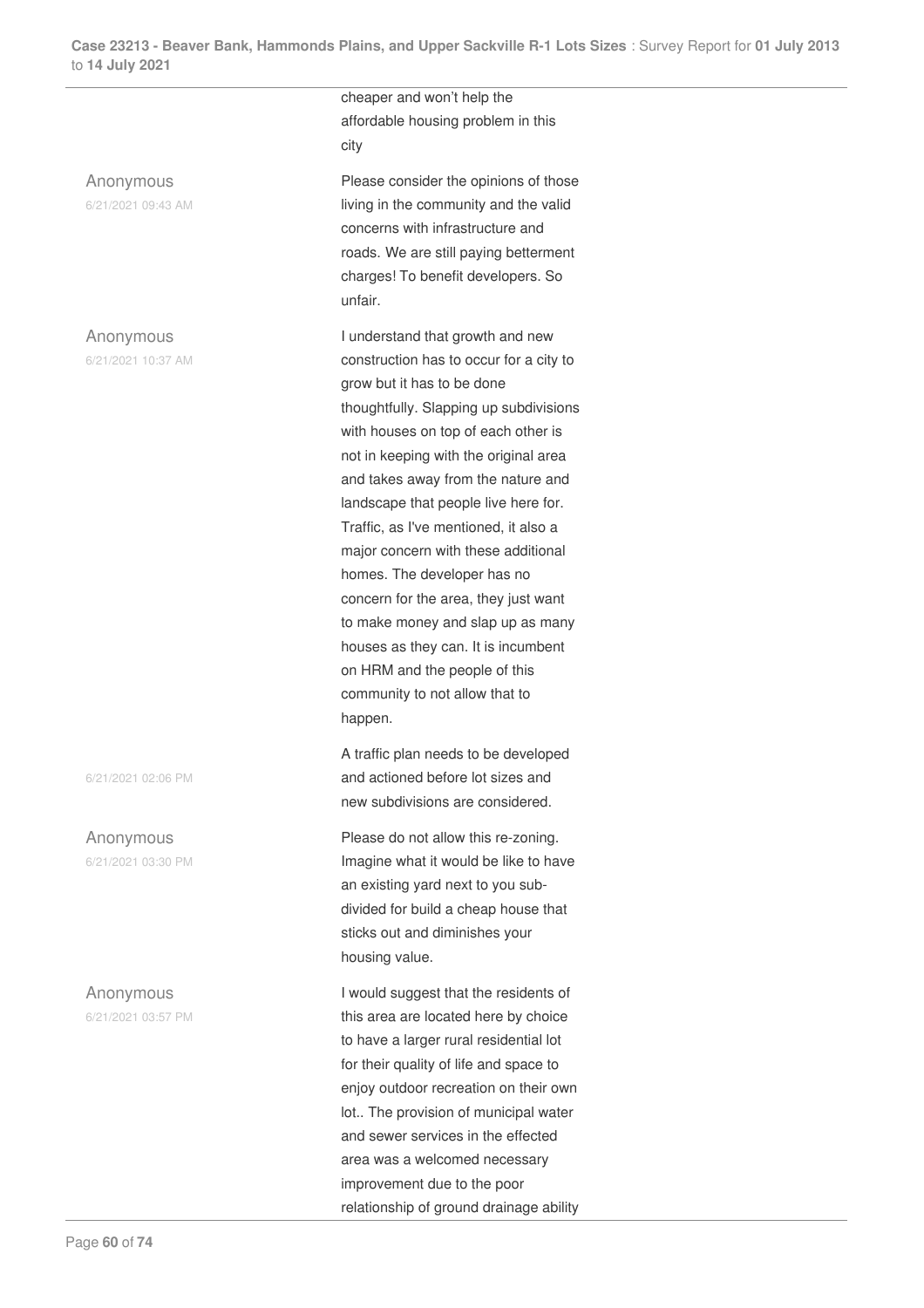vs area population increases but those services brought a decreased residential lot size with the elimination of septic fields

None... do not want to be rezoned!

Anonymous 6/21/2021 03:59 PM

# Anonymous

6/21/2021 04:44 PM

Anonymous 6/21/2021 08:09 PM

### Anonymous

6/21/2021 10:43 PM

Please consider the lifestyle these three communities currently have. We're talking Suburban development surrounded by home owners with acre lots. The infrastructure has to be addressed first before any changes can be approved.Sidewalks for our children to walk and attend school safely. Since last traffic report was completed the area has seen a drastic increase of heavy equipment from the three rock quarries which opened in past few years in East Hants.

270 new dwellings and one way out Traffic is already insane on the beaver bank road and trying to turn off mayflower sometimes is crazy . the odds are that's 500 new vehicles

Ok here is a crazy thought:: have BB road 4 lanes from the Kent light to Kinsac fire hall. Barrett squashed the Beaverbank bypass road back in 2012 so this would be a great compromise. That would ease congestion around Glendale at the Tim Hortons by the Avery's's by Wingate at the trailer park and majestic and so on and so on If they can do it on Bayers Road at the end of the 102 up to Connaught road we should be able to do it up Beaverbank for a little ways. Ok so we all know that ppl will by the lots if they are 4000sqft or if they are 2000sqft. So after every 10 homes built by the developer put into the plans that there must be 20,000sqft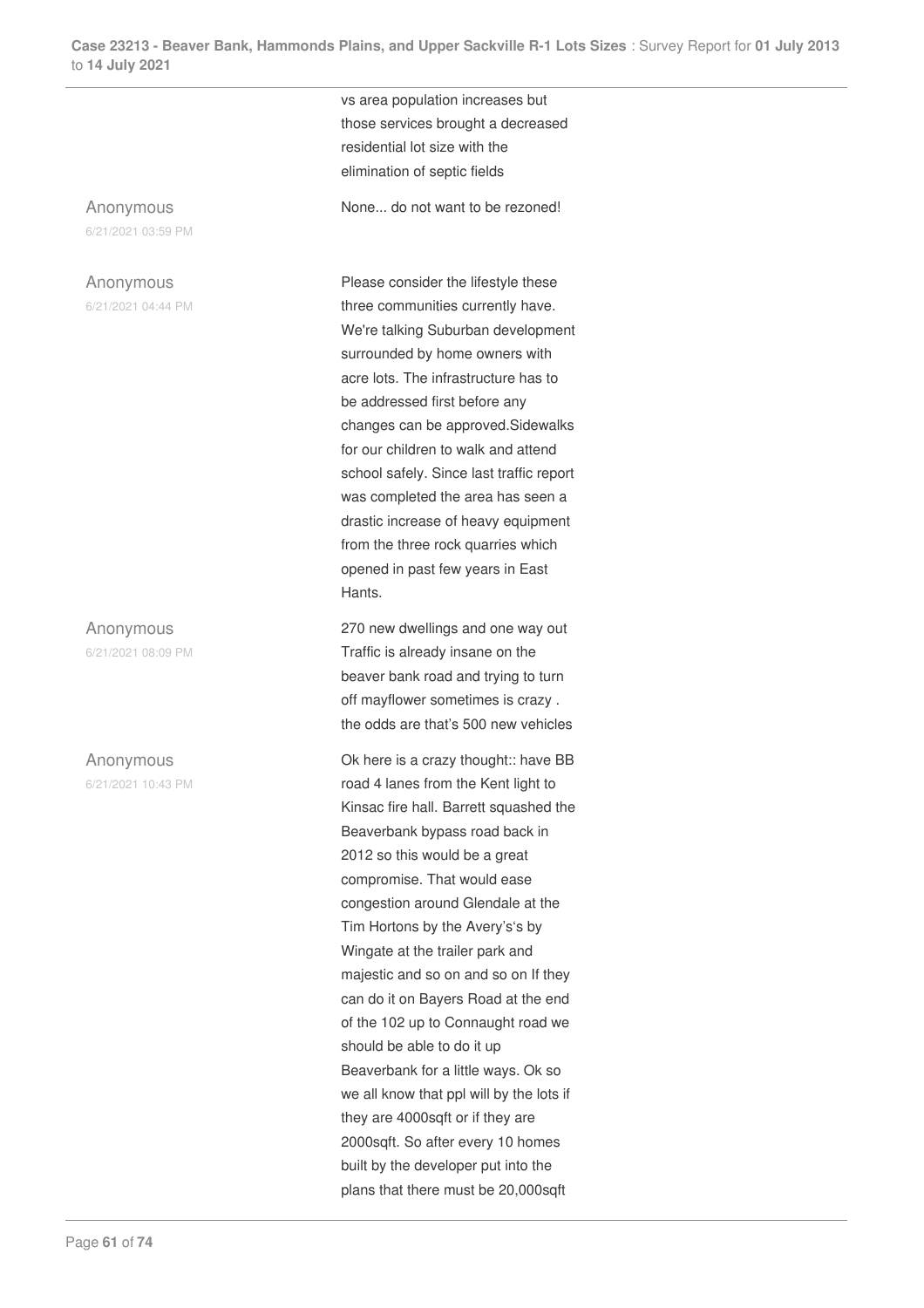Anonymous 6/22/2021 12:22 AM

Anonymous 6/22/2021 05:30 AM

Anonymous 6/22/2021 07:25 AM

### Anonymous

6/22/2021 11:11 AM

in green space. There is there 60,000 sqft.

If you allow a development this large it's time to consider loosening the restrictions surrounding building in all of Beaver Bank and lift the moratorium. Allow private roads.

Do not do it.

I dont think this is a good idea and I surely hope the city listens to the residents and this survey is not just "lip service"

Consideration should be given to whether 270 homes should be allowed to be built in Carriagewood Estates for the following reasons: - Beaver Bank had a moratorium on expanding residential development until infrastructure issues were addressed. However, the expansion of residential homes has continued without any improvements to roads, schools, or supporting services. Beaver Bank is a 'one-road' community and the addition of 270+ cars will greatly impact traffic and commute times for residents. Development should be held off until these issues have been addressed - The development of 270 homes off Trinity Lane will negatively affect the existing community. Trinity Lane is a quiet street with kids playing and riding their bikes/scooters on the roads as there are no sidewalks which has never been too much of a concern due to low traffic volumes. We are also concerned about noise levels with such a densely organized development. - Lastly we are concerned to the impact on local wildlife. We are privileged to live in a area with woodlands in our backyard.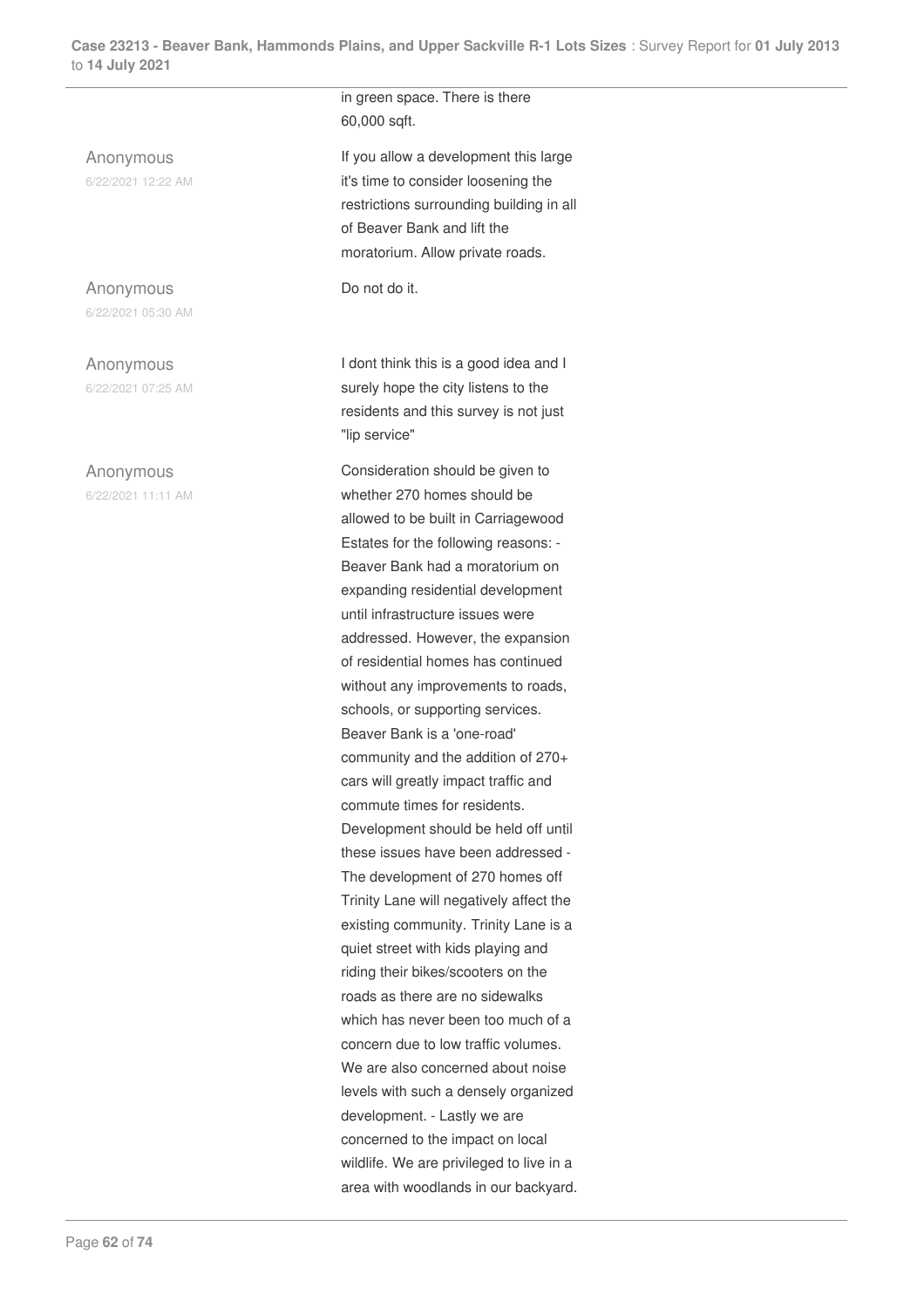The increase in development is

negatively impacting the wildlife habitat. The expansion of Monarch Estates into the Galloway Drive area displaced coyotes and deer that have moved closer to Trinity Lane. Several years ago we would never see deer roaming the street in the middle of the day, however I now see them daily walking down the road. Coyotes have also moved into our backyards. -Residents acknowledge the fact the property will be developed, however we think the number of units should be reduced to be more inline with the existing community.

please do not allow this to pass

we need decent sized lots so children have a place to play and families can sit and relax in their yards without being on top of each other. If this does go thru I hope that space will be provided for playgrounds, outdoor rink, basketball court and walking trails behind these homes (take an example from housing out west)

Spend out tax monies on building a highway to Beaver Bank, if there was to be a forest fire we would all be out of stuck here with 1 volunteer fire department and no way out! I really don't know why I am wasting my time because money rules all.

Please stop trying to overdevelop Beaver Bank. Keep lots larger and note spaced out. We need better road service before more homes.

To whom it may concern, About the new beaver bank R1 zone. I'm not sure what this all means but I know behind trinity, daisy, Pennington,

Anonymous 6/22/2021 11:40 AM

Anonymous 6/22/2021 12:49 PM

Anonymous

6/22/2021 02:19 PM

Anonymous 6/22/2021 07:42 PM

Anonymous 6/22/2021 07:43 PM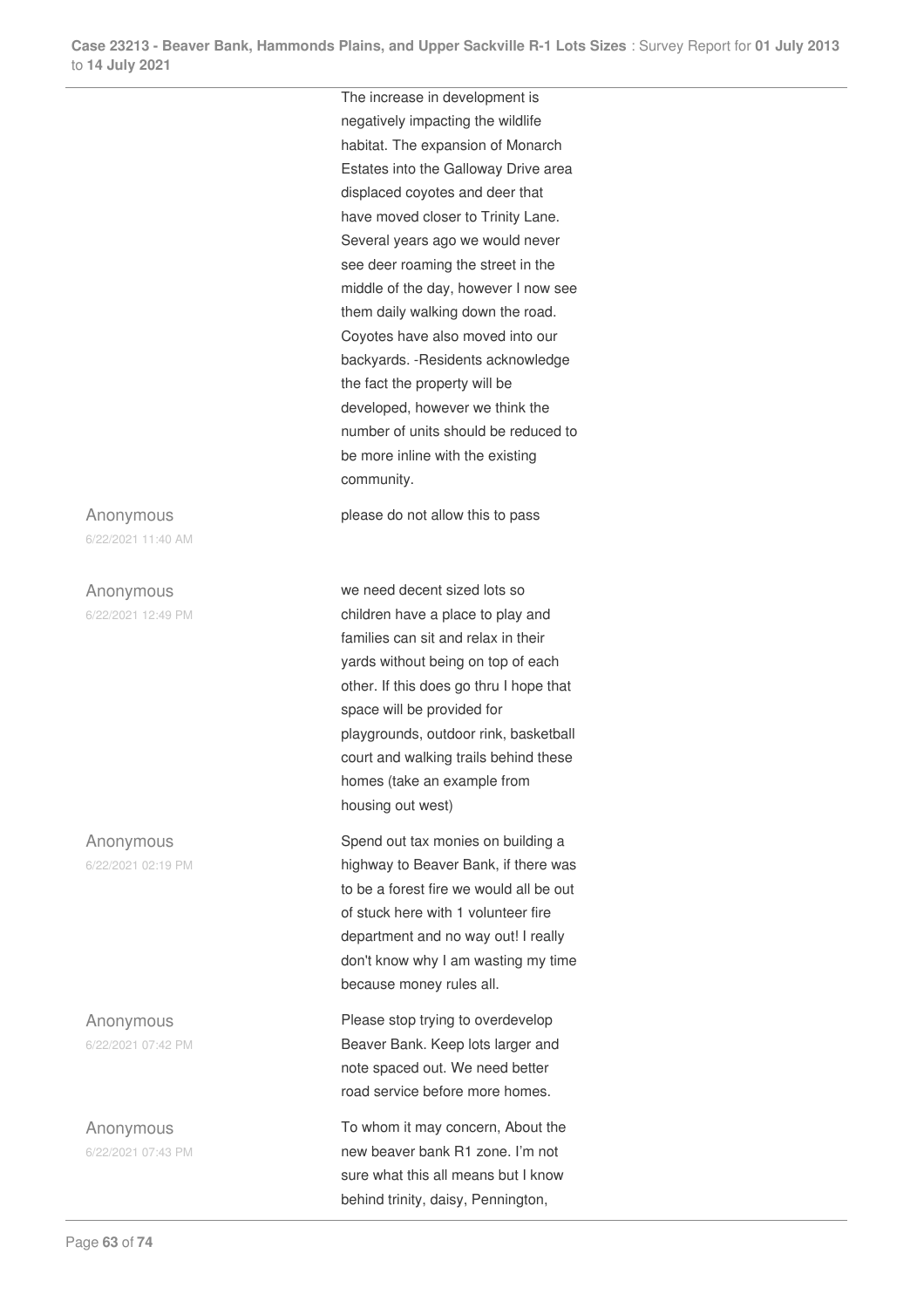majestic and elsewhere is all clear cut and have "rough roads" already opened with planning to develop. I'm not sure if you personally live in beaver bank or travel through here but we don't have the room here to cram more homes or buildings or even humans. The schools are already jammed packed and from 630am to 630pm beaver-bank road is jammed packed. Without some sort of fix of the roads we will be in big trouble! if there's ever a forest fire or need of a way to get out fast we cannot, After the beaver bank station it turns into a confined space. One way in and one way out! The mornings until about 9am the road is backed up from Kent building supplies allllllll the way to Sidhu or further. All I see is the same kind of development like I saw out west. A bunch of homes ontop of one another (smaller lots) as stated in this planning case 23213 stated. More traffic, more people. Beaver bank can't fit this without some traffic changes first. There was talk for the past 15 years of opening another road way connector somewhere but not sure where that has gone? The intersection where windgate and beaverbank meet needs a round about or something to get the traffic flowing better, I have been to the community hall meetings but whatever we say or suggest just gets put aside and no one does anything BUT when developers want to make money and build homes to sell they get the approval?! We just don't have the infrastructure for all this. Why else would we be getting this in the mail. Thanks for listening,

Anonymous 6/22/2021 09:22 PM i strongly oppose this plan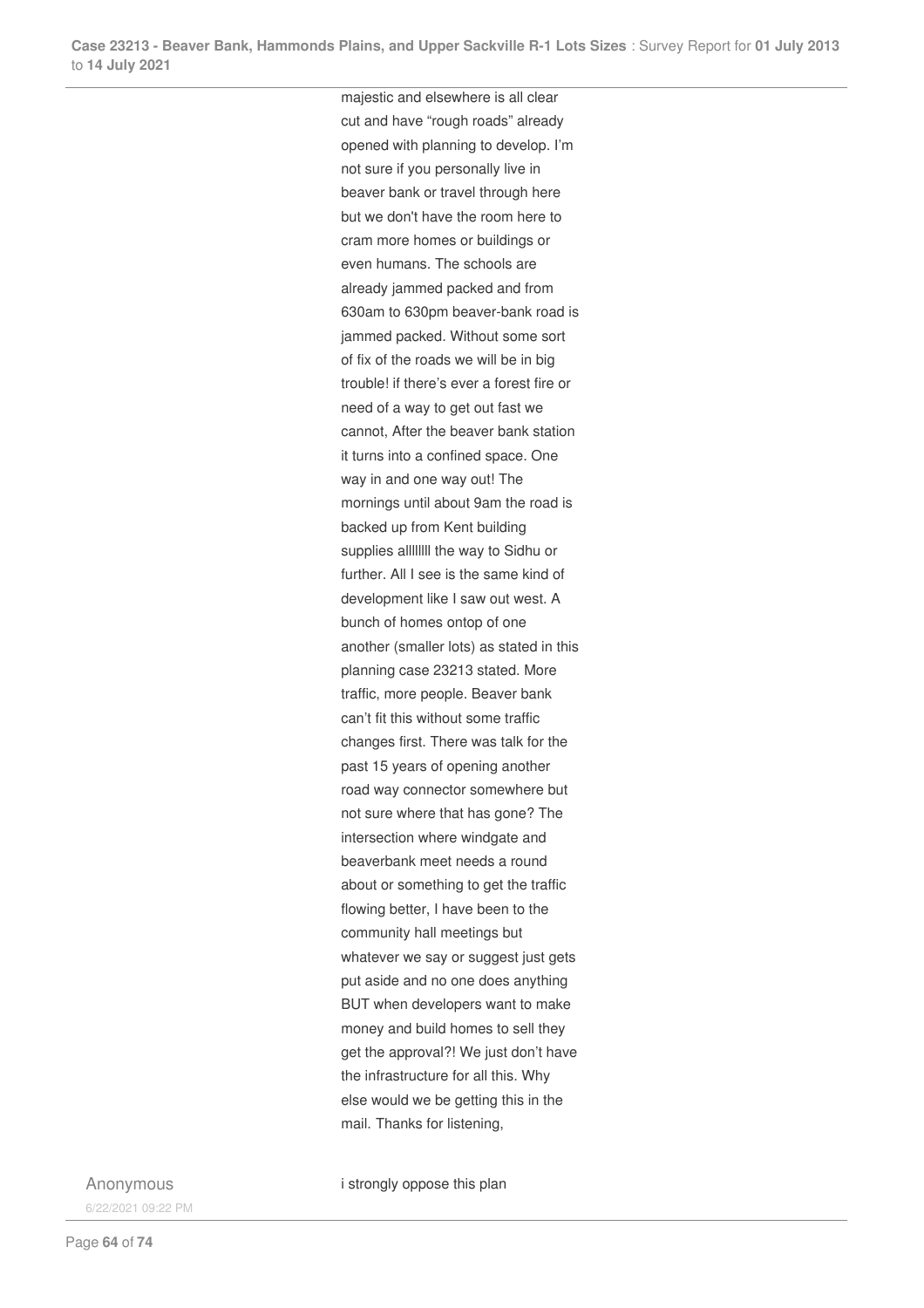Anonymous

6/23/2021 11:05 AM

Anonymous 6/23/2021 04:37 PM Thank you for the opportunity to comment. I understand that Council can do whatever, regardless of citizen input, which is probably the way it should be. Like Jean Chretien used to say: "If you don't like me, don't vote for me"

It's disappointing to continue to see that money drives the decisions as opposed to what is best for the community and it's surroundings. Creating smaller lots is just allowing the developer to make more money, that is all this is, it has no benefits to the community. If this development was truly planned to be "one with nature" the lots would be much larger, 80-100' in width, with trees left in abundance on every single property, along the back and both sides, to ensure the habitat for existing creatures isn't completely removed. In addition this would provide privacy for the homeowners, to have a family bbq or bonfire in your back yard without feeling as though you are directly on top of your neighbor. I've watched the area change and grow my entire life, and growth does not have to be negative, changes and advancements have their benefits, but to allow for lots to be 40' in width is absolutely absurd. I would recommend the developers, and HRM council to take a walk through Danny Drive, or Lakeland, or the mid section of Trinity Lane to be reminded what beauty can become of a property when you have the space to let nature be nature. Don't ruin or tarnish the community by implementing city living just so developers can put even more money into their own pockets.

Anonymous Please stop bending over for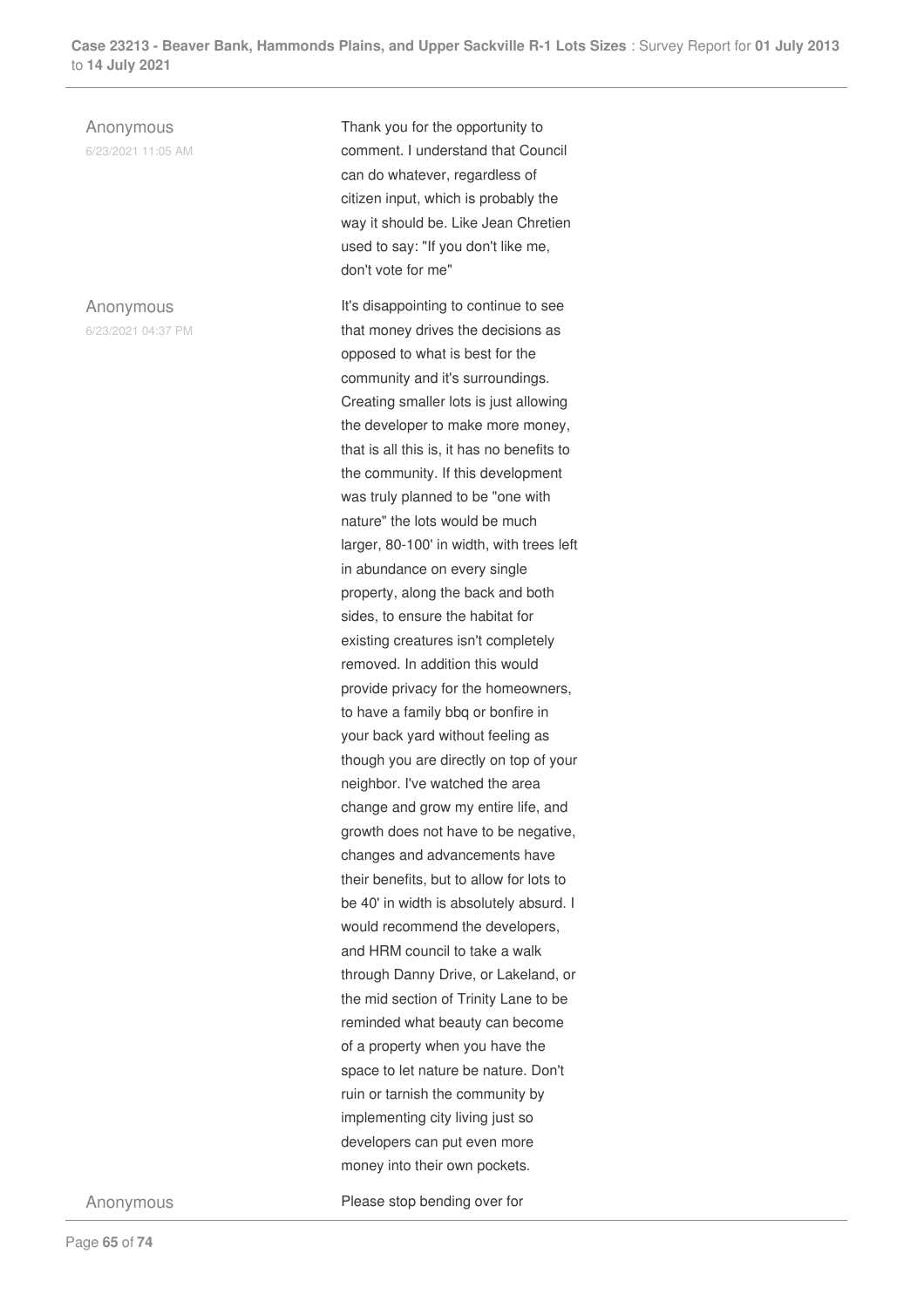| ) 14 July 2021     |                                         |
|--------------------|-----------------------------------------|
| 6/23/2021 05:26 PM | developers while private land owners    |
|                    | are restricted in subdividing their own |
|                    | land to be able to give or sell         |
|                    | appropriately sized lots to their own   |
|                    | children members. There is TOO          |
|                    | MUCH TRAFFIC already on the             |
|                    | beaver bank road. Fix that first!!      |
| Anonymous          | If there's consideration for this       |
| 6/23/2021 06:59 PM | proposal, budgets and classroom         |
|                    | capacity for schools in the region      |
|                    | should also be increased.               |
| Anonymous          | I understand there has to be            |
| 6/23/2021 09:39 PM | progress but this proposal for the      |
|                    | smaller lots is too much and needs to   |
|                    | stay at the current 6000 sq feet.or     |
|                    | larger. Keep our community beautiful    |
|                    | and safe.Please                         |
| Anonymous          | Fix what is broken rather than pilling  |
| 6/24/2021 12:35 AM | more on top                             |
|                    |                                         |
| Anonymous          | Price is the biggest concern for any    |
| 6/24/2021 02:39 PM | develop in HRM.                         |
|                    |                                         |
| Anonymous          | I continue to be concerned with the     |
| 6/24/2021 04:53 PM | ability of the Beaver Bank road to      |
|                    | handle the increased traffic that       |
|                    | these subdivisions will put on the      |
|                    | already busy road. I am also            |
|                    | concerned with the loss of the rural    |
|                    | feeling we have in the community. I     |
|                    | also have concerns with the ability of  |
|                    | the sewer system to handle the          |
|                    | increased loads.                        |
| Anonymous          | Dangerous suggestion. One way           |
| 6/24/2021 11:07 PM | in/out.                                 |
|                    |                                         |
| Anonymous          | Please don't turn the neighborhood      |
| 6/28/2021 12:56 PM | into a basic suburb that doesn't feel   |
|                    | like it belongs in Nova Scotia, where   |
|                    | you're hard-pressed to find a mature    |
|                    | tree.                                   |
| Anonymous          | I moved a build a house to be away      |
| 6/29/2021 10:09 AM | from the city. I love the county living |
|                    | that the house are not on top of me     |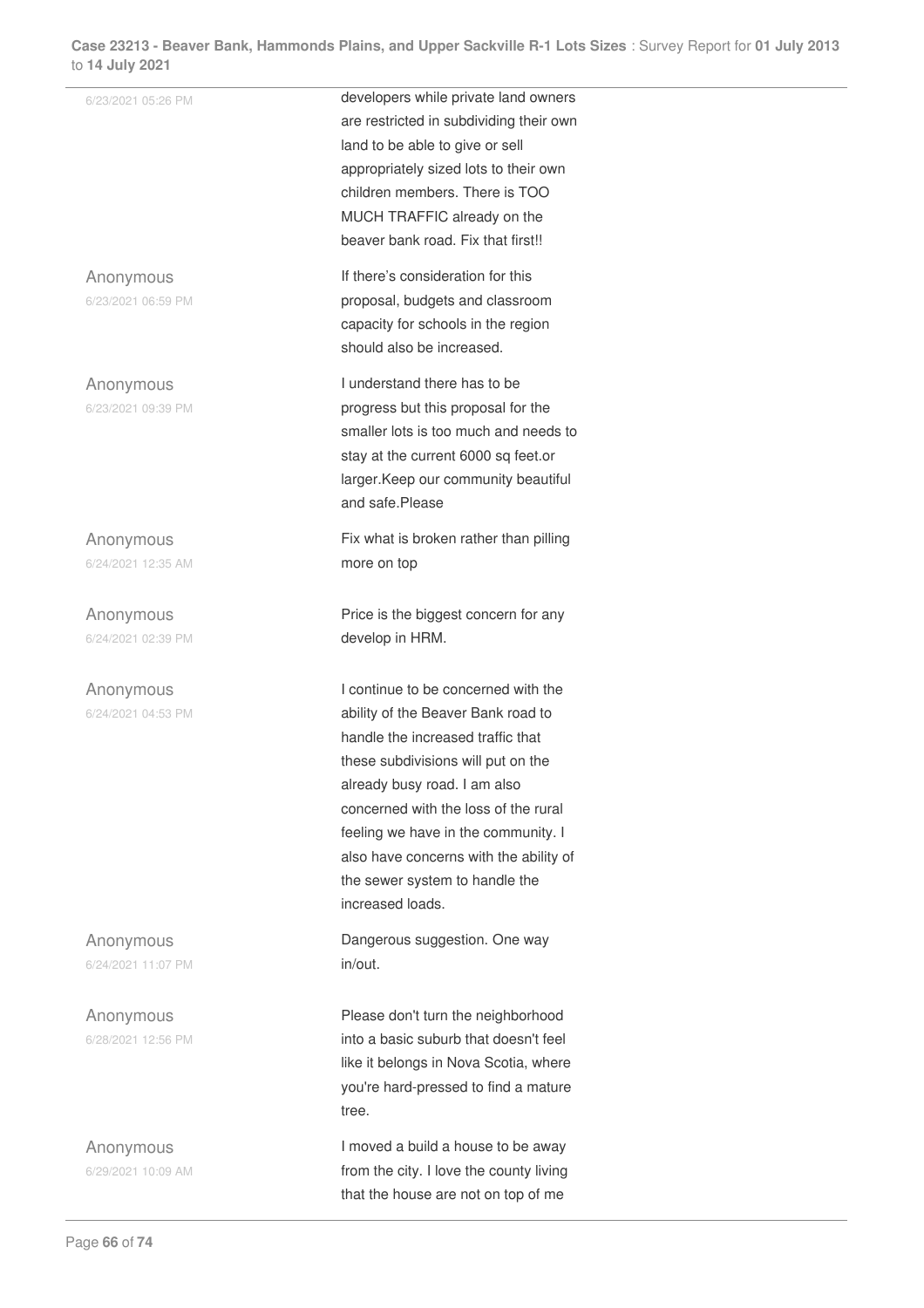#### Anonymous

6/29/2021 04:56 PM

### and the privatize.

I know the city is growing. I know that progress doesn't stop. But please consider that people in this area are largely looking to escape exactly what you are proposing. I already commute an hour each day into the city, which I gladly accept because Beaver Bank allows for a quieter lifestyle with larger lots and fewer people. Cramming new houses in like sardines would be extremely disappointing. I realize this sounds like a NIMBY kind of thinking, but Beaver Bank struggles with traffic already during peak hours (which you would think would be unlikely). My subdivision has already seen multiple new houses crammed onto subdivided lots over the eleven years I have lived here. I live on a minimum-frontage lot and the idea of it being even smaller is painful. I am already on top of my neighbor. Any smaller, and we risk becoming just crammed together. I would very much like to see what character and peace we have out here while "living with nature" maintained at least that much. Don't make me move to Windsor.

not at this moment.

This is only to Clayton Developments advantage and i dont agree to it.

Yes, please take the road survey that was done last summer during COVID and when school was out and dispose of it . It is not an accurate study. Listen to the residents of the area, not the developer!

Need more homes for people to move and stay in Beaver Bank.

Anonymous 6/29/2021 09:25 PM

Anonymous 6/30/2021 09:07 AM

Anonymous 7/01/2021 11:11 AM

Anonymous 7/02/2021 09:26 AM

Page **67** of **74**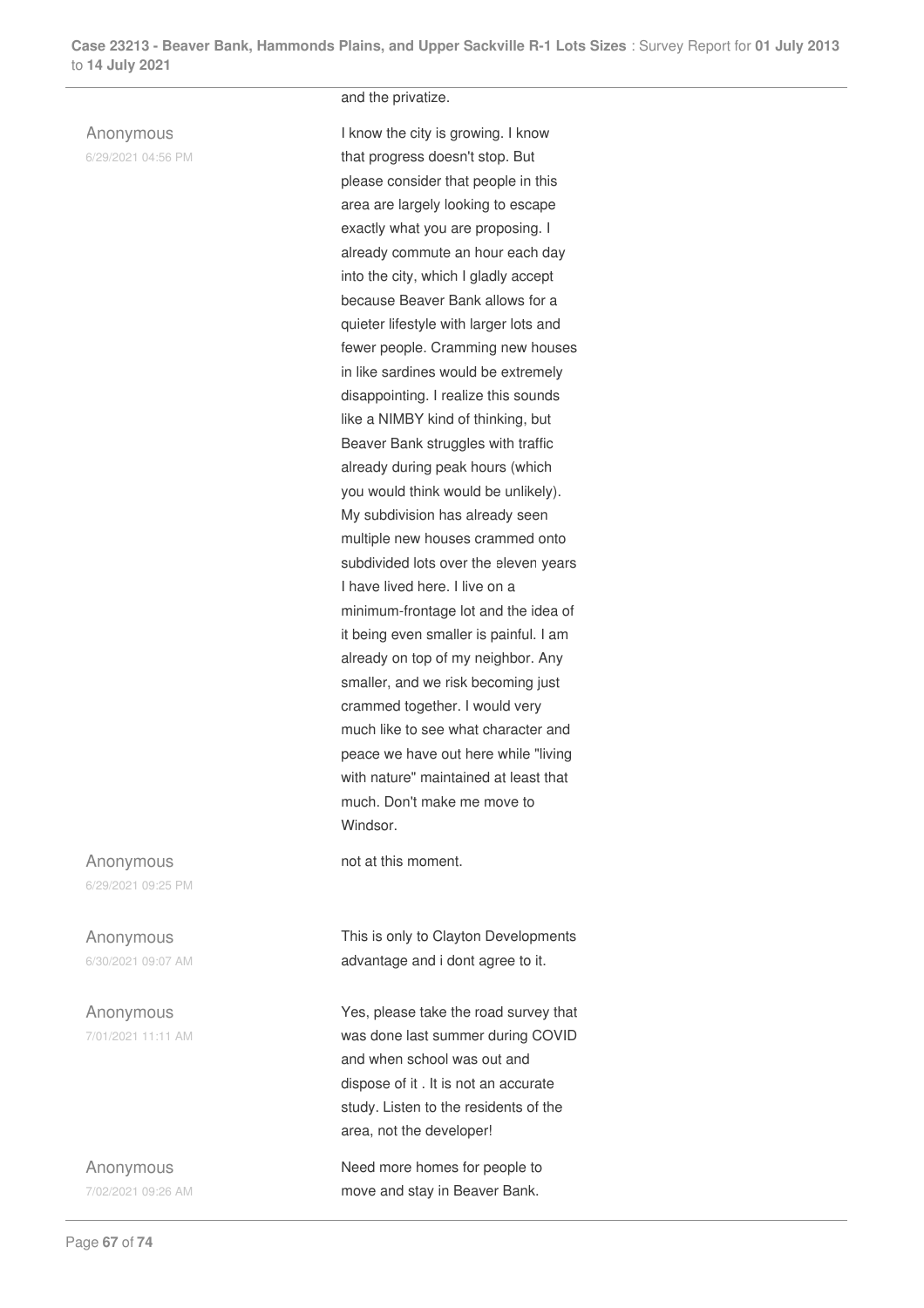Anonymous 7/02/2021 12:05 PM I'm wondering how 270 lots was determined to have little to no impact on the traffic in the area. At the moment getting out of Beaver Bank can be challenging and time consuming especially during rush hour. Anonymous 7/02/2021 07:11 PM How do I know that the planning committee will truly take the public's (residents') views serious??? Anonymous 7/03/2021 07:50 PM I see no benefit to this. No need for more people here at the time. Leave as is. Anonymous 7/07/2021 04:11 PM Please consider adding walking trails Anonymous 7/08/2021 10:04 AM This application is centered on what is better for a land developer not what is best for our community Anonymous 7/08/2021 12:07 PM This is just the developer's greed. There is no consideration for the infrastructure which is over loaded now. Beaver bank has one way in and out. One accident and you cut off the entire community. Beaver Bank road condition is deteriorating now with what traffic there is. What will happen if more population is added. Anonymous 7/08/2021 01:26 PM Let me start by being absolutely clear on my point of view - As a long term resident of one of the communities in question (Beaver Bank), I unequivocally oppose the rezoning application to reduce the existing frontage standard by this, or any developer. When you move into a community, you make a choice. If you choose to live in an urban neighbourhood nearer the city, you are prepared to accept small lots with reduced frontage, 'cookie cutter' housing and high density traffic. If however, you choose to live in a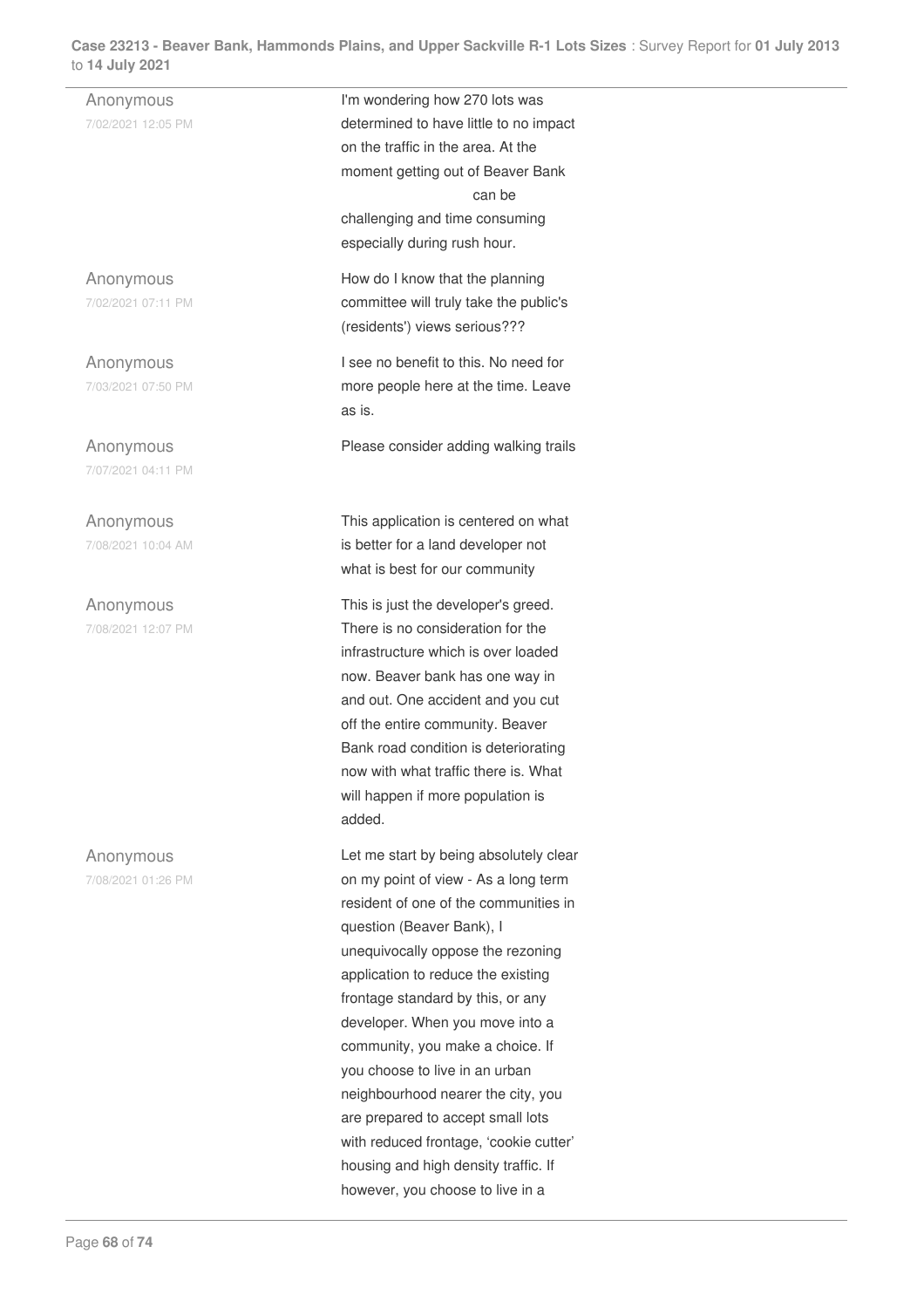suburban area where the opposite is true, you make the choice, as I have, to deal with the inconveniences of commute time, distances, access to services, etc. Either way, it's an individual informed choice. This rezoning application is not the benign 'one of' intrusions in our communities that the developer would have us believe, but rather, nothing more than a cash grab which would leave our suburban communities open to future 'urban sprawl' negating the very reasons most of us chose to live out here in the first place. The developer estimates only a further 14 lots in addition to the 270 planned would be created by the rezoning application. That would add another 5% to their already approved profit margin by doing nothing more than garnering the signatures of City Council - I challenge you to find a better bonus return on investment with minimal effort. The problem and potential of future increased urban sprawl into our communities would survive long after the developer collected their profits and departed. We are the ones who would be left 'holding the bag' as it were. While I agree that current market condition would make it less likely that sub-dividing properties would become an immediate problem, that will not always be the case. When I first moved here, there were many, many MLS listings for new stand alone homes available under \$300K - Try finding even one now. Times change, and one would have to be negligent to believe that there would not be negative future community consequences of making rash decisions now on rezoning bylaws to appease one developer. A City Planner once said, "It isn't WHERE,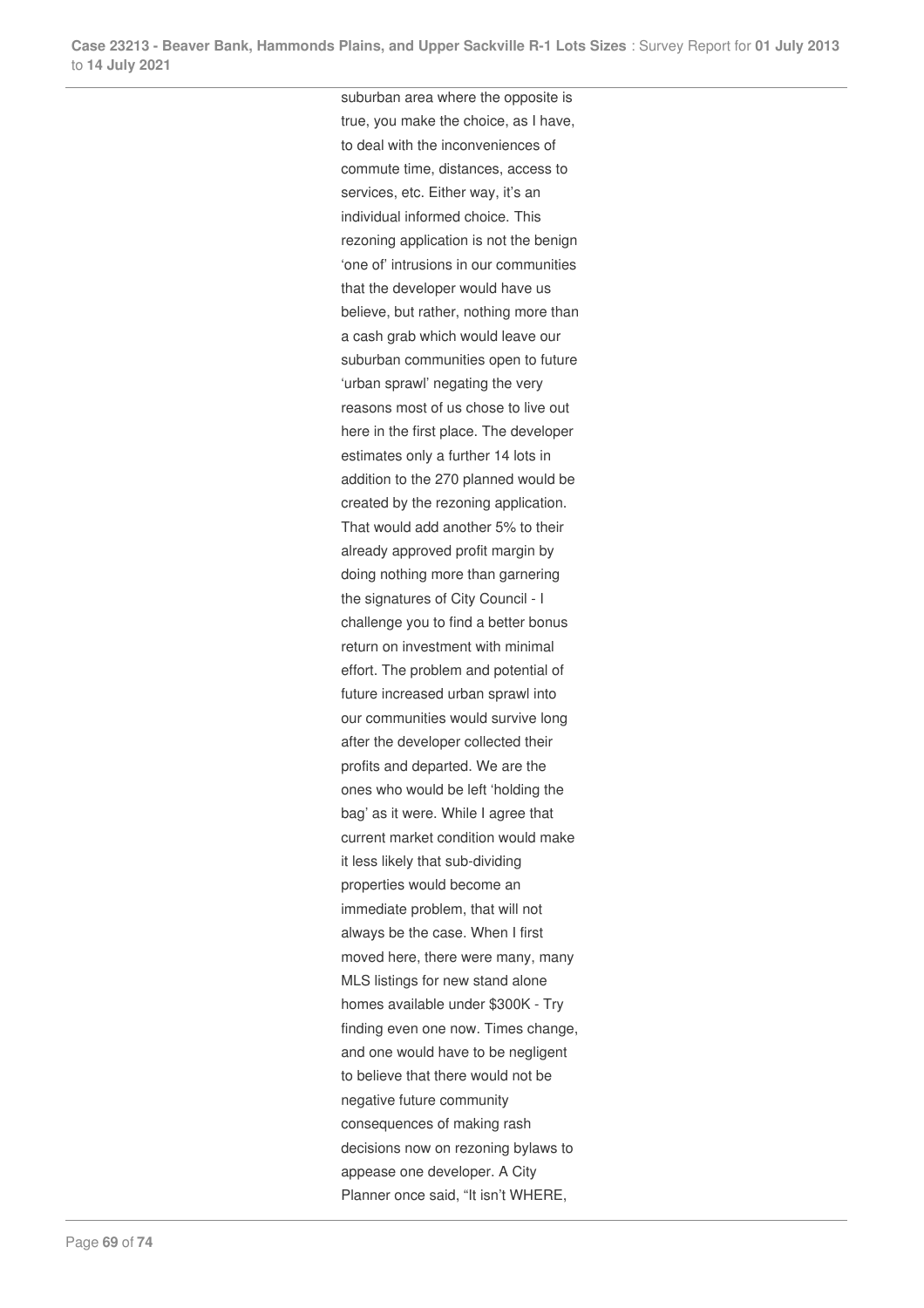but WHAT that makes a place urban or suburban." We here all made a choice to live and raise families in these suburban communities; we enjoy them for what they are. Do not let the greed of a developer eying bigger profit margins set in motion a process that may see the slow conversion of our communities to what is akin to urban centres in the future - WE are the ones that will have to live with it. I fundamentally OPPOSE this rezoning application.

Growth can be great for Beaver Bank but the community needs better infrastructure before it can support growth. One road in/out of BB, very old schools that need upgrades, lack of sidewalks, small fire station that typically needs back up from Sackville (via the single road).

No

More roads/ and infrastructure need to be done before thousands more can be moved to Beaverbank and its closer areas in HRM.

Please don't destroy our community any more with further homes/subdivisions being built. Our way of life is being eroded by development

A tax grab and not happy about this

I'd be interested to hear about the benefits to the community. It seems only the developers and related companies benefit.

Was told we couldn't install a second driveway on our lot to access back door and shed because of HRM bylaw that was aimed at

Anonymous

7/08/2021 04:50 PM

Anonymous 7/08/2021 07:30 PM

Anonymous 7/08/2021 09:29 PM

Anonymous 7/08/2021 10:58 PM

Anonymous 7/08/2021 11:32 PM

Anonymous 7/08/2021 11:41 PM

Anonymous 7/09/2021 07:42 AM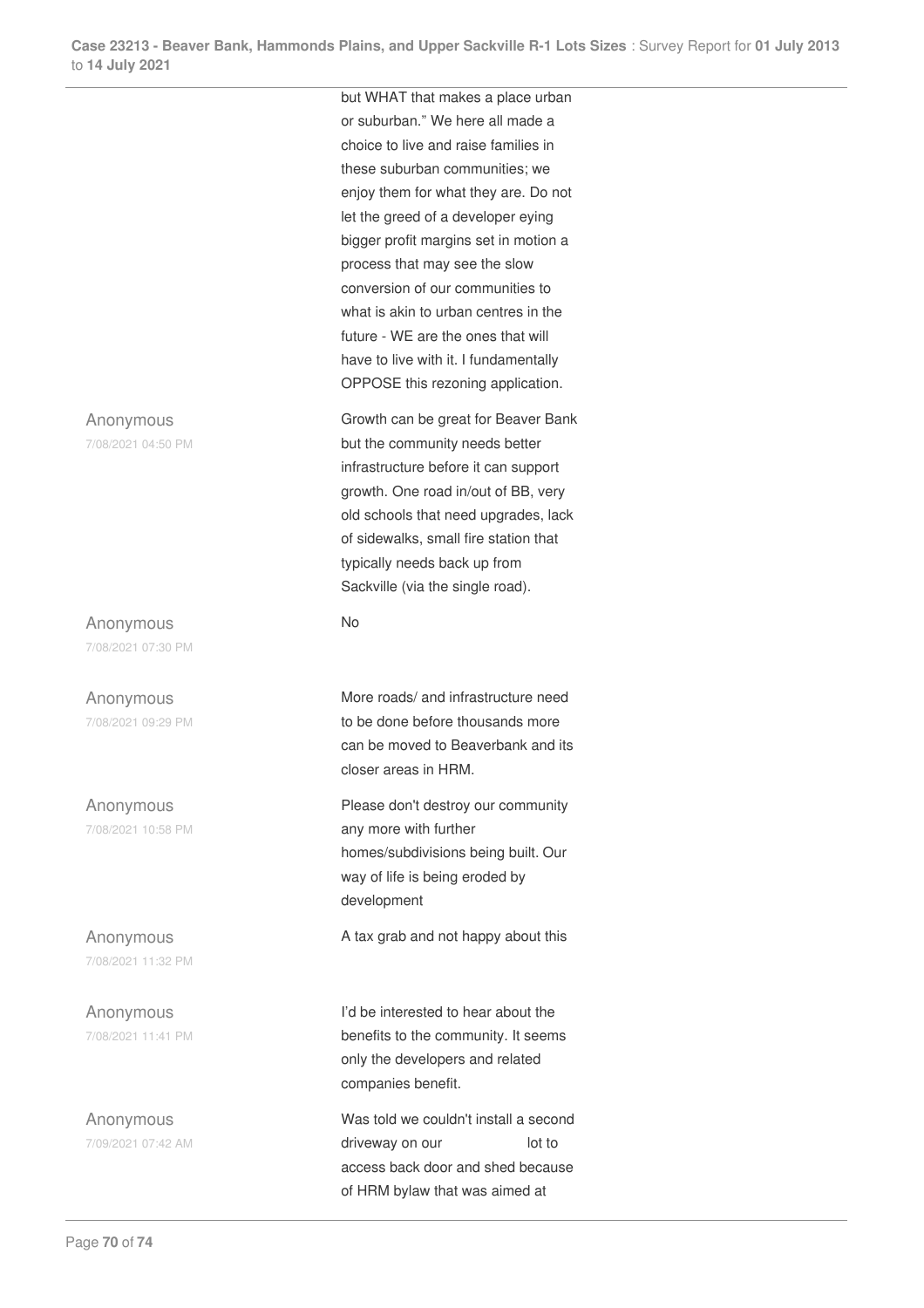## Anonymous

7/10/2021 08:37 PM

Anonymous 7/10/2021 08:54 PM

Anonymous 7/11/2021 02:22 PM

Anonymous 7/11/2021 04:39 PM controlling traffic congestion (lot had to be 100 feet wide) and now this??? more traffic???

Beaver bank is a rural area not a urban area. When I moved here years ago it was because of the community feel, the slower pace and to be far from the populated city. There is only one way out of beaver bank. If there was a disaster I am not sure how everyone would get out. It takes about twenty minutes to get from beaver bank to Sackville during peak times. Beaver bank does not have the infrastructure, it does not have the fire department, it does not have the schools to handle all of these additional houses. Beaver bank road will be grid lock at peak times. Beaver bank does not have any need or desire to have 40 ft cookie cutter style houses. 40 ft lots are for city lifestyle not rural beaver bank. 40ft lots are purely the greed of the developer. Corporate greed at its finest.

We are planning on building in our area in the next two years.

Beaverbank is suppose to be a Rural area,"the country," have low population density and large amounts of undeveloped land. Moved away from the city to enjoy country living. How much further away do we need to move….

-Blind 90 degree uphill turn at Daisy and Ernest could be a traffic and pedestrian concern. -Entry to Trinity Extension is downhill and could be an issue in the winter. -This could set a precedent for all of HRM R1 areas of development in the future. Many other areas would have concerns as well. -Suburban neighbourhood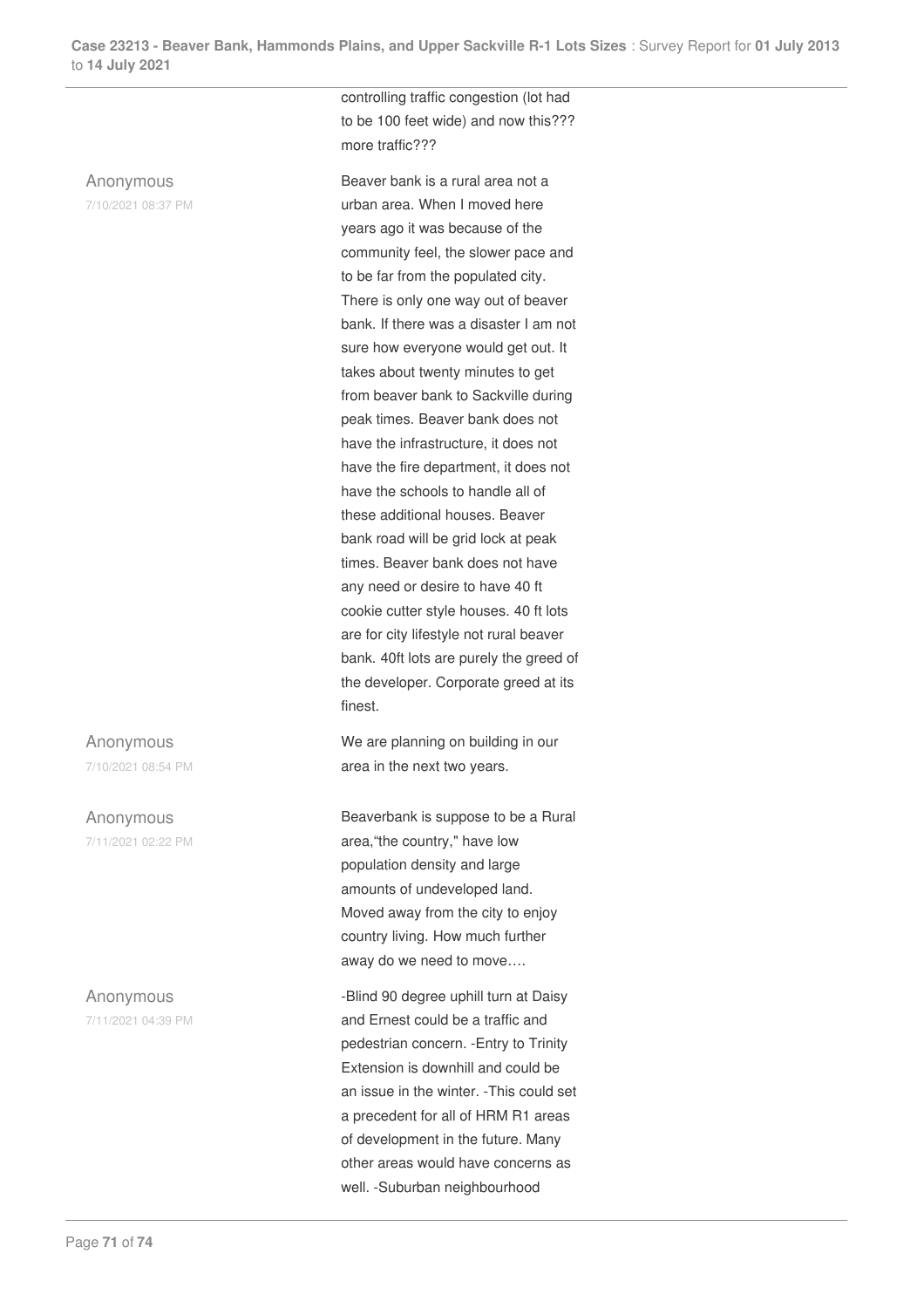**Case 23213 - Beaver Bank, Hammonds Plains, and Upper Sackville R-1 Lots Sizes** : Survey Report for **01 July 2013** to **14 July 2021**

## Anonymous

7/12/2021 06:46 AM

Anonymous 7/12/2021 07:36 AM

Anonymous 7/12/2021 07:37 AM

Anonymous 7/12/2021 08:43 AM

Anonymous 7/12/2021 08:50 AM

Anonymous 7/12/2021 10:01 AM

Anonymous 7/12/2021 02:22 PM

Anonymous 7/12/2021 02:33 PM

Anonymous 7/12/2021 06:20 PM becomes too urban without the urban benefits such as busing and policing

No.

Stop trying to cram as many houses as possible into a development area. Not everything is about profit. You are destroying the area.

This is not what the residents want. Our traffic is already a worry. So is the lack of infrastructure. And facilities. We are not ready for this in so many ways. 40 ft frontage is not appealing and changes the whole neighborhood. It's not the place. Create this plan in a new area where people are not settled. Then residents have a choice.

Please don't overdevelop Beaver bank. We all live here as we are major nature lovers, alot of these developments are overpopulating Beaver bank and clearing out homes and nature that is not just put home. Please consider the people who live here over corporate interests.

Don't do this.

Build the infrastructure first

Does answering this survey even matter? Most people already believe that this has been approved.

Yes!! The taxes are high enough already. I paid for water and sewer and am not willing to pay more , either by taxes.

I have lived in Beaver Bank since , starting as Halifax County then morphing into HRM. In the early days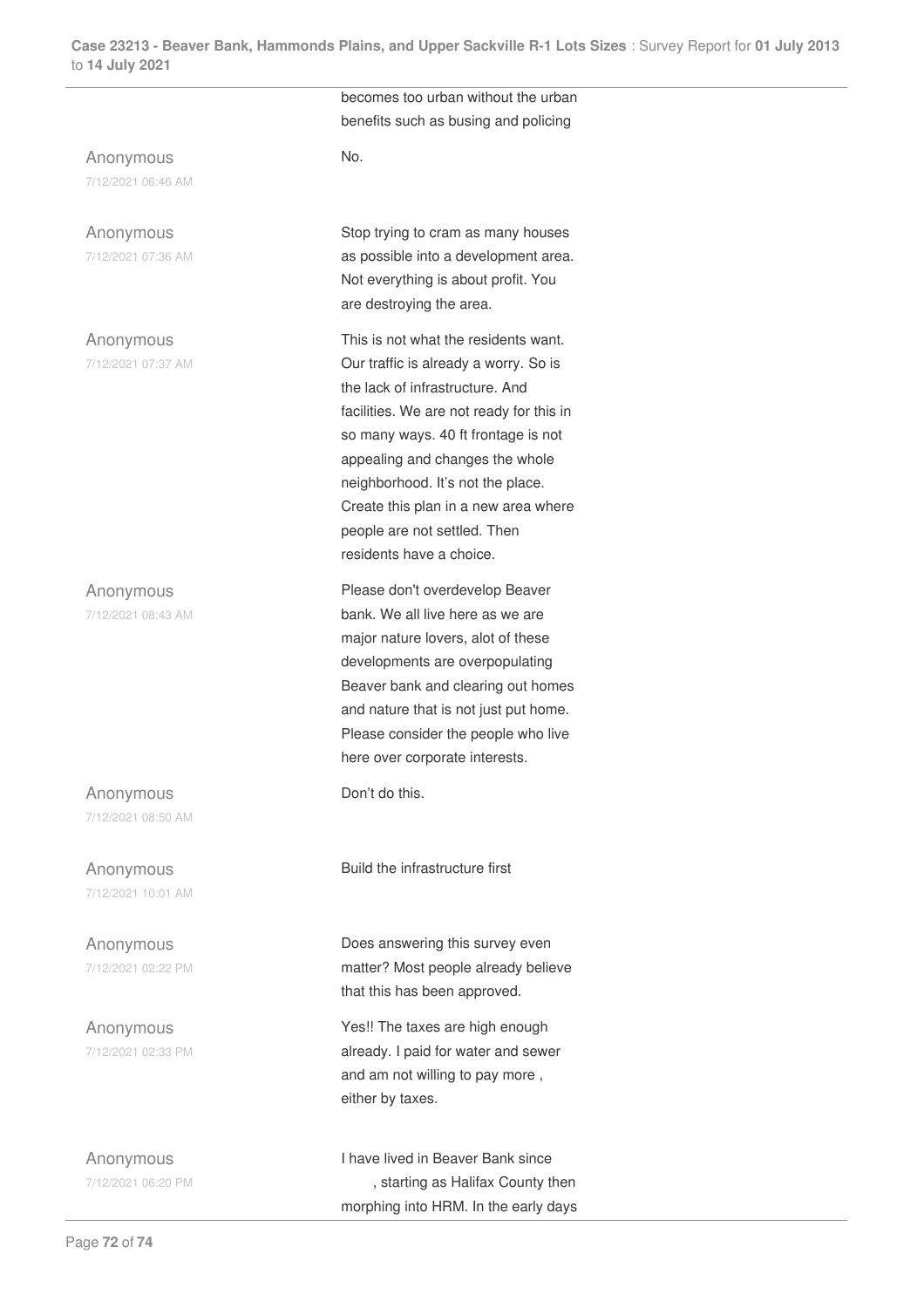it was a semi-rural area and is now becoming a suburban environment. That is to be expected. But also during this time, I have seen the zoning standards continually degrade, especially since the advent of HRM whose main interest seems to be 'more tax base at any cost'. Today, there is a patchwork of housing in filling what used to be county sized kits, with houses being jammed into the front and side lawns of older properties, making for unplanned looking 'helter skelter' looking development. All this for the extra buck and no care for how things look. Based on past history, I already know that the NWCC will approve this application, but want it known that I am totally against it. What is to stop the next requests being 30' or even 20'? In fact, I strongly feel that the frontage should be at least 80', with side clearance rule being at least 10-15' range, with a house setback more than 20' so you can get more than one car in the driveway in winter. Anyway, those changes are not in the wind and never will be. And what is to stop the next request being 30' or even 20'? If this 'take your money and run' attitude continues, I feel Beaver Bank is doomed to become the "Dog Patch" of Nova Scotia. As a property owner, I thank you for the opportunity to comment.

As the city of Halifax is growing the need for housing is apparent. To create a subdivision in which your neighbors are just as close as if you were living in a duplex is unnecessary. Most families in the suburbs require two vehicles which would cause at least one of the two vehicles to be parked on the street. This would make it difficult for any

## Anonymous

7/12/2021 09:19 PM